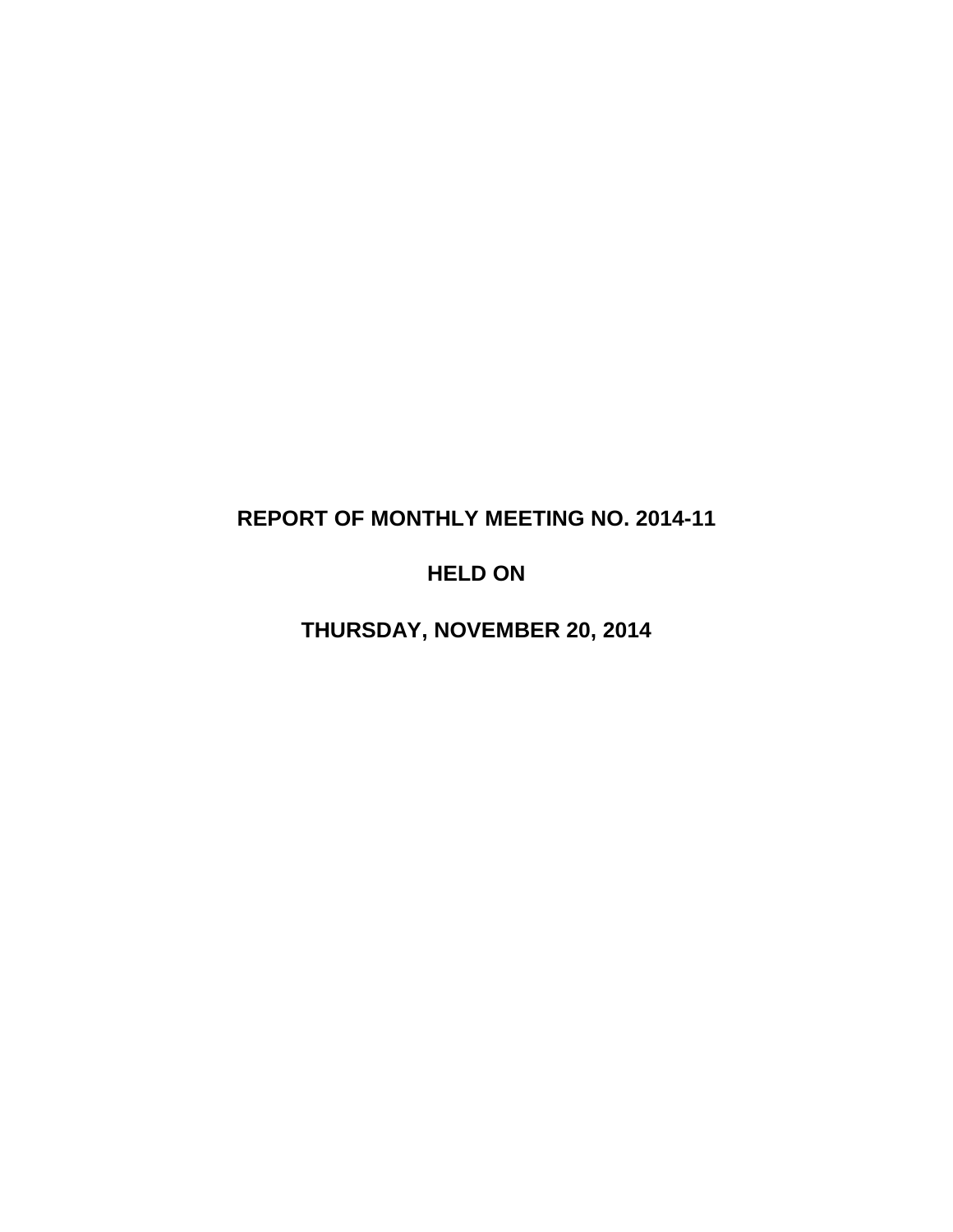Report of Monthly Meeting No. 2014-11 held on Thursday, November 20, 2014

| <b>ITEMS</b>                             | <b>CLASSIFICATION</b>                                                                                                                                                                                                                                                                                                                                              | <b>PAGES</b> |
|------------------------------------------|--------------------------------------------------------------------------------------------------------------------------------------------------------------------------------------------------------------------------------------------------------------------------------------------------------------------------------------------------------------------|--------------|
| <b>Call to Order</b><br><b>Roll Call</b> |                                                                                                                                                                                                                                                                                                                                                                    |              |
| <b>Secretary's Report</b>                | Recording Secretary presents minutes of previous meetings for approval.                                                                                                                                                                                                                                                                                            |              |
| <b>Refunds</b>                           | Errors in deduction and non-members<br>Full refunds to employees due to separation from service<br>Refund in accordance with Section 8-170 of the law governing the Fund<br>Refund Reissued to New Payee<br>Refund elections in lieu of annuity<br><b>Refund of Spousal Contributions</b><br>1/ <sub>2</sub> % refunds to new annuitants<br><b>Adjusted Refund</b> | $3 - 9$      |
| <b>Invoices</b>                          | Administrative and Investment Fees                                                                                                                                                                                                                                                                                                                                 | $10 - 14$    |
| <b>Annuities</b>                         | Annuities for Employees<br>Annuities for Widows, Widowers and Minor Children, Reversionary Annuities<br><b>Adjusted Annuities</b><br>Adjusted Annuity - Not eligible for benefits under 40 ILCS 5/8-169 and 5/8-138.3                                                                                                                                              | $15 - 21$    |
| <b>Disability</b>                        | Applications for Duty and Ordinary Disability benefits<br>Applications for Extensions of Duty and Ordinary Disability benefits<br>Adjusted Duty and Ordinary Disability benefits                                                                                                                                                                                   | $22 - 30$    |
| <b>Membership</b>                        | Applications<br>Change in Dates of Birth<br><b>Administrative Review</b>                                                                                                                                                                                                                                                                                           | 31           |
| <b>Treasurer's Report</b>                | City Treasurer's Statement of Account As of 10/31/2014                                                                                                                                                                                                                                                                                                             | 32           |
| <b>MISCELLANEOUS</b>                     |                                                                                                                                                                                                                                                                                                                                                                    | $33 - 34$    |

Public Comment

**Other** 

**Hearings** - The Matter of Billie Harris (No Spouse Refund) - FOIA Update - Old Business - Legal Update

Legislation

- Legislative Update

#### Investments

- Marquette Third Quarter Performance Report
- Monthly Investment Review
- Watchlist
- Liquidity Needs
- Matter of PA 98-1022

| A<br>В     | Less than 60 years of age<br>Reversionary<br>Calculated upon death of Employee | F<br>MMI. | Female: No Post 9/74 Spouse Contributions<br><b>MED</b> Updated Medical Records<br><b>Maximum Medical Update</b> | <b>RW</b><br>S<br>SPE | <b>Returned to Work</b><br>Less than 10 years of Service<br><b>Specialist Doctor Visit</b> |
|------------|--------------------------------------------------------------------------------|-----------|------------------------------------------------------------------------------------------------------------------|-----------------------|--------------------------------------------------------------------------------------------|
| СX         | <b>Credit Expires</b><br>Death                                                 | N         | See Notes in File<br>NTE Note for Mercy Works Update                                                             | W                     | <b>Term Annuity</b><br>Withdraw/Waiting to apply                                           |
| DU<br>DIS. | Duty Disability<br>Discharged<br>EID Errors in Deduction                       | OR.<br>R  | <b>Ordinary Disability</b><br><b>Reciprocal Annuity</b><br>RES Resigned                                          | WC.                   | Workmens' Compensation<br>Married @ Resignation,<br>Not Married @ Effective Date           |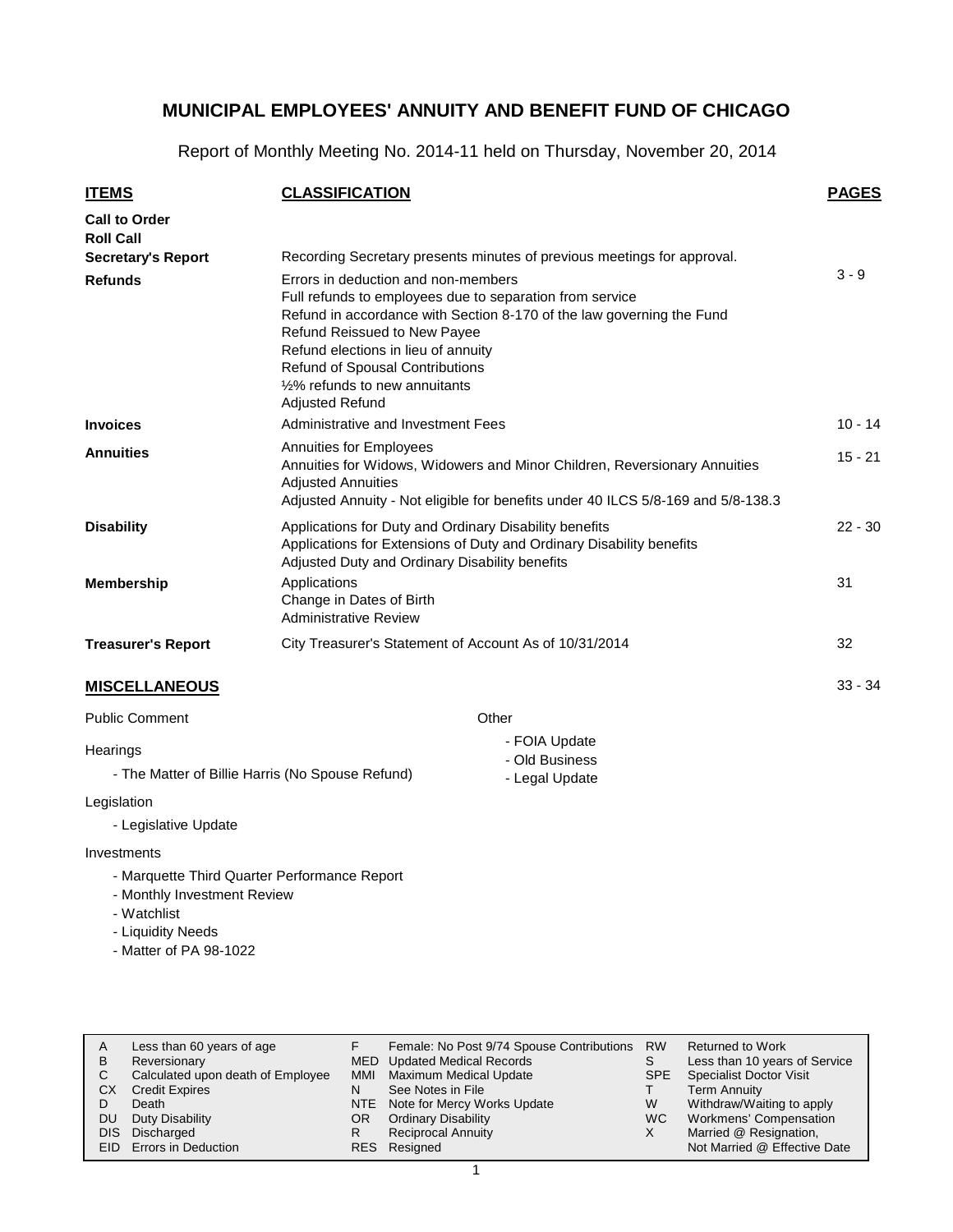Report of Monthly Meeting No. 2014-11 held on Thursday, November 20, 2014

The Monthly Meeting of the Retirement Board was called to order by the President, Timothy G. Guest, at 8:19a.m. in the offices of the Fund, 321 N Clark Street, Suite 700, on Thursday, November 20, 2014.

#### The following were present:

| President                  |
|----------------------------|
| Vice President             |
| Treasurer                  |
| <b>Recording Secretary</b> |
| Trustee                    |
|                            |

#### Also Present:

| James E. Mohler     | <b>Executive Director</b>                       |
|---------------------|-------------------------------------------------|
| Michael Walsh       | <b>Chief Investment Officer</b>                 |
| Mary Patricia Burns | Attorney at Law                                 |
| Tess Toledo James   | Comptroller                                     |
| Jane Tessaro        | <b>Benefits Manager</b>                         |
| Kathy Schanding     | <b>Staff Actuary</b>                            |
| Stacey Ruffolo      | <b>Project Coordinator</b>                      |
| Nadia Oumata        | <b>Financial Analyst</b>                        |
| Jeremy Fine         | Deputy Comptroller (Proxy for City Comptroller) |
| Thomas Latzke       | Deputy Treasurer (Proxy for the Treasurer)      |
| Terence P. Sullivan | M.D.                                            |
| Brian Wrubel        | Marquette Associates                            |
| Jamie Wesner        | Marquette Associates                            |
| Neil Capps          | <b>Marquette Associates</b>                     |
| Angela Myers        | Loop Capital                                    |
| Sharon Piet         | Podesta                                         |

#### Absent:

None

#### **SECRETARY'S REPORT**

Mr. Clancy motioned that the Minutes of Meeting No. 2014-10 be approved as submitted. Seconded Ms. Neely. Carried: Ayes- Mr. Clancy, Mr. Guest, Mr. McMahon, Ms. Neely and Mr. Widawsky. Nays-None.

Mr. Clancy motioned that the Executive Session Minutes of Meeting(s) No. 2014-10 (2) be approved as submitted. Seconded Mr. McMahon. Carried: Ayes- Mr. Clancy, Mr. Guest, Mr. McMahon and Mr. Widawsky. Nays-None.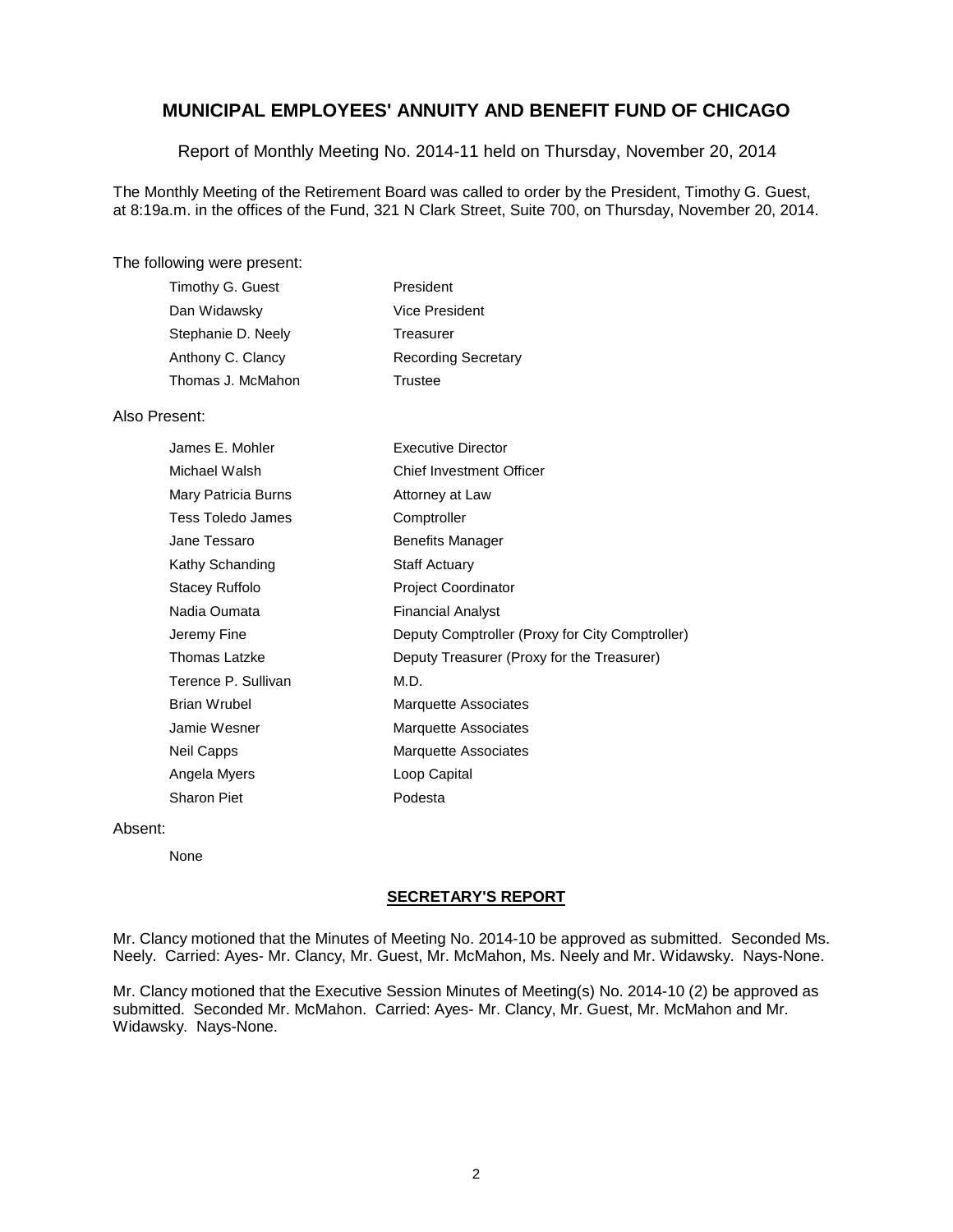Report of Monthly Meeting No. 2014-11 held on Thursday, November 20, 2014

### **REFUND DUE TO ERRORS IN DEDUCTION AND NON-MEMBERS**

#### **Refund a/c errors in deduction**

| <b>Name</b>                                             | <b>Dept</b>             | Reason                   | Amount        |
|---------------------------------------------------------|-------------------------|--------------------------|---------------|
| BROWN, DEBRA                                            | <b>BE</b>               | <b>NEW ANNUITANT</b>     | \$5.64        |
| DAVIS, EILEEN                                           | <b>TRANS</b>            | <b>NEW ANNUITANT</b>     | \$25.72       |
| DORIGAN, GARY                                           | <b>BE</b>               | <b>NEW ANNUITANT</b>     | \$24.22       |
| FERNANDEZ, OLGA                                         | <b>FAMILY &amp; SU</b>  | <b>NEW ANNUITANT</b>     | \$21.50       |
| FLOWERS, JOHNNY                                         | <b>AVIATION</b>         | <b>NEW ANNUITANT</b>     | \$28.82       |
| JACKSON, LAWANDA                                        | <b>AVIATION</b>         | <b>NEW ANNUITANT</b>     | \$39.83       |
| LEE MC CANN, DOROTHY                                    | <b>WATER</b>            | <b>NEW ANNUITANT</b>     | \$19.04       |
| NICHOLS, SYLVESTER                                      | STS & SAN               | <b>NEW ANNUITANT</b>     | \$174.22      |
| PRICE, JOHNNY                                           | BE                      | <b>NEW ANNUITANT</b>     | \$6.48        |
| PUSATERI, AUGUST                                        | <b>FLEET &amp; FACI</b> | <b>NEW ANNUITANT</b>     | \$192.93      |
| ROCHON, RONALD                                          | <b>TRANS</b>            | PAYROLL ADJUSTMENT       | \$11.81       |
| TRENTZ, EDWARD                                          | <b>TRANS</b>            | PAYROLL ADJUSTMENT       | \$57.62       |
| Total Refund a/c errors in deduction                    |                         | 12 Case(s)               | \$607.83      |
| <b>Refund to Fire a/c non-members</b>                   |                         |                          |               |
| <u>Name</u>                                             | <u>Dept</u>             | <b>Period</b>            | <u>Amount</u> |
| GOY, PATRICK                                            | <b>FIRE</b>             | 08/15/2014 TO 09/15/2014 | \$569.28      |
| <b>VOSBURGH, GRANT</b>                                  | <b>FIRE</b>             | 08/15/2014 TO 09/30/2014 | \$765.87      |
| YERKES, TIMOTHY                                         | <b>FIRE</b>             | 08/15/1994 TO 09/15/2014 | \$569.28      |
| Total Refund to Fire a/c non-members                    |                         | 3 Case(s)                | \$1,904.43    |
| TOTAL REFUND DUE TO ERRORS IN DEDUCTION AND NON-MEMBERS |                         |                          |               |
|                                                         |                         | 15 Case(s)               | \$2.512.26    |

| See Notes in File<br><b>CX</b><br><b>Credit Expires</b><br>N<br>NTE Note for Mercy Works Update<br>Death<br>Duty Disability<br><b>Ordinary Disability</b><br>DU<br>OR.<br>Reciprocal Annuity<br>DIS Discharged<br>R | S.<br>W | RW Returned to Work<br>Less than 10 years of Service<br><b>SPE</b> Specialist Doctor Visit<br>Term Annuity<br>Withdraw/Waiting to apply<br>WC Workmens' Compensation |
|---------------------------------------------------------------------------------------------------------------------------------------------------------------------------------------------------------------------|---------|----------------------------------------------------------------------------------------------------------------------------------------------------------------------|
| EID Errors in Deduction<br>RES Resigned                                                                                                                                                                             |         | Married @ Res, Not Married @ Eff Date                                                                                                                                |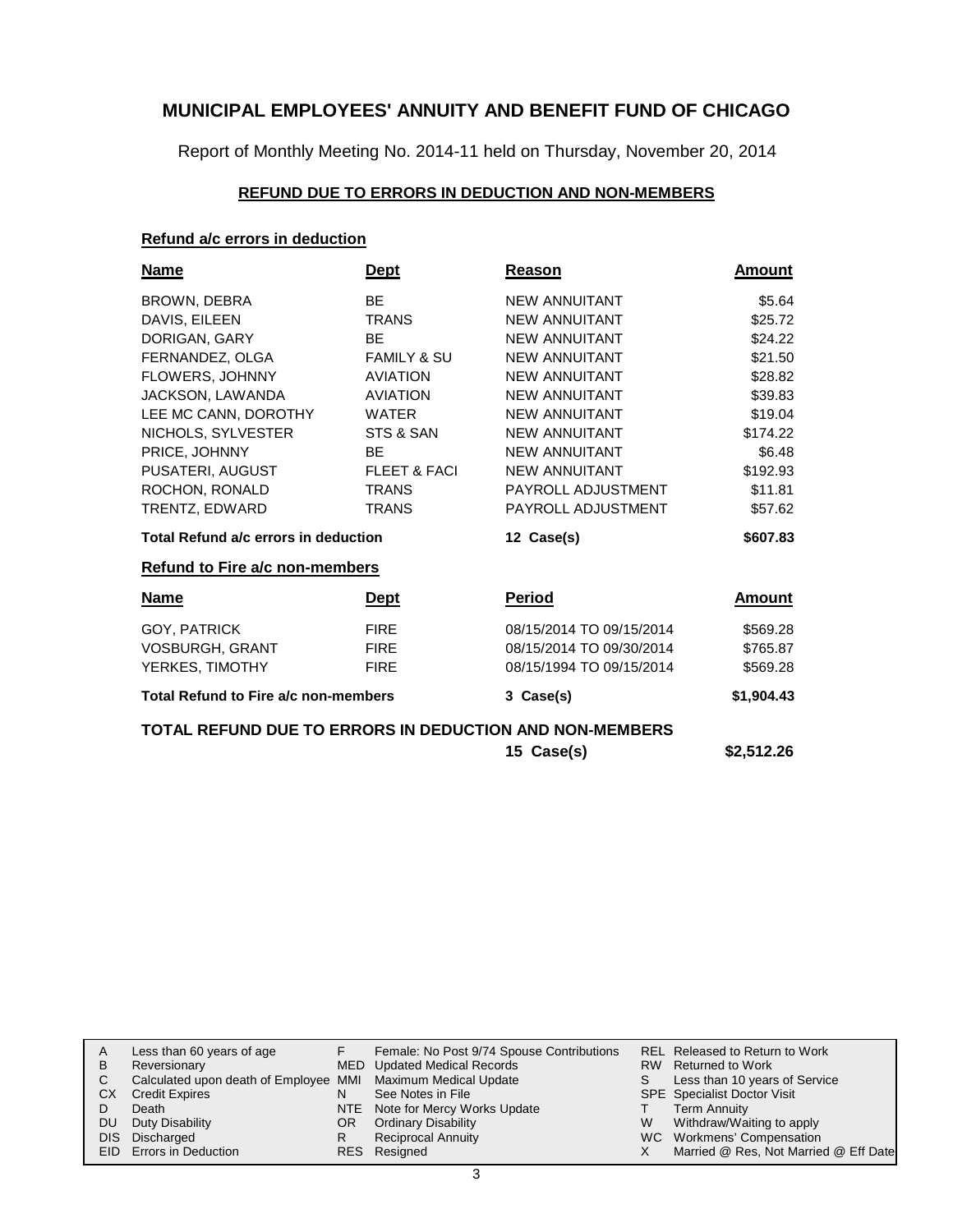Report of Monthly Meeting No. 2014-11 held on Thursday, November 20, 2014

### **REFUND TO EMPLOYEES DUE TO SEPARATION FROM SERVICE**

|                                     | <u>Name</u>                                                                                                                                           |                            | <b>Dept</b>                                                                                                                                                                                                              | <b>Resignation Date</b> |                    | <u>Amount</u>                                                                                                                                                                                                     | <b>Note</b> |
|-------------------------------------|-------------------------------------------------------------------------------------------------------------------------------------------------------|----------------------------|--------------------------------------------------------------------------------------------------------------------------------------------------------------------------------------------------------------------------|-------------------------|--------------------|-------------------------------------------------------------------------------------------------------------------------------------------------------------------------------------------------------------------|-------------|
|                                     | ABDULLAH, ASKIA                                                                                                                                       |                            | <b>CITY COUNCIL</b>                                                                                                                                                                                                      | 09/06/2014              |                    | \$2,189.24                                                                                                                                                                                                        |             |
|                                     | <b>ACKERMAN, TIFFANY</b>                                                                                                                              |                            | <b>BE</b>                                                                                                                                                                                                                | 10/02/2014              |                    | \$35,989.92                                                                                                                                                                                                       |             |
|                                     | ADIO-SAKA, ZAINAB                                                                                                                                     |                            | <b>PROCUREMENT</b>                                                                                                                                                                                                       | 09/26/2014              |                    | \$13,075.81                                                                                                                                                                                                       |             |
|                                     | AHMETSPAHIC, ALBIN                                                                                                                                    |                            | <b>POLICE</b>                                                                                                                                                                                                            | 09/19/2014              |                    | \$3,998.52                                                                                                                                                                                                        |             |
|                                     | ARNOLD, JACQUELINE                                                                                                                                    |                            | BE                                                                                                                                                                                                                       | 05/11/2010              |                    | \$8,028.07                                                                                                                                                                                                        |             |
|                                     | AUSTIN, DAWN                                                                                                                                          |                            | <b>BE</b>                                                                                                                                                                                                                | 09/15/2014              |                    | \$4,109.22                                                                                                                                                                                                        |             |
|                                     | AUSTIN, LEMUEL                                                                                                                                        |                            | <b>CITY COUNCIL</b>                                                                                                                                                                                                      | 09/16/2014              |                    | \$26,328.33                                                                                                                                                                                                       |             |
|                                     | BARROW, JOROG                                                                                                                                         |                            | BE                                                                                                                                                                                                                       | 09/30/2014              |                    | \$6,692.89                                                                                                                                                                                                        |             |
|                                     | <b>BELEN, RHODERIC</b>                                                                                                                                |                            | <b>WATER</b>                                                                                                                                                                                                             | 12/01/2013              |                    | \$82,376.52                                                                                                                                                                                                       | A:44, S:14  |
|                                     | <b>BELL, FRANDRINA</b>                                                                                                                                |                            | <b>CPL</b>                                                                                                                                                                                                               | 09/27/2014              |                    | \$536.24                                                                                                                                                                                                          |             |
|                                     | BINGHAM, ELISHEBA                                                                                                                                     |                            | BE                                                                                                                                                                                                                       | 08/19/2014              |                    | \$7,146.96                                                                                                                                                                                                        |             |
|                                     | BOTEVA, SIYKA                                                                                                                                         |                            | <b>BE</b>                                                                                                                                                                                                                | 09/02/2004              |                    | \$1,443.18                                                                                                                                                                                                        |             |
|                                     | BRINKMAN, SHARON                                                                                                                                      |                            | <b>BE</b>                                                                                                                                                                                                                | 08/27/2014              |                    | \$13,845.61                                                                                                                                                                                                       |             |
|                                     | <b>BROOKS, MARSHAUN</b>                                                                                                                               |                            | BE                                                                                                                                                                                                                       | 10/14/2014              |                    | \$19,294.62                                                                                                                                                                                                       |             |
|                                     | <b>BROWN, TASHA</b>                                                                                                                                   |                            | <b>FAMILY &amp; SUPPORT</b>                                                                                                                                                                                              | 08/15/2014              |                    | \$45,280.69                                                                                                                                                                                                       |             |
|                                     | CAMPBELL, BRIAN                                                                                                                                       |                            | BE                                                                                                                                                                                                                       | 10/01/2014              |                    | \$10,069.23                                                                                                                                                                                                       |             |
|                                     | CASUGA, NOEMI                                                                                                                                         |                            | <b>AVIATION</b>                                                                                                                                                                                                          | 10/09/2014              |                    | \$10,386.64                                                                                                                                                                                                       |             |
|                                     | CHARTRAND, KELSEY TATE                                                                                                                                |                            | BE                                                                                                                                                                                                                       | 08/01/2014              |                    | \$13,620.73                                                                                                                                                                                                       |             |
|                                     | CLARK, CHRISTIAN                                                                                                                                      |                            | <b>FIRE</b>                                                                                                                                                                                                              | 03/11/2014              |                    | \$7,822.14                                                                                                                                                                                                        |             |
|                                     | COKES, LAPRECCA                                                                                                                                       |                            | BE                                                                                                                                                                                                                       | 09/02/2014              |                    | \$1,060.75                                                                                                                                                                                                        |             |
|                                     | COLLINS, NICOLE                                                                                                                                       |                            | BE                                                                                                                                                                                                                       | 09/16/2014              |                    | \$2,086.25                                                                                                                                                                                                        |             |
|                                     | DAVALOS, MARIA                                                                                                                                        |                            | BE                                                                                                                                                                                                                       | 08/31/2014              |                    | \$7,277.11                                                                                                                                                                                                        |             |
|                                     | DAVIS, BELINDA                                                                                                                                        |                            | BE                                                                                                                                                                                                                       | 09/20/2014              |                    | \$24,052.17                                                                                                                                                                                                       |             |
|                                     | DAVIS, CRISTYN                                                                                                                                        |                            | <b>BE</b>                                                                                                                                                                                                                | 10/10/2014              |                    | \$13,308.85                                                                                                                                                                                                       |             |
|                                     | DESECKI, JARED                                                                                                                                        |                            | <b>CITY COUNCIL</b>                                                                                                                                                                                                      | 04/23/2013              |                    | \$9,115.37                                                                                                                                                                                                        |             |
|                                     | DRAKE, ANDREW                                                                                                                                         |                            | <b>CPL</b>                                                                                                                                                                                                               | 08/27/2014              |                    | \$17,311.39                                                                                                                                                                                                       |             |
|                                     | ECFORD, OZIVELL                                                                                                                                       |                            | BE                                                                                                                                                                                                                       | 09/03/2010              |                    | \$5,185.76                                                                                                                                                                                                        |             |
|                                     | EDWARDS, THERESA                                                                                                                                      |                            | <b>BE</b>                                                                                                                                                                                                                | 08/31/2012              |                    | \$28,568.35                                                                                                                                                                                                       |             |
|                                     | ESPARZA, JASON                                                                                                                                        |                            | LAW                                                                                                                                                                                                                      | 09/23/2014              |                    | \$36,165.89                                                                                                                                                                                                       |             |
|                                     | FOSTER, ROBERT                                                                                                                                        |                            | BE                                                                                                                                                                                                                       | 09/29/2014              |                    | \$14,368.89                                                                                                                                                                                                       |             |
|                                     | FREEDMAN, BRIAN                                                                                                                                       |                            | <b>CITY COUNCIL</b>                                                                                                                                                                                                      | 07/15/2014              |                    | \$7,018.37                                                                                                                                                                                                        |             |
|                                     | FRIEND, DEMETRIUS                                                                                                                                     |                            | BE                                                                                                                                                                                                                       | 08/24/2013              |                    | \$13,529.44                                                                                                                                                                                                       |             |
|                                     | GODINEZ, GERARDO                                                                                                                                      |                            | <b>POLICE</b>                                                                                                                                                                                                            | 09/28/2014              |                    | \$9,868.92                                                                                                                                                                                                        |             |
|                                     | GOLAB, SUZANNE                                                                                                                                        |                            | <b>OEMC</b>                                                                                                                                                                                                              | 07/19/2012              |                    | \$5,797.86                                                                                                                                                                                                        |             |
|                                     | GOY, PATRICK                                                                                                                                          |                            | <b>FIRE</b>                                                                                                                                                                                                              | 07/31/2014              |                    | \$10,107.15                                                                                                                                                                                                       |             |
|                                     | <b>GREENE, LATANYA</b>                                                                                                                                |                            | ᄟ                                                                                                                                                                                                                        | 08/19/2014              |                    | \$4,166.71                                                                                                                                                                                                        |             |
|                                     | HALL, TIERRA                                                                                                                                          |                            | BE                                                                                                                                                                                                                       | 09/19/2014              |                    | \$3,671.24                                                                                                                                                                                                        |             |
|                                     | HAMILTON PERRY, DENISE                                                                                                                                |                            | BE                                                                                                                                                                                                                       | 08/13/2013              |                    | \$30,084.15                                                                                                                                                                                                       |             |
|                                     | <b>HART, MATTHEW</b>                                                                                                                                  |                            | <b>INSPECTOR GENER</b>                                                                                                                                                                                                   | 07/31/2014              |                    | \$20,411.81                                                                                                                                                                                                       |             |
|                                     | HASAN, MAISHA                                                                                                                                         |                            | BE                                                                                                                                                                                                                       | 10/06/2014              |                    | \$2,522.03                                                                                                                                                                                                        |             |
|                                     | HOWARD, SHEILA                                                                                                                                        |                            | <b>FAMILY &amp; SUPPORT</b>                                                                                                                                                                                              | 08/29/2014              |                    | \$1,627.26                                                                                                                                                                                                        |             |
| A<br>В<br>С<br>CХ<br>D<br>DU<br>DIS | Less than 60 years of age<br>Reversionary<br>Calculated upon death of Employee MMI<br><b>Credit Expires</b><br>Death<br>Duty Disability<br>Discharged | F.<br>N<br>NTE<br>OR.<br>R | Female: No Post 9/74 Spouse Contributions<br><b>MED</b> Updated Medical Records<br>Maximum Medical Update<br>See Notes in File<br>Note for Mercy Works Update<br><b>Ordinary Disability</b><br><b>Reciprocal Annuity</b> |                         | RW<br>S<br>T.<br>W | REL Released to Return to Work<br><b>Returned to Work</b><br>Less than 10 years of Service<br><b>SPE</b> Specialist Doctor Visit<br><b>Term Annuity</b><br>Withdraw/Waiting to apply<br>WC Workmens' Compensation |             |
| EID                                 | Errors in Deduction                                                                                                                                   | <b>RES</b>                 | Resigned                                                                                                                                                                                                                 |                         | X.                 | Married @ Res, Not Married @ Eff Date                                                                                                                                                                             |             |

A B C CX D DU DIS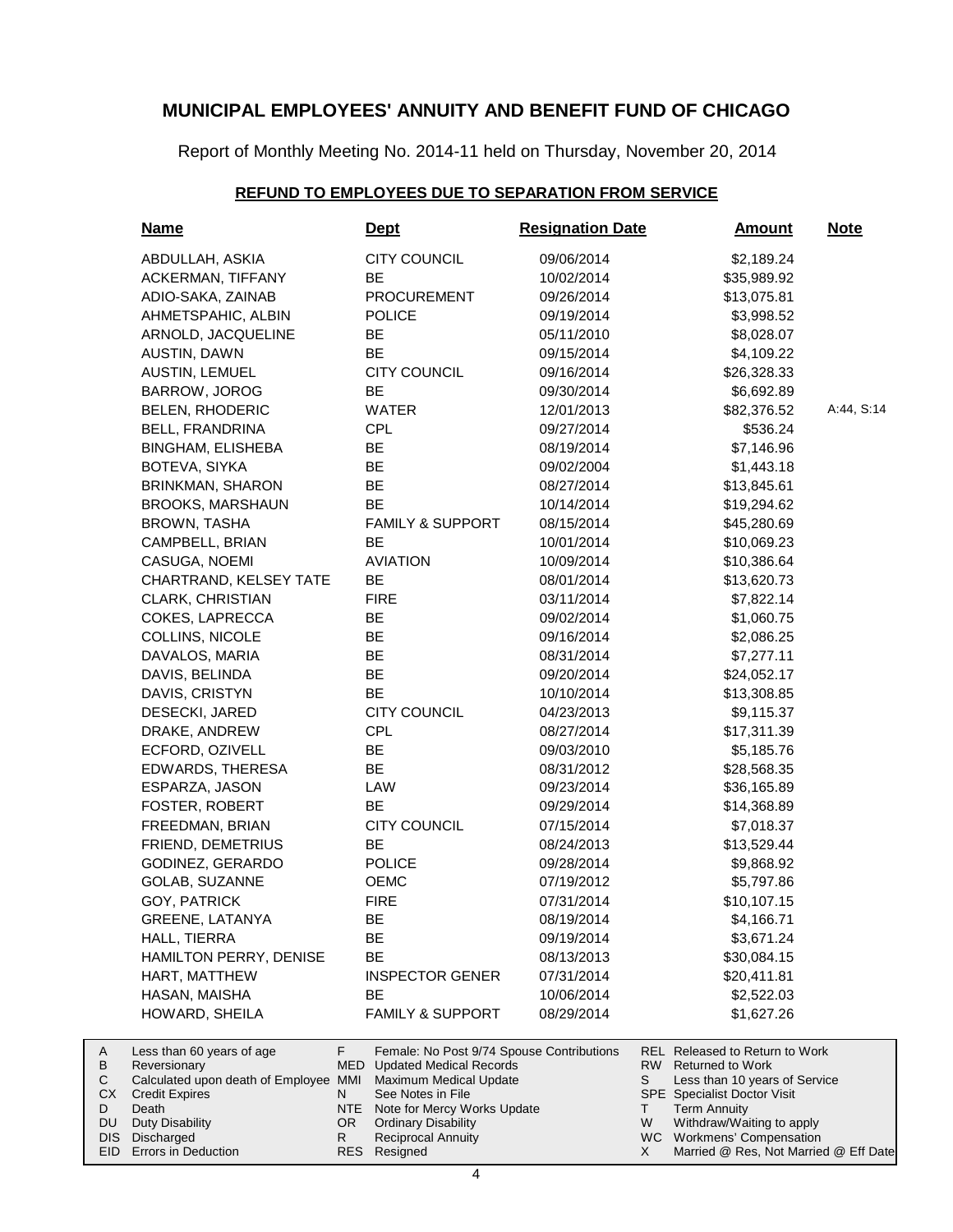Report of Monthly Meeting No. 2014-11 held on Thursday, November 20, 2014

#### **REFUND TO EMPLOYEES DUE TO SEPARATION FROM SERVICE**

| <u>Name</u>                                                                                                                                                                                        | <b>Dept</b>                                                                                                                                                                                                          | <b>Resignation Date</b> | <b>Amount</b>                                                                                                                                                                                                                                  | <u>Note</u> |
|----------------------------------------------------------------------------------------------------------------------------------------------------------------------------------------------------|----------------------------------------------------------------------------------------------------------------------------------------------------------------------------------------------------------------------|-------------------------|------------------------------------------------------------------------------------------------------------------------------------------------------------------------------------------------------------------------------------------------|-------------|
| INGRAM, ETHEL                                                                                                                                                                                      | BE                                                                                                                                                                                                                   | 08/21/2013              | \$2,161.93                                                                                                                                                                                                                                     |             |
| JACKSON, TIARA                                                                                                                                                                                     | BE                                                                                                                                                                                                                   | 09/08/2014              | \$5,606.93                                                                                                                                                                                                                                     |             |
| JAMES, CHARLES                                                                                                                                                                                     | <b>BE</b>                                                                                                                                                                                                            | 04/23/2014              | \$2,525.85                                                                                                                                                                                                                                     |             |
| JONES, ARTHUR                                                                                                                                                                                      | STS & SAN                                                                                                                                                                                                            | 07/24/2014              | \$10,635.60                                                                                                                                                                                                                                    |             |
| LACEY, LERON                                                                                                                                                                                       | <b>GEN SERV</b>                                                                                                                                                                                                      | 09/22/2014              | \$31,941.01                                                                                                                                                                                                                                    |             |
| LIPFORD, JENNIFER                                                                                                                                                                                  | <b>BUSINESS AFFAIRS</b>                                                                                                                                                                                              | 01/06/2014              | \$13,674.44                                                                                                                                                                                                                                    |             |
| LONZO, BETTYE                                                                                                                                                                                      | <b>BE</b>                                                                                                                                                                                                            | 07/01/2012              | \$28,994.50                                                                                                                                                                                                                                    |             |
| MAROSI, THOMAS                                                                                                                                                                                     | <b>OEMC</b>                                                                                                                                                                                                          | 08/21/2014              | \$8,767.76                                                                                                                                                                                                                                     |             |
| MARTIN, YEIDRA                                                                                                                                                                                     | BE                                                                                                                                                                                                                   | 08/28/2014              | \$7,656.09                                                                                                                                                                                                                                     |             |
| MATTHEWS, JAMES                                                                                                                                                                                    | BE                                                                                                                                                                                                                   | 09/13/2014              | \$21,515.20                                                                                                                                                                                                                                    |             |
| MATTHEWS, NICHOLE                                                                                                                                                                                  | BE                                                                                                                                                                                                                   | 09/30/2014              | \$15,428.16                                                                                                                                                                                                                                    |             |
| MCCAA, JALANI                                                                                                                                                                                      | BE                                                                                                                                                                                                                   | 08/29/2014              | \$20,343.56                                                                                                                                                                                                                                    |             |
| MCCASKILL-JORDAN, MATTIE                                                                                                                                                                           | <b>POLICE</b>                                                                                                                                                                                                        | 04/21/1997              | \$4,768.32                                                                                                                                                                                                                                     |             |
| MCDANIEL, KIMBERLY                                                                                                                                                                                 | BE                                                                                                                                                                                                                   | 09/19/2014              | \$10,927.86                                                                                                                                                                                                                                    |             |
| MEZA, REYES                                                                                                                                                                                        | BE                                                                                                                                                                                                                   | 08/24/2013              | \$37,289.85                                                                                                                                                                                                                                    |             |
| MIDDLETON-JACKSON, ROMIE                                                                                                                                                                           | BE                                                                                                                                                                                                                   | 04/28/2000              | \$2,045.08                                                                                                                                                                                                                                     |             |
| MOORE, MALORIE                                                                                                                                                                                     | <b>BE</b>                                                                                                                                                                                                            | 08/19/2014              | \$49,451.95                                                                                                                                                                                                                                    |             |
| MURRAY, BRYN                                                                                                                                                                                       | BE                                                                                                                                                                                                                   | 09/17/2014              | \$15,214.42                                                                                                                                                                                                                                    |             |
| MYLES, ANTIONETTA                                                                                                                                                                                  | BE                                                                                                                                                                                                                   | 09/05/2014              | \$4,956.77                                                                                                                                                                                                                                     |             |
| OWENS, LINDA                                                                                                                                                                                       | BE                                                                                                                                                                                                                   | 09/03/2014              | \$2,388.64                                                                                                                                                                                                                                     |             |
| PARA, ELLEN                                                                                                                                                                                        | BE                                                                                                                                                                                                                   | 08/19/2014              | \$5,316.52                                                                                                                                                                                                                                     |             |
| PATEL, MEHRUNNISHA                                                                                                                                                                                 | BE                                                                                                                                                                                                                   | 01/31/2014              | \$11,351.61                                                                                                                                                                                                                                    |             |
| PENA, JOSE                                                                                                                                                                                         | BE                                                                                                                                                                                                                   | 08/24/2013              | \$20,597.23                                                                                                                                                                                                                                    |             |
| PERRY, LENNIE                                                                                                                                                                                      | STS & SAN                                                                                                                                                                                                            | 10/15/2014              | \$9,217.73                                                                                                                                                                                                                                     |             |
| PETTIFORD, KIM                                                                                                                                                                                     | BE                                                                                                                                                                                                                   | 09/30/2014              | \$7,204.47                                                                                                                                                                                                                                     |             |
| PHILLIPS, DONNA                                                                                                                                                                                    | <b>AVIATION</b>                                                                                                                                                                                                      | 11/21/2010              | \$5,884.67                                                                                                                                                                                                                                     |             |
| PHILLIPS, MELANA                                                                                                                                                                                   | BE                                                                                                                                                                                                                   | 10/10/2014              | \$8,449.28                                                                                                                                                                                                                                     |             |
| POLONSKY, MANDEE                                                                                                                                                                                   | BE                                                                                                                                                                                                                   | 04/01/2011              | \$41,534.21                                                                                                                                                                                                                                    |             |
| RAGLIN, TENA                                                                                                                                                                                       | BE                                                                                                                                                                                                                   | 08/18/2014              | \$14,854.84                                                                                                                                                                                                                                    |             |
| RALPHSON, PEGGY                                                                                                                                                                                    | BE                                                                                                                                                                                                                   | 08/14/2014              | \$3,010.36                                                                                                                                                                                                                                     |             |
| RAMIREZ, ROSALINDA                                                                                                                                                                                 | BE                                                                                                                                                                                                                   | 09/19/2014              | \$45,389.30                                                                                                                                                                                                                                    |             |
| RICE, JENELL                                                                                                                                                                                       | BE                                                                                                                                                                                                                   | 08/31/2014              | \$4,416.87                                                                                                                                                                                                                                     |             |
| ROSILLO, LEONEL                                                                                                                                                                                    | BE                                                                                                                                                                                                                   | 10/04/2014              | \$6,028.87                                                                                                                                                                                                                                     |             |
| ROSS, CRYSTAL                                                                                                                                                                                      | BE                                                                                                                                                                                                                   | 09/24/2014              | \$10,829.09                                                                                                                                                                                                                                    |             |
| SACK, JONATHAN                                                                                                                                                                                     | BE                                                                                                                                                                                                                   | 08/15/2014              | \$16,370.46                                                                                                                                                                                                                                    |             |
| SADZAK, THOMAS                                                                                                                                                                                     | <b>CITY COUNCIL</b>                                                                                                                                                                                                  | 09/05/2014              | \$25,032.61                                                                                                                                                                                                                                    |             |
| SHINE, SHUNION                                                                                                                                                                                     | BE                                                                                                                                                                                                                   | 07/17/2014              | \$4,967.88                                                                                                                                                                                                                                     |             |
| SIMPKINS, SEYE                                                                                                                                                                                     | BE                                                                                                                                                                                                                   | 10/26/2013              | \$34,682.51                                                                                                                                                                                                                                    |             |
| SIMPSON, LAUREN                                                                                                                                                                                    | <b>BE</b>                                                                                                                                                                                                            | 04/05/2011              | \$1,024.85                                                                                                                                                                                                                                     |             |
| SMITH, JAMES                                                                                                                                                                                       | <b>AVIATION</b>                                                                                                                                                                                                      | 09/21/2014              | \$10,164.15                                                                                                                                                                                                                                    |             |
| SNODGRASS, MICHAEL                                                                                                                                                                                 | BE                                                                                                                                                                                                                   | 06/15/2012              | \$25,109.95                                                                                                                                                                                                                                    |             |
| F.<br>Less than 60 years of age<br>MED<br>Reversionary<br>Calculated upon death of Employee MMI<br>N<br><b>Credit Expires</b><br>Death<br>NTE.<br><b>Duty Disability</b><br>OR.<br>R<br>Discharged | Female: No Post 9/74 Spouse Contributions<br><b>Updated Medical Records</b><br>Maximum Medical Update<br>See Notes in File<br>Note for Mercy Works Update<br><b>Ordinary Disability</b><br><b>Reciprocal Annuity</b> |                         | <b>REL Released to Return to Work</b><br>RW.<br><b>Returned to Work</b><br>S<br>Less than 10 years of Service<br><b>SPE</b> Specialist Doctor Visit<br>Τ<br><b>Term Annuity</b><br>W<br>Withdraw/Waiting to apply<br>WC Workmens' Compensation |             |

DIS Discharged EID Errors in Deduction

A B  $\mathbf C$ CX D DU

Resigned RES

Married @ Res, Not Married @ Eff Date

X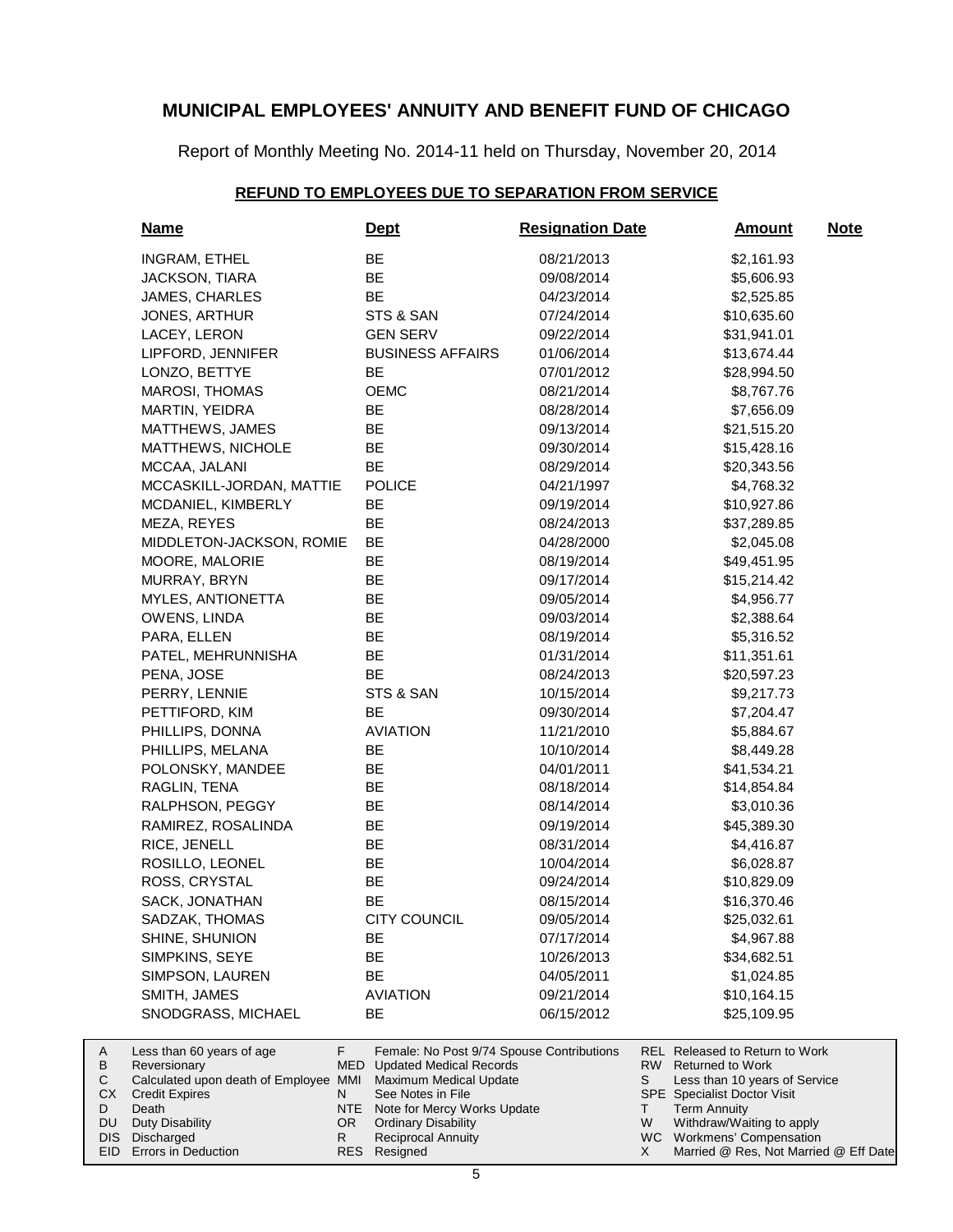Report of Monthly Meeting No. 2014-11 held on Thursday, November 20, 2014

### **REFUND TO EMPLOYEES DUE TO SEPARATION FROM SERVICE**

| <b>Name</b>                                              | <b>Dept</b>                 | <b>Resignation Date</b> | <b>Amount</b> | <b>Note</b> |  |  |  |
|----------------------------------------------------------|-----------------------------|-------------------------|---------------|-------------|--|--|--|
| TAMEZ, ELIDA                                             | BE.                         | 08/21/2013              | \$2,616.40    |             |  |  |  |
| THAKKAR, ANKUR                                           | <b>MAYOR'S OFFICE</b>       | 08/29/2014              | \$15,513.46   |             |  |  |  |
| THOMPSON, NIKIA                                          | <b>FAMILY &amp; SUPPORT</b> | 03/31/2014              | \$31,729.72   |             |  |  |  |
| TORRES, YVETTE                                           | BE.                         | 08/20/2013              | \$1,753.94    |             |  |  |  |
| TOWNSEND, EZRA                                           | <b>BE</b>                   | 10/10/2014              | \$23,718.46   |             |  |  |  |
| TRIPLETT-SMITH, ANITA                                    | <b>HEALTH</b>               | 09/23/2014              | \$38,710.58   |             |  |  |  |
| TRUE, SANDRA                                             | BE.                         | 10/03/2014              | \$74,354.96   | A:53, S:25  |  |  |  |
| ULMER, JESSE                                             | BE.                         | 04/06/2013              | \$1,939.46    |             |  |  |  |
| WALKER, RAQKEHA                                          | BE.                         | 09/26/2014              | \$23,635.89   |             |  |  |  |
| WINCKLER, ALICIA                                         | BE.                         | 10/03/2014              | \$95,861.74   | A:42, S:5.5 |  |  |  |
| WOOSLEY, BRYAN                                           | BE.                         | 10/17/2014              | \$13,168.55   |             |  |  |  |
| YERKES, TIMOTHY                                          | <b>FIRE</b>                 | 07/31/2014              | \$14,922.37   |             |  |  |  |
| TOTAL REFUND TO EMPLOYEES DUE TO SEPARATION FROM SERVICE |                             |                         |               |             |  |  |  |

| 94 Case(s) | \$1,525,197.19 |
|------------|----------------|
|            |                |

| Α<br>В | Less than 60 years of age<br>Reversionary                    |     | Female: No Post 9/74 Spouse Contributions<br>MED Updated Medical Records |    | REL Released to Return to Work<br>RW Returned to Work |
|--------|--------------------------------------------------------------|-----|--------------------------------------------------------------------------|----|-------------------------------------------------------|
|        | Calculated upon death of Employee MMI Maximum Medical Update |     |                                                                          | S. | Less than 10 years of Service                         |
| CХ     | <b>Credit Expires</b>                                        | N   | See Notes in File                                                        |    | <b>SPE</b> Specialist Doctor Visit                    |
|        | Death                                                        |     | NTE Note for Mercy Works Update                                          |    | <b>Term Annuity</b>                                   |
| DU     | Duty Disability                                              | OR. | <b>Ordinary Disability</b>                                               | W  | Withdraw/Waiting to apply                             |
|        | DIS Discharged                                               |     | <b>Reciprocal Annuity</b>                                                |    | WC Workmens' Compensation                             |
|        | EID Errors in Deduction                                      |     | RES Resigned                                                             |    | Married @ Res, Not Married @ Eff Date                 |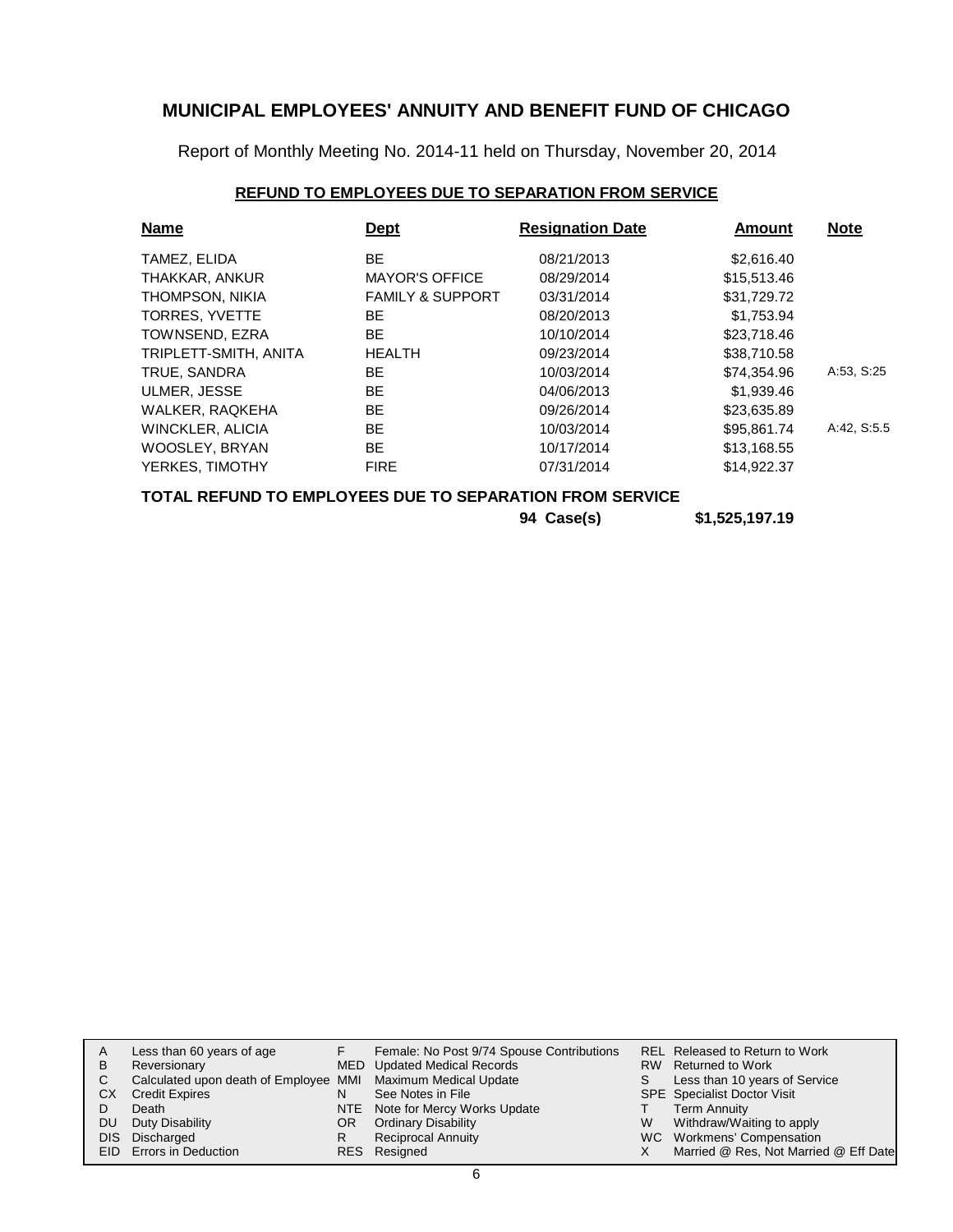Report of Monthly Meeting No. 2014-11 held on Thursday, November 20, 2014

#### **REFUND IN ACCORDANCE WITH SECTION 8-170 OF THE LAW GOVERNING THIS FUND**

| Name                                                                                   | <b>Dept</b>           | Date of Death Pay to |              | Amount       |
|----------------------------------------------------------------------------------------|-----------------------|----------------------|--------------|--------------|
| CENTENO, GWENDALEE                                                                     | <b>BUSINESS AFFAI</b> | 08/31/2014           | DesBen       | \$69,464.17  |
| COLLINS, EUNICE                                                                        | <b>POLICE</b>         | 11/29/2006           | DesBen       | \$21,838.33  |
| <b>CONYERS, PATRICIA</b>                                                               | <b>HEALTH</b>         | 06/02/2014           | Child (3/4)  | \$122,263.50 |
| MARSHALL, BLANCHE                                                                      | BF.                   | 02/05/2013           | DesBen (1/2) | \$4,196.54   |
| NIX, BONNIE                                                                            | <b>POLICE</b>         | 09/03/2014           | DesBen (1/2) | \$4,934.16   |
| POLONCASZ, JAMES                                                                       | ВF                    | 08/10/2014           | DesBen       | \$95,241.37  |
| ROCHON, RONALD                                                                         | <b>TRANS</b>          | 08/13/2014           | DesBen       | \$114,264,69 |
| TRENTZ, EDWARD                                                                         | <b>TRANS</b>          | 10/04/2014           | DesBen (2/2) | \$83,862.60  |
| <b>Total REFUND IN ACCORDANCE WITH SECTION 8-170 OF</b><br>THE LAW GOVERNING THIS FUND | 8 Case(s)             | \$516,065.36         |              |              |

#### **REFUND OF DIFFERENCE IN ACCORDANCE WITH SECTION 8-170 OF THE LAW GOVERNING THIS FUND**

| <b>Name</b>                                                                                   | Date of Death Pay to<br><b>Dept</b> |            |              | Amount      |
|-----------------------------------------------------------------------------------------------|-------------------------------------|------------|--------------|-------------|
| <b>HEIDT, PAMLER</b>                                                                          | BЕ                                  | 09/11/2014 | DesBen (2/3) | \$31.655.10 |
| Total REFUND OF DIFFERENCE IN ACCORDANCE WITH<br>SECTION 8-170 OF THE LAW GOVERNING THIS FUND |                                     |            | 1 Case(s)    | \$31,655.10 |

#### **REFUND ELECTIONS IN LIEU OF EMPLOYEE ANNUITY 40 ILCS 5/8-171**

| <b>Name</b>                                               | <b>Dept</b>   | <b>Resignation Date</b> |  | Amount      |
|-----------------------------------------------------------|---------------|-------------------------|--|-------------|
| BRADFORD, ONTAE                                           | BE.           | 10/03/2014              |  | \$13,177.61 |
| CARRASCO, WANDA                                           | <b>BE</b>     | 10/17/2014              |  | \$6,472.04  |
| COLLINS, DELORES                                          | <b>BE</b>     | 09/15/2014              |  | \$17,622.28 |
| DRAKE, CAROLYN                                            | BE.           | 09/11/2014              |  | \$1,949.92  |
| <b>GORDON, FLAMOND</b>                                    | BE.           | 10/06/2014              |  | \$12,179.72 |
| HILL, LULA                                                | BE.           | 03/01/2014              |  | \$12,589.50 |
| MORRIS, DIANE                                             | BE.           | 09/26/2014              |  | \$5,752.68  |
| MOSLEY, AURELIA                                           | BE.           | 08/24/2013              |  | \$9,730.53  |
| PERRIE, LINDA                                             | BE.           | 08/01/2014              |  | \$19,333.77 |
| RANSOM-HUMPHREY, DORIS                                    | <b>BE</b>     | 09/30/2010              |  | \$14,696.12 |
| <b>SCHEFFLER, GUY</b>                                     | <b>POLICE</b> | 09/12/2014              |  | \$8,060.29  |
| THOMPSON, DANIEL                                          | BE.           | 10/08/2014              |  | \$24,718.60 |
| TRUNNELL, SMYLIE                                          | STS & SAN     | 12/04/2002              |  | \$47,422.56 |
| <b>WALTON, VINCENT</b>                                    | BE            | 08/29/2014              |  | \$13,142.38 |
| <b>Total REFUND ELECTIONS IN LIEU OF EMPLOYEE ANNUITY</b> | 14 Case(s)    | \$206.848.00            |  |             |

Less than 60 years of age Reversionary Calculated upon death of Employee MMI Maximum Medical Update CX Credit Expires Death DU Duty Disability DIS Discharged EID Errors in Deduction Released to Return to Work Returned to Work S Less than 10 years of Service SPE Specialist Doctor Visit Term Annuity W Withdraw/Waiting to apply WC Workmens' Compensation X Married @ Res, Not Married @ Eff Date A B C D REL RW T Female: No Post 9/74 Spouse Contributions Updated Medical Records See Notes in File NTE Note for Mercy Works Update OR Ordinary Disability Reciprocal Annuity Resigned RESF **MED** Updated Medical Records N R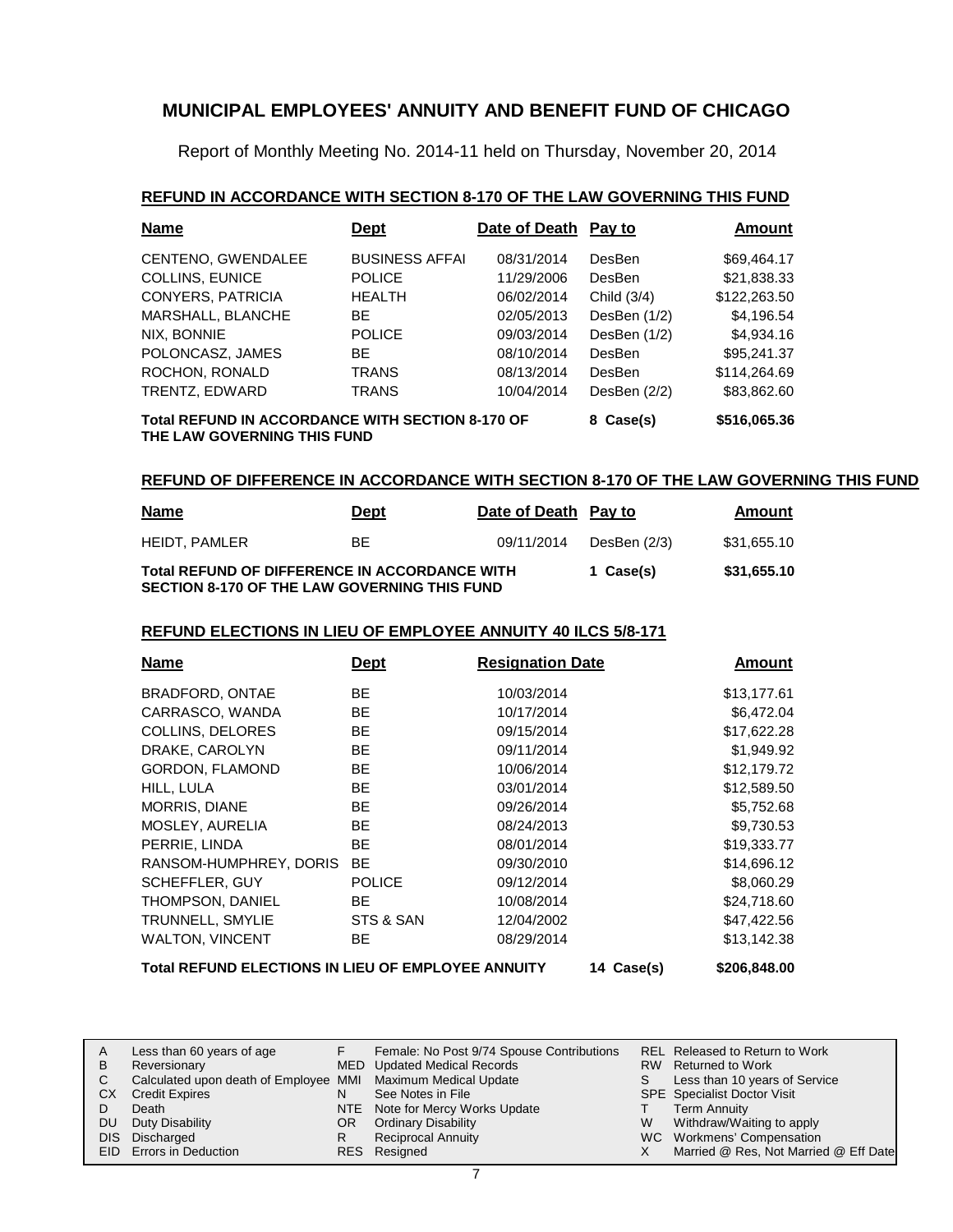Report of Monthly Meeting No. 2014-11 held on Thursday, November 20, 2014

| <b>Name</b>                                  | <b>Dept</b>               | <b>Effective Date</b> |            | <b>Amount</b> |
|----------------------------------------------|---------------------------|-----------------------|------------|---------------|
| AUSTIN, CASSANDRA                            | <b>BE</b>                 | 09/30/2014            |            | \$12,388.84   |
| <b>BASSI, JAMES</b>                          | STS & SAN                 | 10/01/2014            |            | \$9,524.92    |
| <b>BROOKS, PHILIP</b>                        | <b>FINANCE</b>            | 01/01/2013            |            | \$27,116.89   |
| <b>BURKE, LAURA</b>                          | <b>CITY COUNCIL</b>       | 10/10/2014            |            | \$7,157.12    |
| CAIN, ODELL                                  | BE                        | 06/30/2014            |            | \$12,120.48   |
| CHAPPELL, ANNIE                              | <b>BE</b>                 | 09/09/2014            |            | \$9,544.87    |
| DAVIS, EILEEN                                | <b>TRANS</b>              | 10/01/2014            |            | \$40,383.82   |
| DAVIS, ROSETTA                               | BE                        | 06/30/2014            |            | \$19,666.11   |
| <b>EARLS PRICE, JOHNNIE</b>                  | <b>POLICE</b>             | 10/01/2014            |            | \$10,894.26   |
| <b>ESCORCIA, ISMAEL</b>                      | <b>BE</b>                 | 10/01/2014            |            | \$31,343.86   |
| FERNANDEZ, OLGA                              | <b>FAMILY &amp; SUPPO</b> | 10/01/2014            |            | \$14,429.10   |
| FITZGERALD, JUDITH                           | <b>OEMC</b>               | 10/01/2014            |            | \$15,989.89   |
| FLOWERS, JOHNNY                              | <b>AVIATION</b>           | 10/01/2014            |            | \$22,002.32   |
| GARGANO, MAUREEN                             | BE                        | 07/23/2014            |            | \$13,801.03   |
| GARRETT, KAREN                               | BE                        | 10/01/2014            |            | \$16,975.69   |
| <b>GRIFFIN, PATRICIA</b>                     | <b>BE</b>                 | 06/18/2014            |            | \$6,061.26    |
| HARRIS, ROBERT                               | <b>CPL</b>                | 09/01/2014            |            | \$2,674.03    |
| HEATH, LINDA                                 | <b>BE</b>                 | 10/01/2014            |            | \$10,972.48   |
| JACKSON, LAWANDA                             | <b>AVIATION</b>           | 10/01/2014            |            | \$19,103.84   |
| LOWE, LETTIE                                 | <b>POLICE</b>             | 10/01/2014            |            | \$5,915.24    |
| MARTIN, SHIRLEY                              | BE                        | 10/01/2014            |            | \$5,749.94    |
| MERCADO, DORIS                               | BE                        | 08/11/2013            |            | \$9,856.31    |
| MIMS, JACQUELYN                              | <b>BE</b>                 | 10/01/2014            |            | \$11,648.29   |
| <b>MORRIS, WILLIE</b>                        | <b>AVIATION</b>           | 10/01/2014            |            | \$9,460.47    |
| NICHOLS, SYLVESTER                           | STS & SAN                 | 04/23/2013            |            | \$14,825.17   |
| O GRADY, MARY ANN                            | <b>MAYOR'S OFFICE</b>     | 05/31/2014            |            | \$1,308.13    |
| PERRY, ANTHONY                               | <b>BE</b>                 | 09/16/2014            |            | \$19,922.50   |
| PRICE, JOHNNY                                | BE                        | 08/29/2014            |            | \$8,119.59    |
| REDVICK, KANDY                               | <b>BE</b>                 | 10/01/2014            |            | \$15,323.93   |
| ROBINSON, PATRICIA                           | <b>CULTURAL AFFAI</b>     | 10/01/2014            |            | \$17,544.97   |
| STREET, MELISSA                              | <b>BE</b>                 | 08/25/2013            |            | \$11,770.62   |
| <b>Total REFUND OF SPOUSAL CONTRIBUTIONS</b> |                           |                       | 31 Case(s) | \$433,595.97  |

### **REFUND OF SPOUSAL CONTRIBUTIONS (To New Annuitants with No Spouse at the Time of Retirement)**

**TOTAL REFUNDS \$2,715,873.88**

| A          | Less than 60 years of age                                    |     | Female: No Post 9/74 Spouse Contributions |    | REL Released to Return to Work        |
|------------|--------------------------------------------------------------|-----|-------------------------------------------|----|---------------------------------------|
| B          | Reversionary                                                 |     | MED Updated Medical Records               |    | RW Returned to Work                   |
|            | Calculated upon death of Employee MMI Maximum Medical Update |     |                                           | S. | Less than 10 years of Service         |
| CХ         | <b>Credit Expires</b>                                        | N   | See Notes in File                         |    | <b>SPE</b> Specialist Doctor Visit    |
|            | Death                                                        |     | NTE Note for Mercy Works Update           |    | Term Annuity                          |
| DU         | Duty Disability                                              | OR. | <b>Ordinary Disability</b>                | W  | Withdraw/Waiting to apply             |
| <b>DIS</b> | Discharged                                                   | R   | <b>Reciprocal Annuity</b>                 |    | WC Workmens' Compensation             |
|            | EID Errors in Deduction                                      |     | RES Resigned                              |    | Married @ Res, Not Married @ Eff Date |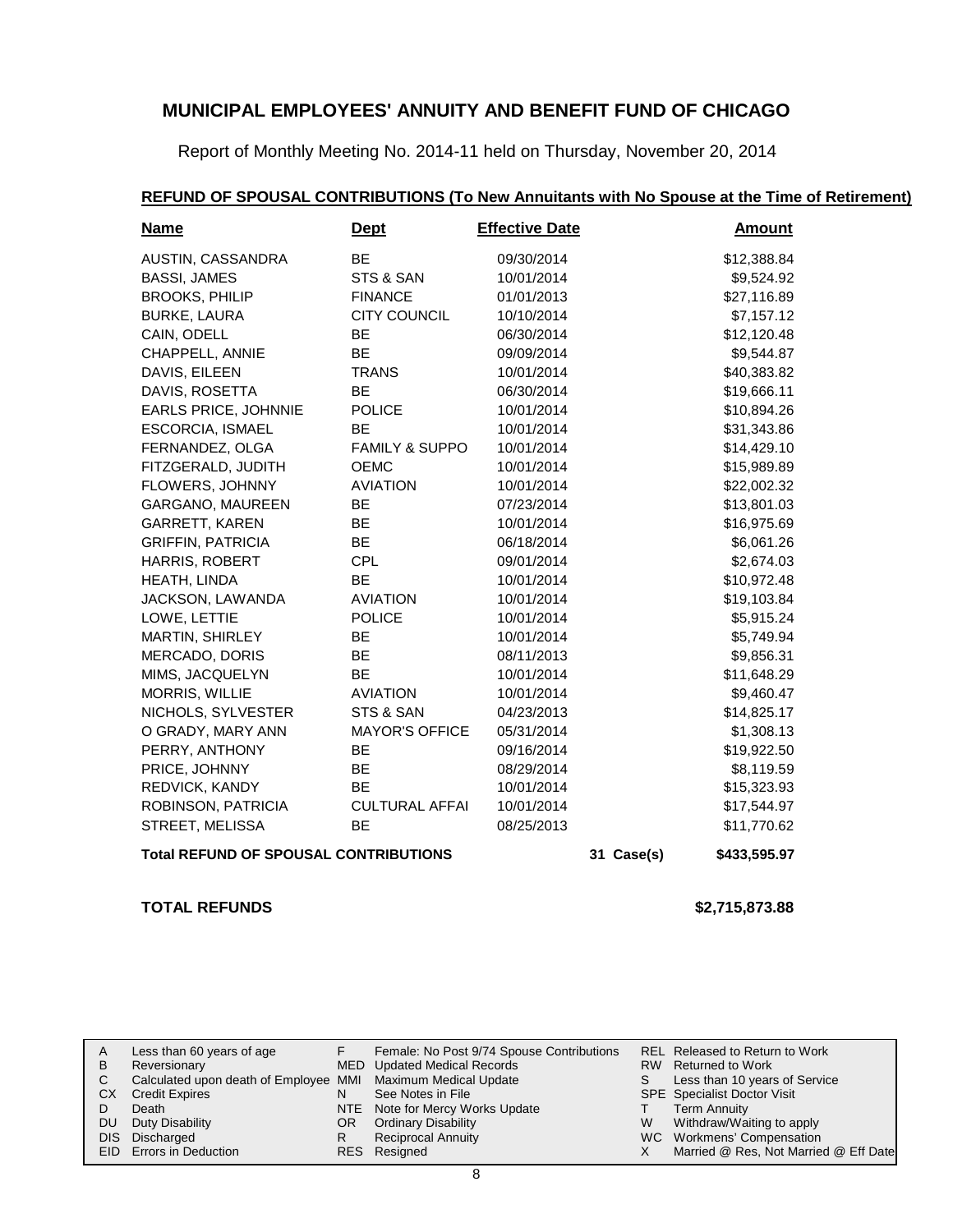Report of Monthly Meeting No. 2014-11 held on Thursday, November 20, 2014

#### **ADJUSTED REFUND**

| <b>Name</b>                  | <b>Refund Type</b> | Reason       | <b>Resignation Date</b> | Amount                       |  |
|------------------------------|--------------------|--------------|-------------------------|------------------------------|--|
| <b>HARRIS, BILLIE</b>        | <b>NSR</b>         | NOT ELIGIBLE | 06/30/1998              | \$7,808.01 ORG<br>\$0.00 ADJ |  |
| <b>Total ADJUSTED REFUND</b> |                    |              | 1 Case(s)               |                              |  |

Mr. McMahon moved that the various amounts shown for refunds be approved for payment in the amount shown opposite their respective names. Seconded Mr. Clancy. Carried: Ayes- Mr. Clancy, Mr. Guest, Mr. McMahon, Ms. Neely and Mr. Widawsky. Nays-None.

| A  | Less than 60 years of age                                    |    | Female: No Post 9/74 Spouse Contributions |   | REL Released to Return to Work        |
|----|--------------------------------------------------------------|----|-------------------------------------------|---|---------------------------------------|
| в  | Reversionary                                                 |    | MED Updated Medical Records               |   | RW Returned to Work                   |
| C. | Calculated upon death of Employee MMI Maximum Medical Update |    |                                           | S | Less than 10 years of Service         |
| CХ | <b>Credit Expires</b>                                        | N  | See Notes in File                         |   | <b>SPE</b> Specialist Doctor Visit    |
|    | Death                                                        |    | NTE Note for Mercy Works Update           |   | <b>Term Annuity</b>                   |
| DU | Duty Disability                                              | OR | <b>Ordinary Disability</b>                | W | Withdraw/Waiting to apply             |
|    | DIS Discharged                                               | R  | <b>Reciprocal Annuity</b>                 |   | WC Workmens' Compensation             |
|    | <b>EID</b> Errors in Deduction                               |    | RES Resigned                              |   | Married @ Res, Not Married @ Eff Date |
|    |                                                              |    |                                           |   |                                       |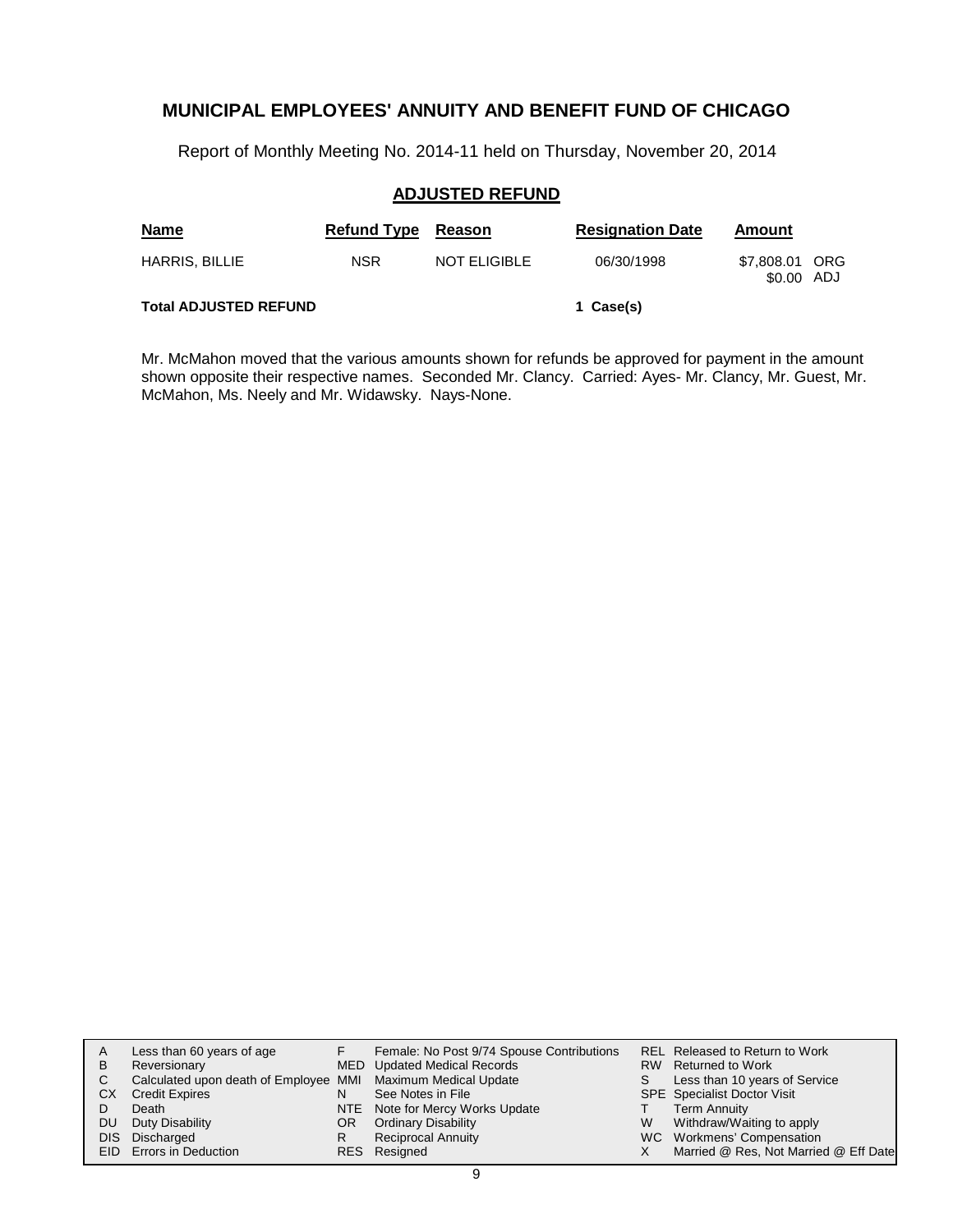|                                                                                                                                                                                                                                                                                                   | <b>JAN - OCT</b><br><b>BUDGET</b> | <b>ACTUAL</b><br>JAN - OCT | <b>VARIANCE</b>  | <b>FOR</b><br><b>APPROVAL</b>                    |
|---------------------------------------------------------------------------------------------------------------------------------------------------------------------------------------------------------------------------------------------------------------------------------------------------|-----------------------------------|----------------------------|------------------|--------------------------------------------------|
| <b>PERSONNEL:</b>                                                                                                                                                                                                                                                                                 | \$2,720,800.00                    | \$2,554,316.27             | \$<br>166,483.73 | \$<br>339,557.32                                 |
| Salaries & Wages - Regular (3 pay period month)<br>Salaries & Wages - Part-Time (3 pay period month)                                                                                                                                                                                              |                                   |                            |                  | 334,688.62<br>4,868.70                           |
| <b>Employee Insurance &amp; Benefits:</b>                                                                                                                                                                                                                                                         | 1,128,410.00                      | 972,915.93                 | 155,494.07       | 95,539.79                                        |
| Healthcare-Actives, net of EE premium contributions<br>Healthcare-MEABF retirees, net of premium contributions<br>EE Training and Other EE Benefits                                                                                                                                               |                                   |                            |                  | 85,600.29<br>9,813.70<br>125.80                  |
| <b>PROFESSIONAL SERVICES:</b>                                                                                                                                                                                                                                                                     |                                   |                            |                  |                                                  |
| <b>Actuarial Services:</b>                                                                                                                                                                                                                                                                        | 147,290.83                        | 118,764.37                 | 28,526.46        |                                                  |
| <b>Legal Advisory Services:</b>                                                                                                                                                                                                                                                                   | 166,666.67                        | 116,431.46                 | 50,235.21        | 10,384.47                                        |
| Burke Burns & Pinelli, Ltd.: Legal services<br>10/24/14, Inv#19094, 09/02/14 - 09/30/14<br>10/24/14, Inv#19095, 09/04/14 - 09/29/14<br>10/01/14, Re: M Gaughan, Reimbursable expenses                                                                                                             |                                   |                            |                  | 9,841.97<br>719.50<br>(177.00)                   |
| <b>Other Consulting Services:</b>                                                                                                                                                                                                                                                                 |                                   |                            |                  |                                                  |
| Medical Services - T Sullivan (3 pay period month)                                                                                                                                                                                                                                                | 43,125.83                         | 43,789.46                  | (663.63)         | 5,971.29                                         |
| <b>Audit Services</b>                                                                                                                                                                                                                                                                             | 30,000.00                         | 500.00                     | 29,500.00        |                                                  |
| Legislative Liason - Robert S. Molaro                                                                                                                                                                                                                                                             | 14,334.17                         | 12,900.69                  | 1,433.48         | 1,433.41                                         |
| <b>Healthcare Consulting</b>                                                                                                                                                                                                                                                                      | 10,000.00                         | (16,700.00)                | 26,700.00        |                                                  |
| <b>Tax Consulting</b>                                                                                                                                                                                                                                                                             | 5,000.00                          | 268.00                     | 4,732.00         |                                                  |
| <b>IT Consulting</b><br>Xerillion Corporation:<br>09/30/14, Inv#42728, Network support - onsite                                                                                                                                                                                                   | 26,658.33                         | 14,862.50                  | 11,795.83        | 520.00<br>520.00                                 |
| <b>Benefit Payment &amp; Payroll Services</b>                                                                                                                                                                                                                                                     | 330,916.67                        | 190,857.69                 | 140,058.98       | 791.17                                           |
| ADP, Inc. - Payroll processing                                                                                                                                                                                                                                                                    |                                   |                            |                  | 791.17                                           |
| <b>COMMUNICATIONS EXPENSES:</b>                                                                                                                                                                                                                                                                   |                                   |                            |                  |                                                  |
| <b>Printing &amp; Publications:</b>                                                                                                                                                                                                                                                               | 58,875.00                         | 10,645.12                  | 48,229.88        | 162.50                                           |
| Illinois Paper & Copier Co., 2015 Benefit Advice                                                                                                                                                                                                                                                  |                                   |                            |                  | 162.50                                           |
| Postage:                                                                                                                                                                                                                                                                                          | 98,383.33                         | 42,976.77                  | 55,406.56        | 13,393.51                                        |
| Postmaster, Postage for mailing Fall Newsletter<br>United States Postal Service, 10/14, Regular Postage<br>US Messenger & Logistics, Inc., 09/30/14, Inv#3234-25517                                                                                                                               |                                   |                            |                  | 11,650.00<br>1,700.00<br>43.51                   |
| <b>Telephone &amp; Communications:</b>                                                                                                                                                                                                                                                            | 43,916.67                         | 36,894.69                  | 7,021.98         | 3,265.97                                         |
| Access Point, Inc.:<br>Inv#3714014, VOIP Telefax services, 10/14<br>ShoreTel, 10/01/14, Inv#0385513, Phone system, 11/14<br>Cook Co. Pension: 09/30/14, Inv#IV402 - DR Site<br>Cogent Comm, 10/01/14, Internet - Onsite<br>Business Continuity - Managers Cell Phone Reimbursement<br>for October |                                   |                            |                  | 144.88<br>2,009.78<br>386.31<br>400.00<br>325.00 |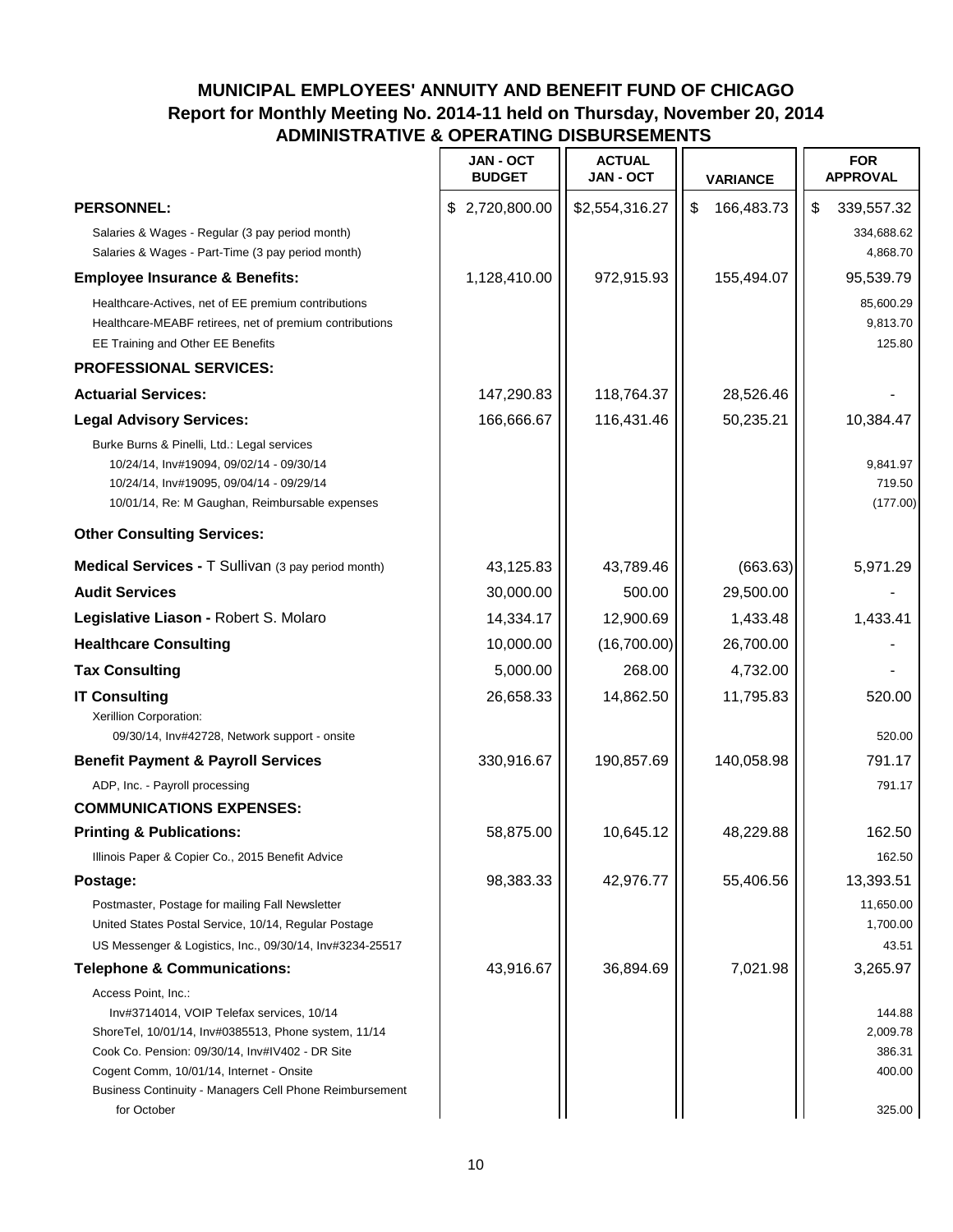|                                                                                                                                                                                                                                                                                                         | <b>JAN - OCT</b><br><b>BUDGET</b> | <b>ACTUAL</b><br><b>JAN - OCT</b> | VARIANCE       | <b>FOR</b><br><b>APPROVAL</b>                                     |  |
|---------------------------------------------------------------------------------------------------------------------------------------------------------------------------------------------------------------------------------------------------------------------------------------------------------|-----------------------------------|-----------------------------------|----------------|-------------------------------------------------------------------|--|
| <b>OTHER OPERATING EXPENSES:</b>                                                                                                                                                                                                                                                                        |                                   |                                   |                |                                                                   |  |
| <b>Rental &amp; Utilities:</b>                                                                                                                                                                                                                                                                          | 444,825.00<br>\$                  | \$<br>436,105.04                  | \$<br>8,719.96 | \$<br>44,661.82                                                   |  |
| Hines REIT 321 N. Clark St. LLC, 10/14 rent<br>Hines REIT 321 N. Clark St. LLC, Tax Rebate<br>Cook Co. Pension, 09/30/14, Inv#IV402, Rent 10/14 - DR site<br>ComEd, 10/06/14, Services from 09/04/14 - 10/03/14<br>Cook Co. Pension, Inv#IV402, Electricity/HVAC serv - DR site                         |                                   |                                   |                | 47,638.39<br>(4,976.53)<br>1,009.43<br>796.30<br>194.23           |  |
| <b>Contractual Services:</b>                                                                                                                                                                                                                                                                            |                                   |                                   |                |                                                                   |  |
| <b>Trustee Elections:</b>                                                                                                                                                                                                                                                                               | 12,133.33                         | 1,436.25                          | 10,697.08      | 1,436.25                                                          |  |
| <b>United States Postal Service:</b><br>Postage for Trustee Election Notices<br>Sun Times Media:<br>09/30/14, Legal notices for MEABF Trustee Election                                                                                                                                                  |                                   |                                   |                | 1.266.65<br>169.60                                                |  |
| <b>Death Service:</b>                                                                                                                                                                                                                                                                                   | 3,333.33                          | 2,750.00                          | 583.33         |                                                                   |  |
| <b>Shredding &amp; Storage Charges:</b>                                                                                                                                                                                                                                                                 | 15,716.67                         | 14,905.10                         | 811.57         | 1,509.74                                                          |  |
| Cintas Corp., Inv#8401541025, Shredding charges<br>Iron Mountain, Inv#KUY3523, 10/14 Storage charges<br>Federal Companies, Inv#854559, 10/14 Storage charges                                                                                                                                            |                                   |                                   |                | 60.00<br>648.07<br>801.67                                         |  |
| <b>Dues &amp; Subscriptions:</b>                                                                                                                                                                                                                                                                        | 13,954.17                         | 16,445.90                         | (2,491.73)     | 1,775.00                                                          |  |
| IPPFA:<br>2015 Membership dues for IL Public Pension Fund Assoc.<br>NCPERS, 2015 Annual Membership Dues                                                                                                                                                                                                 |                                   |                                   |                | 775.00<br>1,000.00                                                |  |
| <b>Equipment Rental and Maintenance</b>                                                                                                                                                                                                                                                                 | 10,533.33                         | 8,686.16                          | 1,847.17       |                                                                   |  |
| <b>Repairs and Maintenance Office</b>                                                                                                                                                                                                                                                                   | 2,500.00                          | 1,246.91                          | 1,253.09       | 208.73                                                            |  |
| Staples Advantage:<br>09/27/14, Inv#3243697840<br>09/27/14, Credit#3243697842<br>09/27/14, Inv#3243697843<br>10/04/14, Inv#3244722699                                                                                                                                                                   |                                   |                                   |                | 37.77<br>(17.89)<br>17.89<br>170.96                               |  |
| <b>Insurance-Fiduciary, Fidelity Bond, Property, Employmt Practices</b>                                                                                                                                                                                                                                 | 129,014.17                        | 174,640.60                        | (45, 626.43)   |                                                                   |  |
| Travel Expenses - Conferences & Others:                                                                                                                                                                                                                                                                 | 25,000.00                         | 4,167.26                          | 20,832.74      |                                                                   |  |
| <b>Office and Computer Supplies</b><br><b>Office Supplies:</b>                                                                                                                                                                                                                                          | 48,625.00                         | 26,974.78                         | 21,650.22      | 8,593.22                                                          |  |
| IL Paper & Copier Co., Inv#IN130859, Office supplies<br>Staples Advantage:<br>09/06/14, Credit#3242047073<br>09/27/14, Inv#3243697840<br>09/27/14, Inv#3243697841<br>10/04/14, Inv#3244722699<br>Warehouse Direct, Inc., 10/08/14, Inv#2274075-0<br>CDW Gov.: 09/29/14, Inv#PS71020, Seagate USB backup |                                   |                                   |                | 258.00<br>(1.99)<br>289.00<br>26.55<br>223.22<br>256.50<br>171.78 |  |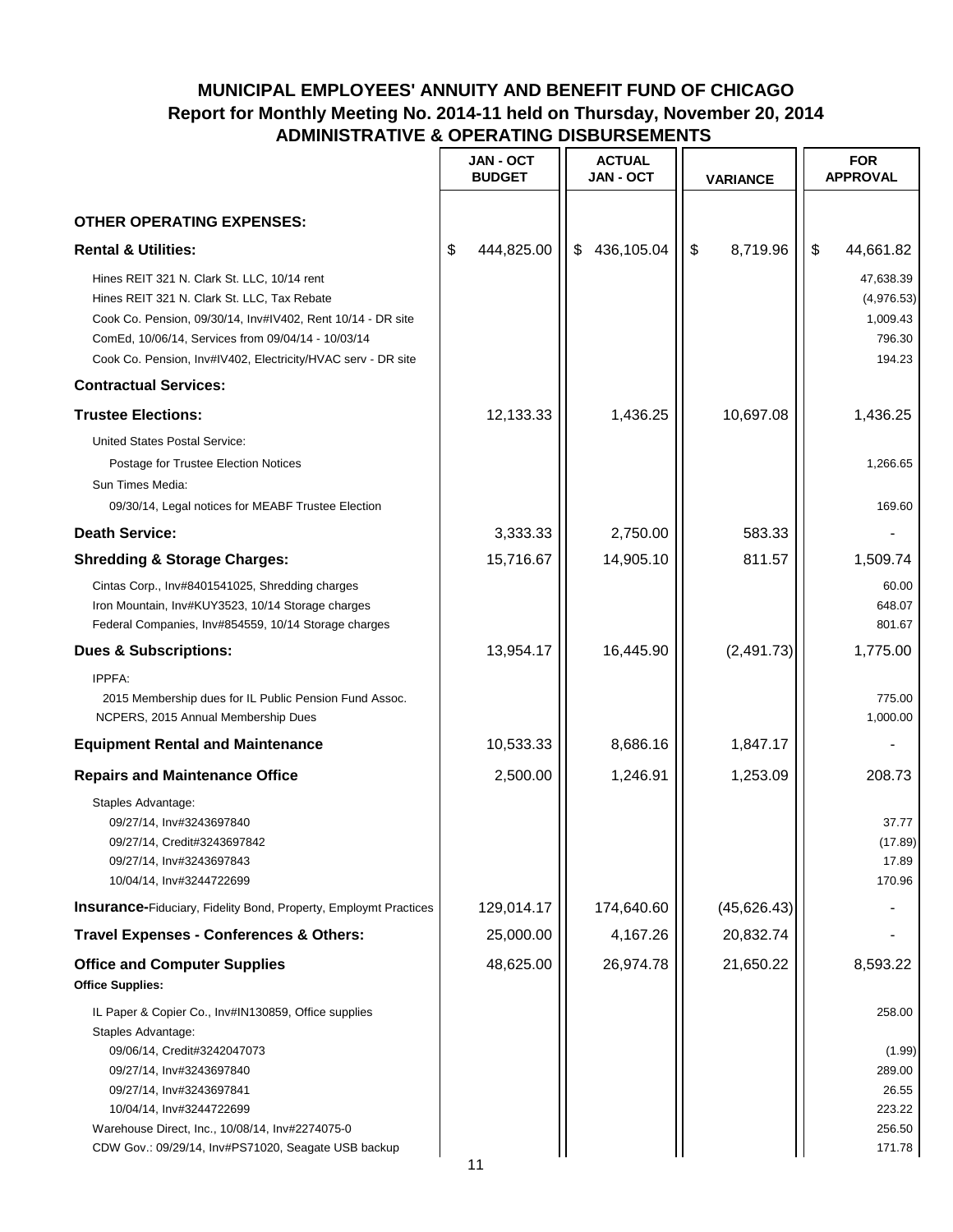|                                                                                                                                                                                                                               | JAN - OCT<br><b>BUDGET</b> | <b>ACTUAL</b><br><b>JAN - OCT</b> | <b>VARIANCE</b>            | <b>FOR</b><br><b>APPROVAL</b>      |
|-------------------------------------------------------------------------------------------------------------------------------------------------------------------------------------------------------------------------------|----------------------------|-----------------------------------|----------------------------|------------------------------------|
| <b>Materials &amp; Supplies - Equipment:</b><br>IL Paper & Copier Co., 10/07/14, Inv#IN129561, Copy paper<br>First Choice, 10/17/14, Inv#333722, Lunchroom supplies<br>First Choice, 10/17/14, Inv#333722, Boardroom supplies |                            |                                   |                            | \$<br>1,192.50<br>137.64<br>86.55  |
| <b>Computer/Technical Supplies:</b>                                                                                                                                                                                           |                            |                                   |                            |                                    |
| Dell Marketing L.P.:<br>10/01/14, Inv#XJJX13NR1, Server maintenance & support<br><b>CDW Government:</b><br>09/29/14, Inv#PS71020, Seagate USB backup                                                                          |                            |                                   |                            | 5,807.23<br>146.24                 |
| <b>Miscellaneous Expense:</b>                                                                                                                                                                                                 | 6,083.33<br>\$             | 897.70<br>\$                      | \$<br>5,185.63             | 549.10                             |
| 10/14, Qildro & Subpoena:<br>Petty Cash Replenishment<br>Death Certificate:<br>Certified copy of death/marriage records for the following:                                                                                    |                            |                                   |                            | (145.00)<br>38.00                  |
| <b>Lessie Conley</b><br>Daniel Considine<br><b>Eugene Cornelius</b><br><b>Robert Hansen</b>                                                                                                                                   |                            |                                   |                            | 17.00<br>17.00<br>17.00<br>17.00   |
| Judith Hopkins<br>Eleanor King<br>Lucille McDonald<br><b>Marilyn Minner</b>                                                                                                                                                   |                            |                                   |                            | 17.00<br>17.00<br>17.00<br>17.00   |
| Lemon Short<br><b>Thomas Sobczak</b><br>Southwood Tyler                                                                                                                                                                       |                            |                                   |                            | 17.00<br>17.00<br>17.00            |
| Corporate MasterCard:<br>09/17/14, USPO change of address request<br>09/21/14, Boardroom supplies<br>Standard Parking, Discounted parking passes issued to trustees<br>Jury Duty Service                                      |                            |                                   |                            | 1.05<br>45.25<br>440.00<br>(17.20) |
| <b>Reserve for Contingencies</b>                                                                                                                                                                                              | 16,666.67                  |                                   | 16,666.67                  |                                    |
| TOTAL ADMINISTRATIVE OPERATING EXPENSES                                                                                                                                                                                       |                            |                                   |                            |                                    |
| Before Special Projects and Investments                                                                                                                                                                                       | 5,552,762.50               | 4,787,678.65                      | 765,083.85                 | 529,753.29                         |
| <b>SPECIAL PROJECTS</b><br><b>Information Systems</b><br>Imaging and Pension Benefit System (PBS)                                                                                                                             |                            |                                   |                            |                                    |
| Consulting: Website Redesign<br>Document Magmt System: Insite                                                                                                                                                                 | 7,500.00<br>29,166.67      |                                   | 7,500.00<br>29,166.67      |                                    |
| Development Costs: PBS<br><b>Before Investments</b>                                                                                                                                                                           | 250,000.00<br>5,839,429.17 | 4,787,678.65                      | 250,000.00<br>1,051,750.52 | 529,753.29                         |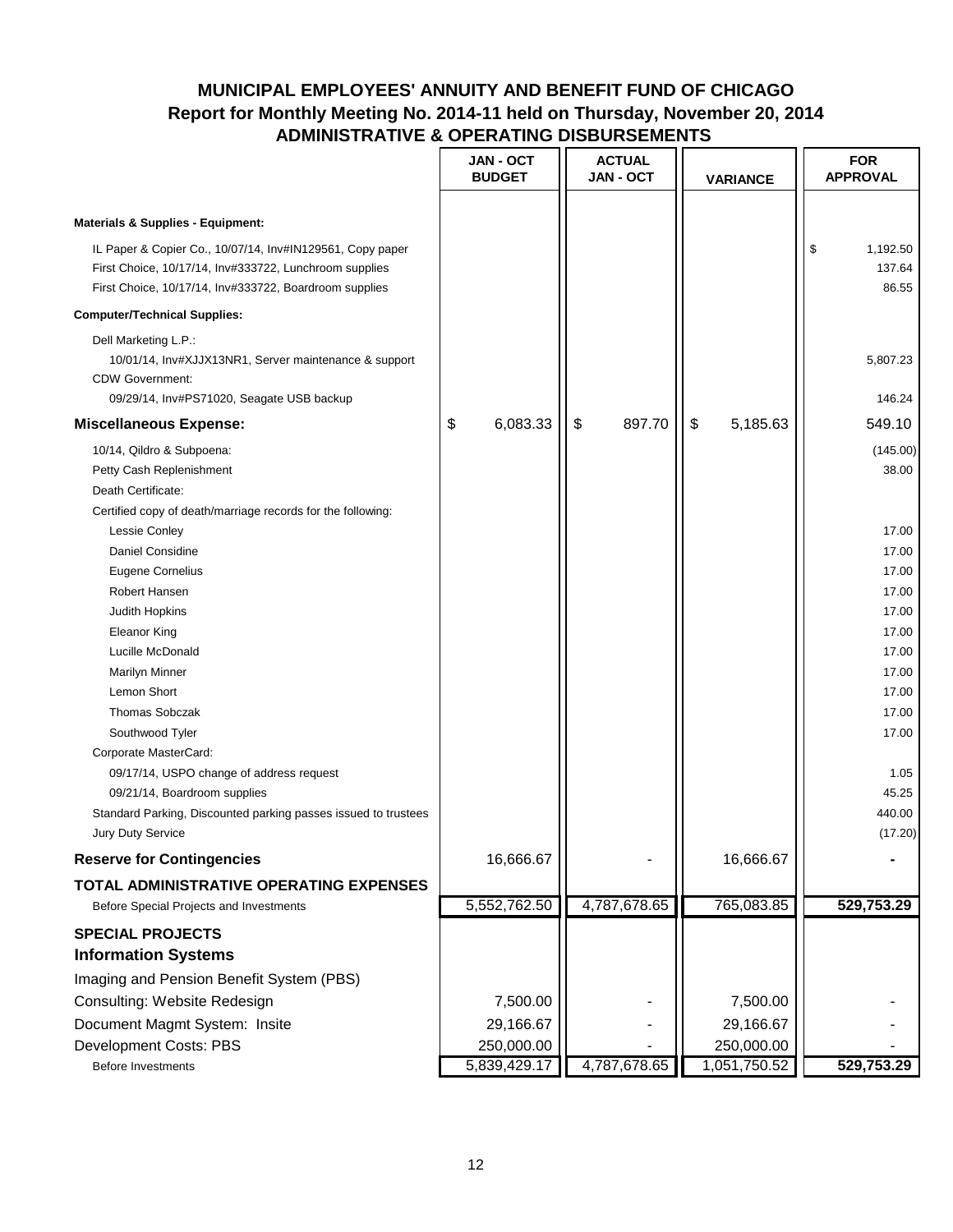|                                                                                             | <b>JAN - OCT</b><br><b>BUDGET</b> | <b>ACTUAL</b><br><b>JAN - OCT</b> | <b>VARIANCE</b> | <b>FOR</b><br><b>APPROVAL</b> |
|---------------------------------------------------------------------------------------------|-----------------------------------|-----------------------------------|-----------------|-------------------------------|
| <b>INVESTMENT EXPENSES:</b>                                                                 |                                   |                                   |                 |                               |
| <b>Investment Management Fees *</b><br>*Management Fees paid through operating cash account | \$10,000,000.00                   | \$5,708,246.27                    | \$4,291,753.73  | \$2,676,361.08                |
| Ariel Investments, LLC, Service period 07/01/14 - 09/30/14                                  |                                   |                                   |                 | 124,316.49                    |
| CastleArk Mgmt, LLC, Service period 07/01/14 - 09/30/14                                     |                                   |                                   |                 | 84,194.78                     |
| Cornerstone Capital Mgmt, Service period 07/01/14 - 09/30/14                                |                                   |                                   |                 | 126,924.49                    |
| Earnest Partners, LLC, Service period 07/01/14 - 09/30/14                                   |                                   |                                   |                 | 115,385.30                    |
| FIS Group, Inc., Service period 07/01/14 - 09/30/14                                         |                                   |                                   |                 | 303,744.11                    |
| Geneva Cap Mgmt Ltd., Service period 07/01/14 - 09/30/14                                    |                                   |                                   |                 | 109,452.00                    |
| Great Lakes Advisors, Inc., Service period 07/01/14 - 09/30/14                              |                                   |                                   |                 | 75,568.39                     |
| Herndon Cap Mgmt, LLC., Service period 07/01/14 - 09/30/14                                  |                                   |                                   |                 | 88,913.63                     |
| Holland Cap Mgmt, LLC, Service period 07/01/14 - 09/30/14                                   |                                   |                                   |                 | 101,403.53                    |
| Keeley Asset Mgmt Corp., Service period 07/01/14 - 09/30/14                                 |                                   |                                   |                 | 164,177.06                    |
| LM Capital Group, LLC, Service period 07/01/14 - 09/30/14                                   |                                   |                                   |                 | 88,412.51                     |
| LSV Asset Mgmt, Service period 07/01/14 - 09/30/14                                          |                                   |                                   |                 | 179,439.00                    |
| MacKay Shields, Service period 07/01/14 - 09/30/14                                          |                                   |                                   |                 | 227,877.04                    |
| Neuberger Berman Fixed Income LLC:                                                          |                                   |                                   |                 |                               |
| Service period 07/01/14 - 09/30/14                                                          |                                   |                                   |                 | 45,679.95                     |
| Northern Trust Company, Service period 07/01/14 - 09/30/14                                  |                                   |                                   |                 |                               |
| CMU12                                                                                       |                                   |                                   |                 | 59,632.18                     |
| CMU <sub>13</sub>                                                                           |                                   |                                   |                 | 57,127.39                     |
| RhumbLine Advisers:                                                                         |                                   |                                   |                 |                               |
| LCC, Service period 07/01/14 - 09/30/14                                                     |                                   |                                   |                 | 12,501.00                     |
| MCG, Service period 07/01/14 - 09/30/14                                                     |                                   |                                   |                 | 3,584.00                      |
| Segall Bryant & Hamill, Service period 07/01/14 - 09/30/14                                  |                                   |                                   |                 | 63,773.38                     |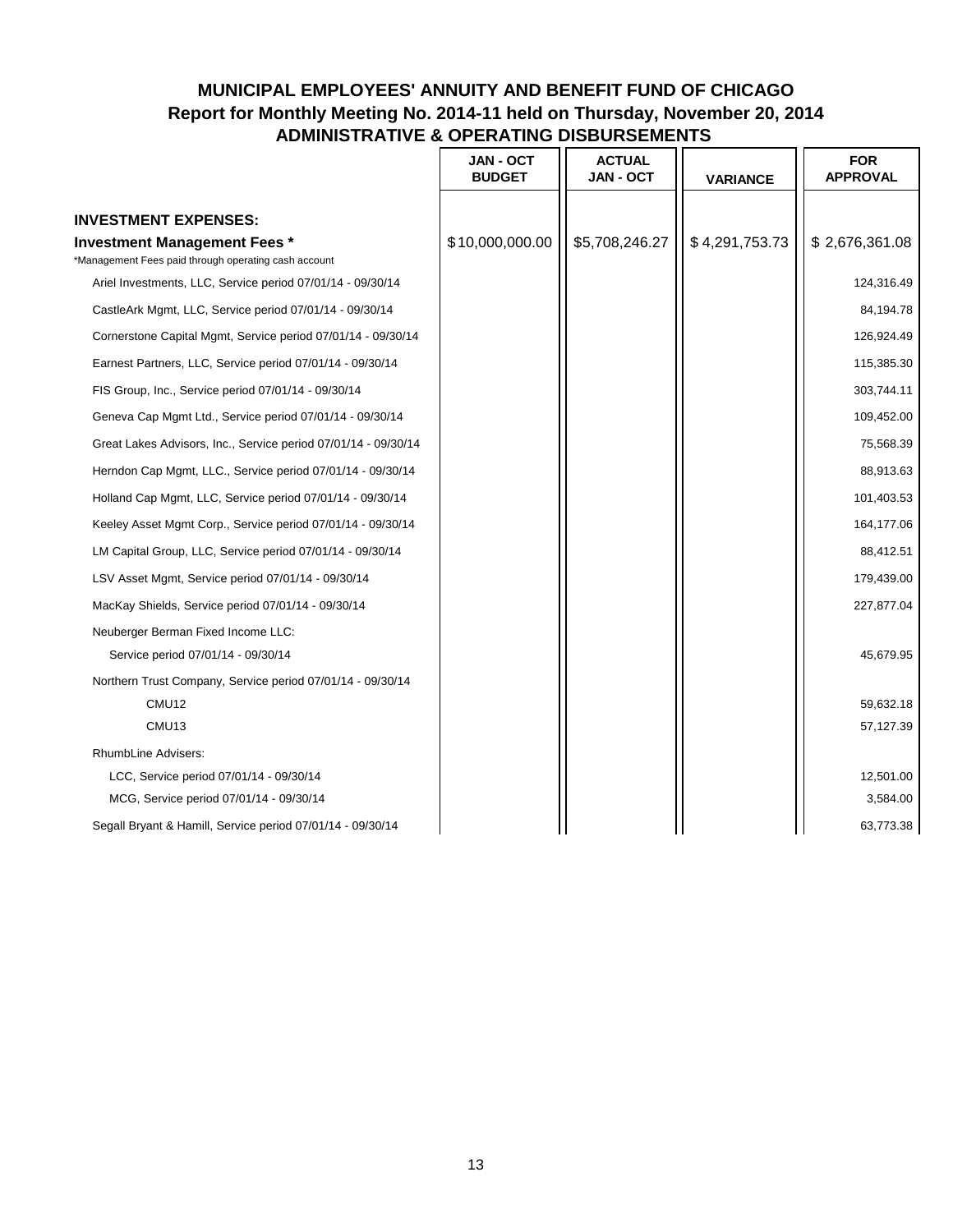|                                                                          | <b>JAN - OCT</b><br><b>BUDGET</b> | <b>ACTUAL</b><br><b>JAN - OCT</b> | <b>VARIANCE</b>  | <b>FOR</b><br><b>APPROVAL</b> |
|--------------------------------------------------------------------------|-----------------------------------|-----------------------------------|------------------|-------------------------------|
| Symphony Asset Management, LLC:                                          |                                   |                                   |                  |                               |
| Service period 07/01/14 - 09/30/14<br>UBS Global Asset Management, Inc.: |                                   |                                   |                  | \$<br>140,972.99              |
| Service period 07/01/14 - 09/30/14<br>Walter Scott & Partners Limited:   |                                   |                                   |                  | 29,327.45                     |
| Service period 07/01/14 - 09/30/14<br>William Blair & Company, LLC:      |                                   |                                   |                  | 180,510.41                    |
| Service period 07/01/14 - 09/30/14                                       |                                   |                                   |                  | 293,444.00                    |
| <b>Custody Management</b>                                                | \$<br>408,333.33                  | \$<br>270,886.46                  | \$<br>137,446.87 |                               |
| <b>Investment Advisory Services:</b>                                     | 241,666.67                        | 217,500.00                        | 24,166.67        |                               |
| <b>Investment Legal Services</b>                                         | 166,666.67                        | 5,610.40                          | 161,056.27       |                               |
| TOTAL INVESTMENT EXPENSES                                                | 10,816,666.67                     | 6,202,243.13                      | 4,614,423.54     | \$2,676,361.08                |
|                                                                          |                                   |                                   |                  |                               |

#### TOTAL ADMINISTRATIVE OPERATING AND INVESTMENT EXPENSES **\$200 \$3,206,114.37**

Mr. McMahon moved to approve disbursements as reflected above, to persons or firms in the amounts shown opposite their respective names. Second by Mr. Widawsky.

Carried: Ayes - Mr. Clancy, Mr. Guest, Mr. McMahon, Ms. Neely and Mr. Widawsky. Nays - None.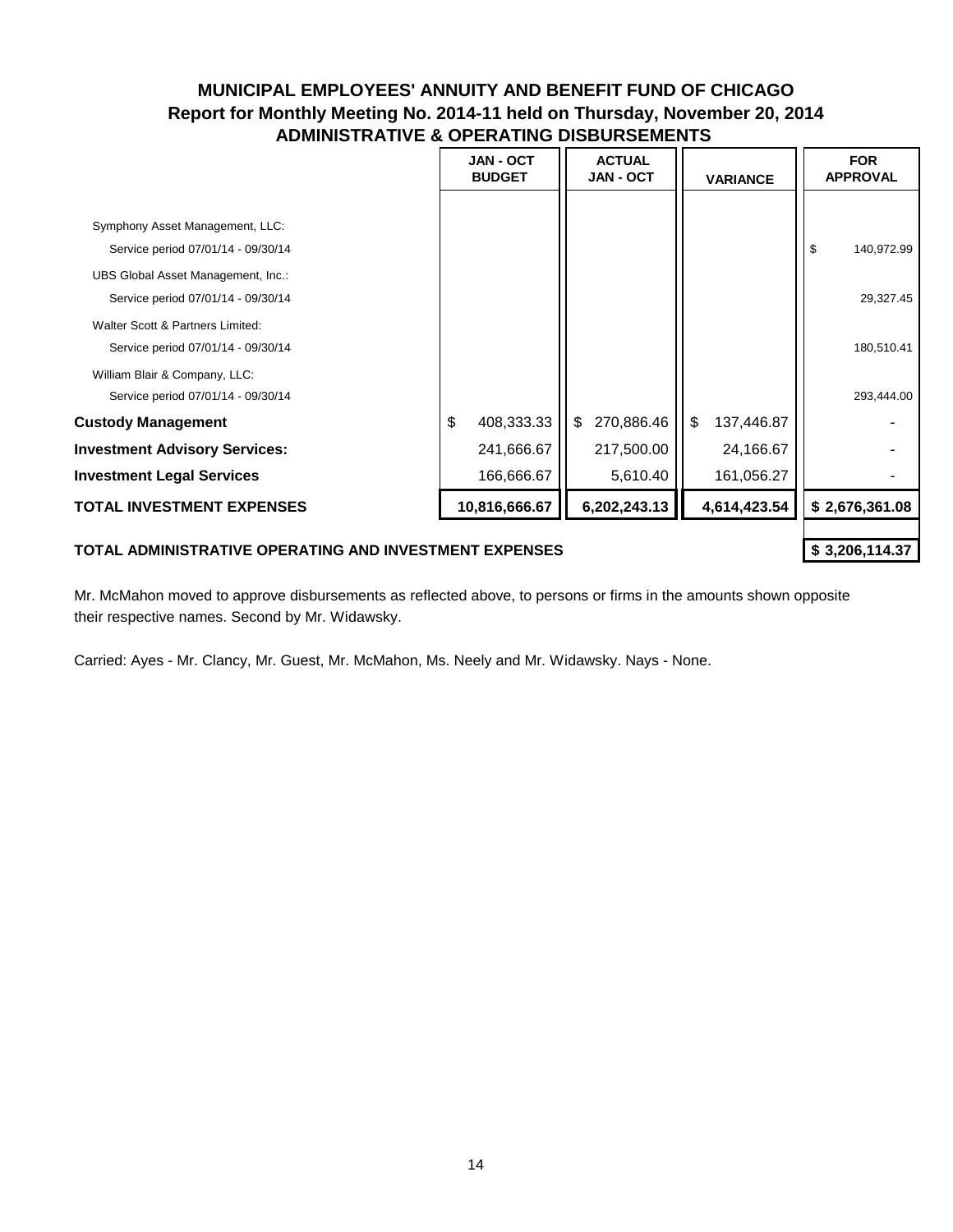Report of Monthly Meeting No. 2014-11 held on Thursday, November 20, 2014

Resolved, that each of the following named members of the Fund be granted an annuity of the amount stated, and to continue for life, unless otherwise stated in the notes, provided that separation from the service of the City of Chicago shall have become effective as of such date:

# **EMPLOYEE ANNUITIES**<br> **EMPLOYEE ANNUITIES**

| <b>Name</b>                                             | Dept - Title                                                                  | <b>Eff Date</b> | <b>Employee</b>                                            | <b>Spouse</b> | <b>Notes</b> |
|---------------------------------------------------------|-------------------------------------------------------------------------------|-----------------|------------------------------------------------------------|---------------|--------------|
| ABDUR-RABB, LATEEFAH                                    | PLANNING - RELOCATION REP                                                     | 07/01/2014      | \$674.97                                                   | N/A           | <b>RSF</b>   |
| ALDANA, RITA M                                          | <b>BE - SECURITY AIDE</b>                                                     | 09/18/2014      | \$853.85                                                   | \$800.00      |              |
| AUSTIN, CASSANDRA                                       | <b>BE - TEACHER ASST</b>                                                      | 09/30/2014      | \$1,923.98                                                 | N/A           |              |
| <b>BASSI, JAMES O</b>                                   | STS & SAN - POOL MTD                                                          | 10/01/2014      | \$1,620.34                                                 | N/A           |              |
| <b>BONNEY, SHIRLEY H</b>                                | BE - LRA                                                                      | 09/23/2014      | \$850.00                                                   | \$800.00      |              |
| <b>BROOKS, PHILIP A</b>                                 | FINANCE - SUPV BOOT OPER                                                      | 01/01/2013      | \$4,372.49                                                 | N/A           |              |
| BROWN, DEBRA D                                          | <b>BE - TEACHER ASST</b>                                                      | 10/17/2014      | \$662.19                                                   | \$800.00      | S            |
| BUCHBINDER, COLMAN                                      | <b>MGMT INFO SYSTEMS - PRINC</b><br><b>SYSTEMS ENG</b>                        | 06/30/2014      | \$1,186.62                                                 | \$616.91      | R.           |
| BURKE, LAURA J                                          | CITY COUNCIL - STAFF ASST                                                     | 10/10/2014      | \$1,222.61                                                 | N/A           | R.           |
| BURROWS, WILLIAM H                                      | <b>BE - LEAD CUST WKR</b>                                                     | 10/01/2014      | \$2,493.37                                                 | \$1,246.68    |              |
| CAIN, ODELL                                             | <b>BE - TEACHER ASST</b>                                                      | 06/30/2014      | \$1,812.67                                                 | N/A           |              |
| CASTANEDA, MAGDA R                                      | FAMILY & SUPPORT - HUMAN SERV<br>WKR                                          | 10/01/2014      | \$3,137.39                                                 | \$1,568.70    |              |
| CHAPPELL, ANNIE J                                       | <b>BE - TEACHER ASST</b>                                                      | 09/09/2014      | \$1,386.10                                                 | N/A           |              |
| COPPOLA, SAVERIO                                        | <b>BE - TEACHER ASST</b>                                                      | 09/16/2014      | \$447.93                                                   | N/A           | AX           |
| <b>CURRY, FREDERIC</b>                                  | HEALTH - SR STOREKEEPER                                                       | 10/07/2014      | \$3,164.80                                                 | \$1,599.68    |              |
| DAVIS, EILEEN H                                         | TRANS - FOREMAN LINEMEN                                                       | 10/01/2014      | \$5,967.05                                                 | N/A           |              |
| DAVIS, ROSETTA                                          | BE - CWA                                                                      | 06/30/2014      | \$2,899.85                                                 | N/A           |              |
| DORIGAN, GARY J                                         | <b>BE - ENG III</b>                                                           | 09/14/2014      | \$5,385.26                                                 | \$2,927.37    |              |
| DOUGLAS, SHARON D                                       | POLICE - CROSSING GUARD                                                       | 10/01/2014      | \$541.40                                                   | \$616.57      | Α            |
| EARLS PRICE, JOHNNIE D                                  | POLICE - CROSSING GUARD                                                       | 10/01/2014      | \$1,234.97                                                 | N/A           |              |
| EDWARDS-MCDONALD,<br><b>GWENDOLYN J</b>                 | <b>BE - NURSE</b>                                                             | 08/30/2014      | \$931.69                                                   | \$800.00      |              |
| <b>ESCORCIA, ISMAEL</b>                                 | <b>BE - ENG III</b>                                                           | 10/01/2014      | \$4,895.69                                                 | N/A           |              |
| FERNANDEZ, OLGA T                                       | FAMILY & SUPPORT - SPECIALIST IN<br>AGING I                                   | 10/01/2014      | \$2,121.09                                                 | N/A           | $\mathsf{R}$ |
| FITZGERALD, JUDITH A                                    | OEMC - POLICE COMM OPER II                                                    | 10/01/2014      | \$2,906.24                                                 | N/A           |              |
| FLOWERS, JOHNNY                                         | <b>AVIATION - FOREMAN CUST WKRS</b>                                           | 10/01/2014      | \$3,079.54                                                 | N/A           |              |
| GARGANO, MAUREEN A                                      | <b>BE - NURSE</b>                                                             | 07/23/2014      | \$2,024.24                                                 | N/A           |              |
| GARRETT, KAREN L                                        | <b>BE - CUST WKR</b>                                                          | 10/01/2014      | \$2,751.55                                                 | N/A           |              |
| <b>GEARY, FRANCES E</b>                                 | BE - HEALTH SERV NURSE                                                        | 07/01/2014      | \$1,164.80                                                 | \$800.00      |              |
| GONZALEZ, ANGEL L                                       | BE - LRA                                                                      | 09/13/2014      | \$178.20                                                   | \$191.40      | S            |
| GORCYCA, DARLENE                                        | POLICE - CROSSING GUARD                                                       | 10/01/2014      | \$1,174.11                                                 | \$762.93      |              |
| <b>GRIFFIN, MICHAEL</b>                                 | BE - SCH SECURITY OFFICER                                                     | 09/01/2014      | \$2,267.80                                                 | \$1,281.38    |              |
| <b>GRIFFIN, PATRICIA</b>                                | BE - LRA                                                                      | 06/18/2014      | \$1,040.50                                                 | N/A           |              |
| HAMBY, KAREN A                                          | <b>BE - SCH CLERK I</b>                                                       | 09/01/2014      | \$1,221.09                                                 | \$800.00      |              |
| HARPER, BILLIE                                          | OEMC - POLICE COMM OPER I                                                     | 10/01/2014      | \$3,695.99                                                 | \$1,848.00    |              |
| Less than 60 years of age<br>Α<br>D<br>$D$ <sup>o</sup> | F<br>Female: No Post 9/74 Spouse Contributions<br>MED Hodatod Modical Pocorde |                 | REL Released to Return to Work<br>$DMI$ Doturned to $Mork$ |               |              |

| B | Reversionary                                                 |     | MED Updated Medical Records     |   | RW Returned to Work                   |
|---|--------------------------------------------------------------|-----|---------------------------------|---|---------------------------------------|
|   | Calculated upon death of Employee MMI Maximum Medical Update |     |                                 |   | Less than 10 years of Service         |
|   | <b>CX</b> Credit Expires                                     |     | See Notes in File               |   | <b>SPE</b> Specialist Doctor Visit    |
| D | Death                                                        |     | NTE Note for Mercy Works Update |   | Term Annuity                          |
|   | DU Duty Disability                                           | OR. | <b>Ordinary Disability</b>      | W | Withdraw/Waiting to apply             |
|   | DIS Discharged                                               |     | <b>Reciprocal Annuity</b>       |   | WC Workmens' Compensation             |
|   | EID Errors in Deduction                                      |     | RES Resigned                    |   | Married @ Res, Not Married @ Eff Date |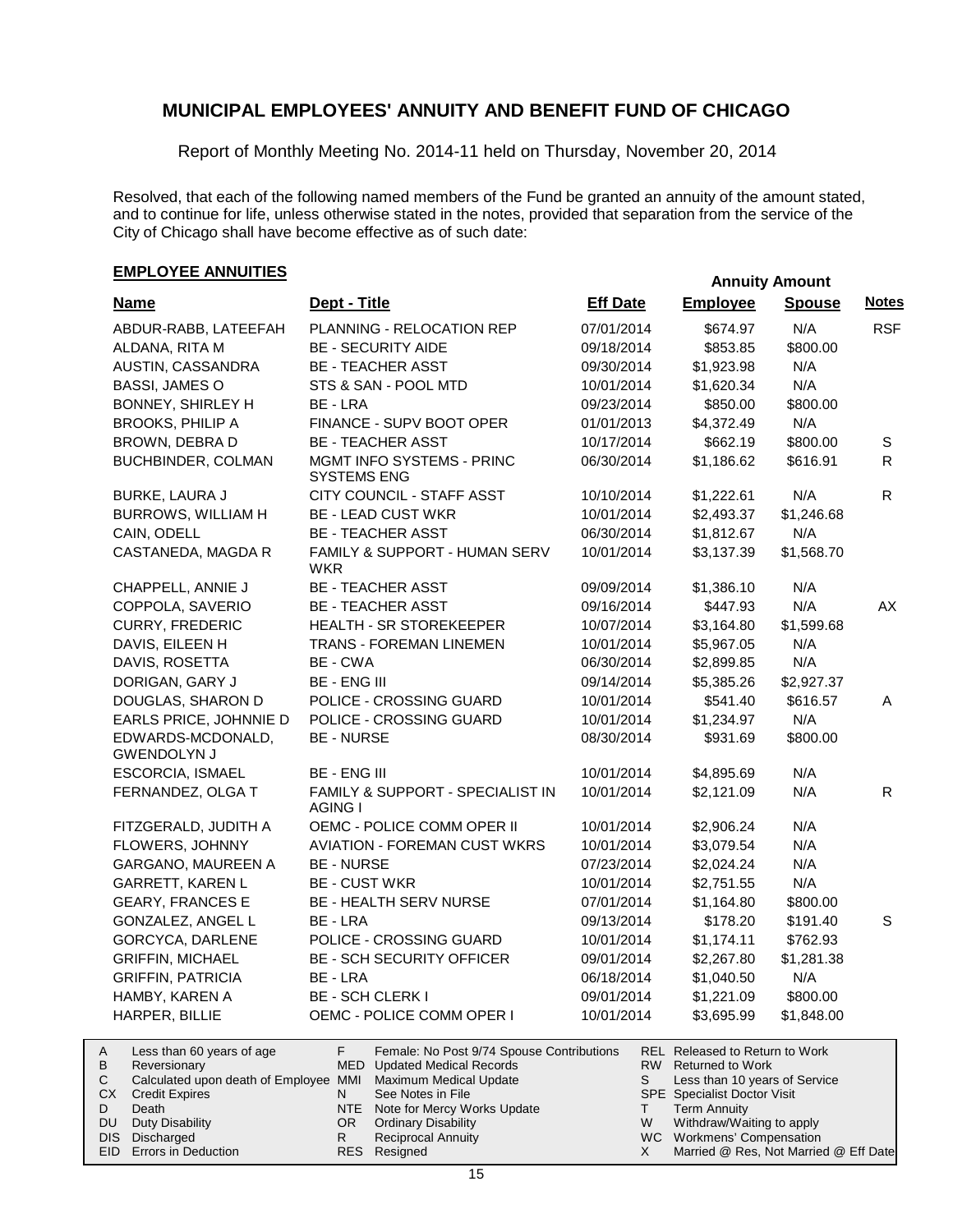Report of Monthly Meeting No. 2014-11 held on Thursday, November 20, 2014

Resolved, that each of the following named members of the Fund be granted an annuity of the amount stated, and to continue for life, unless otherwise stated in the notes, provided that separation from the service of the City of Chicago shall have become effective as of such date:

### **EMPLOYEE ANNUITIES**<br> **EMPLOYEE ANNUITIES**

| <b>Name</b>            | Dept - Title                                                                                                                                                                                        | <b>Eff Date</b> | <b>Employee</b> | <b>Spouse</b> | <b>Notes</b> |
|------------------------|-----------------------------------------------------------------------------------------------------------------------------------------------------------------------------------------------------|-----------------|-----------------|---------------|--------------|
| HARRIS, ROBERT A       | <b>CPL - LIBRARIAN</b>                                                                                                                                                                              | 09/01/2014      | \$1,048.55      | N/A           | R            |
| HARRIS-HARNEY, MARY J  | BE - SPEC ED CLASSRM ASST                                                                                                                                                                           | 09/19/2014      | \$1,597.28      | \$800.00      |              |
| HEATH, LINDA D         | <b>BE - CUST WKR</b>                                                                                                                                                                                | 10/01/2014      | \$1,809.20      | N/A           | B            |
| HICKERSON, BEVERLY J   | <b>BE - GUID CNSLR AIDE</b>                                                                                                                                                                         | 07/01/2013      | \$2,634.84      | \$1,317.42    |              |
| JACKSON, LAWANDA       | <b>AVIATION - FOREMAN CUST WKRS</b>                                                                                                                                                                 | 10/01/2014      | \$2,773.68      | N/A           |              |
| LEE MC CANN, DOROTHY J | WATER - LABORER AS EST                                                                                                                                                                              | 10/01/2014      | \$4,534.29      | \$2,305.06    |              |
| LOWE, LETTIE M         | POLICE - CROSSING GUARD                                                                                                                                                                             | 10/01/2014      | \$948.99        | N/A           |              |
| MARTIN, SHIRLEY D      | <b>BE - SCH BUS AIDE</b>                                                                                                                                                                            | 10/01/2014      | \$640.80        | N/A           | A            |
| MC CLORY, JOAN C       | <b>BE - TEACHER ASST</b>                                                                                                                                                                            | 06/14/2013      | \$1,291.72      | \$800.00      |              |
| MERCADO, DORIS N       | <b>BE - TEACHER ASST</b>                                                                                                                                                                            | 08/11/2013      | \$1,485.09      | N/A           |              |
| MERTIC, JOHN J         | OEMC - CHIEF DATA BASE ANALYST                                                                                                                                                                      | 10/01/2014      | \$7,301.58      | \$3,340.47    |              |
| MIMS, JACQUELYN E      | <b>BE - LUNCHRM MGR</b>                                                                                                                                                                             | 10/01/2014      | \$1,751.67      | N/A           |              |
| MORRIS, WILLIE         | <b>AVIATION - POOL MTD</b>                                                                                                                                                                          | 10/01/2014      | \$1,480.31      | N/A           |              |
| MUNSHI, SUSIM K        | <b>BE - TECH INTEG SPECIALIST</b>                                                                                                                                                                   | 10/05/2014      | \$536.17        | \$268.08      | <b>RS</b>    |
| NICHOLS, SYLVESTER     | STS & SAN - MTD                                                                                                                                                                                     | 04/23/2013      | \$2,418.62      | N/A           |              |
| O GRADY, MARY ANN      | MAYOR'S OFFICE - ADMIN ASST I                                                                                                                                                                       | 05/31/2014      | \$464.26        | N/A           | <b>RS</b>    |
| ORDAZ, NINA J          | <b>BE - SCH CLERK I</b>                                                                                                                                                                             | 09/03/2014      | \$1,289.67      | \$800.00      |              |
| PAZARAN, ANTONIO       | <b>BE - GUID CNSLR AIDE</b>                                                                                                                                                                         | 09/24/2014      | \$570.99        | \$385.67      | <b>RS</b>    |
| PERRY, ANTHONY L       | <b>BE - CUST WKR</b>                                                                                                                                                                                | 09/16/2014      | \$2,846.34      | N/A           |              |
| PRICE, JOHNNY L        | <b>BE - ASSOC LR MGR III</b>                                                                                                                                                                        | 08/29/2014      | \$1,129.92      | N/A           |              |
| PUSATERI, AUGUST P     | FLEET & FACILITY MGMT - FOREMAN<br><b>BLACKSMITHS</b>                                                                                                                                               | 08/01/2014      | \$5,868.97      | \$3,615.95    |              |
|                        | Effective 11/1/2014, employee annuity amount increased from \$5,868.97 to \$6,310.72 and<br>spouse annuity from \$2,934.49 to \$3,155.36 due to payment for past service after resignation<br>date. |                 |                 |               |              |
| REDVICK, KANDY D       | <b>BE - LUNCHRM MGR</b>                                                                                                                                                                             | 10/01/2014      | \$2,138.66      | N/A           |              |
| ROBINSON, PATRICIA A   | CULTURAL AFFAIRS - ASST TO THE<br><b>DIR</b>                                                                                                                                                        | 10/01/2014      | \$2,478.91      | N/A           |              |
| ROCHA, ROMAN           | <b>BE - CUST WKR</b>                                                                                                                                                                                | 12/14/2013      | \$2,310.94      | \$1,155.47    |              |
| SINGLETON, MARYBETH    | FIRE - FIELD PAYROLL AUDITOR                                                                                                                                                                        | 10/01/2014      | \$5,129.00      | \$2,564.50    |              |
| SLAVIN, BARRY M        | BE - DIR STUDENT RECS COMP                                                                                                                                                                          | 10/01/2014      | \$2,648.23      | \$1,640.69    |              |

STREET, MELISSA L BE - TEACHER ASST 08/25/2013 \$1,682.69 N/A SULLIVAN, JAMES M BE - INSPECTOR GENERAL 10/14/2014 \$6,170.13 \$3,085.06 R WILLIAMS, RONNIE C BE - ADMIN ASST 07/01/2014 \$3,102.73 \$1,575.53 **Total Employee Annuities 63 Case(s) 63 Case(s)** \$141,374.60

| A   | Less than 60 years of age                                    |     | Female: No Post 9/74 Spouse Contributions |   | REL Released to Return to Work        |
|-----|--------------------------------------------------------------|-----|-------------------------------------------|---|---------------------------------------|
| B   | Reversionary                                                 |     | MED Updated Medical Records               |   | RW Returned to Work                   |
|     | Calculated upon death of Employee MMI Maximum Medical Update |     |                                           |   | Less than 10 years of Service         |
| CX. | <b>Credit Expires</b>                                        |     | See Notes in File                         |   | <b>SPE</b> Specialist Doctor Visit    |
|     | Death                                                        |     | NTE Note for Mercy Works Update           |   | Term Annuity                          |
| DU  | Duty Disability                                              | OR. | <b>Ordinary Disability</b>                | W | Withdraw/Waiting to apply             |
|     | DIS Discharged                                               |     | <b>Reciprocal Annuity</b>                 |   | WC Workmens' Compensation             |
|     | EID Errors in Deduction                                      |     | RES Resigned                              |   | Married @ Res, Not Married @ Eff Date |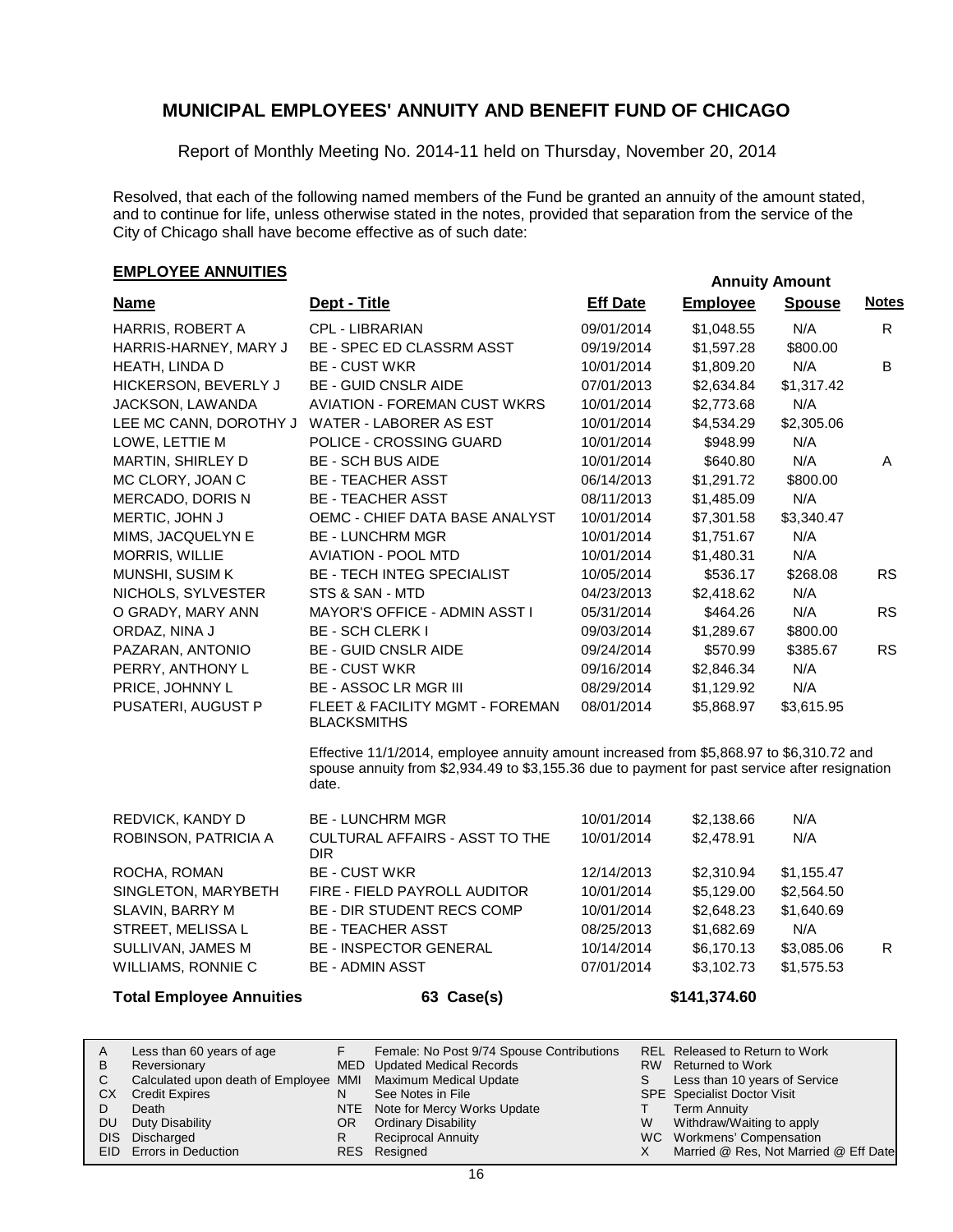Report of Monthly Meeting No. 2014-11 held on Thursday, November 20, 2014

Resolved, that each of the following widows, widowers, minor children, and certain other relatives of former members of the Fund be granted annuities of the amounts stated, and to continue until the expiration date indicated.

### **SPOUSE ANNUITIES**<br> **SPOUSE ANNUITIES**

| <b>Former Employee Name</b>   | Dept - Title                                          | <b>Eff Date</b> | <b>Annuity</b> | <b>Expires</b> | <b>Notes</b> |
|-------------------------------|-------------------------------------------------------|-----------------|----------------|----------------|--------------|
| BARRAGAN, JAVIER              | <b>BE - PORTER</b>                                    | 02/13/2013      | \$777.97       | Death          |              |
| COLON, KATHERINE              | <b>BE - TEACHER ASST</b>                              | 10/06/2014      | \$879.06       | Death          |              |
| GOLDEN, DORIS                 | <b>WATER MANAGEMENT -</b><br><b>ACCOUNTING TECH I</b> | 10/14/2014      | \$1,775.98     | Death          |              |
| KLIMCZAK, THOMAS              | FLEET - ACCIDENT ADJUSTER                             | 09/09/2014      | \$1,158.54     | Death          |              |
| LEE, STEVIE                   | <b>BE - TEACHER ASST</b>                              | 04/03/2014      | \$800.00       | Death          |              |
| MELF, ROBERT                  | <b>PARK DIST - CARETAKER</b>                          | 09/16/2014      | \$1,125.87     | Death          |              |
| MILLBROOKS, VARNADINE         | POLICE - SENIOR DATA ENTRY<br><b>OPERATOR</b>         | 06/26/2014      | \$1,362.04     | Death          |              |
| MITCHELL, CATHERINE           | <b>BE - LUNCHRM CASHIER</b>                           | 06/20/2014      | \$800.00       | Death          |              |
| MURPHY, WILLIAM               | BE - ENGR CUST GR 2                                   | 07/10/2014      | \$2,450.82     | Death          |              |
| MURRAY, MICHAEL               | <b>BE - ATTORNEY</b>                                  | 08/24/2014      | \$1,259.34     | Death          |              |
| O MALLEY, PATRICK             | CITY CLERK - SUPV LICENSE<br><b>ISSUANCE</b>          | 10/17/2014      | \$1,662.48     | Death          |              |
| OFFUTT, BETTY                 | <b>HEALTH - VOUCHER COORD</b>                         | 09/17/2014      | \$1,795.90     | Death          |              |
| PISTONE, JASPER               | BE - MAINTENANCE ASSISTANCE                           | 06/03/2014      | \$2,214.60     | Death          |              |
| SARABIA, JOSE                 | WATER - WATER RATE TAKER                              | 09/21/2014      | \$2,154.41     | Death          |              |
| SHILNEY, CHARLES              | <b>FLEET - BLACKSMITH</b>                             | 10/10/2014      | \$2,007.97     | Death          |              |
| SITTERLY, DONALD              | WATER - MTD                                           | 09/27/2014      | \$1,652.95     | Death          |              |
| SMITH, ANTHONY                | <b>BE - STATIONARY ENGR</b>                           | 09/15/2014      | \$1,205.16     | Death          |              |
| WARMOWSKI, JAMES              | BUILDINGS - CHIEF ELEV INSPEC                         | 09/06/2014      | \$3,875.13     | Death          |              |
| <b>Total Spouse Annuities</b> | 18 Case(s)                                            |                 | \$28,958.22    |                |              |

| A   | Less than 60 years of age                                    |     | Female: No Post 9/74 Spouse Contributions |   | REL Released to Return to Work        |
|-----|--------------------------------------------------------------|-----|-------------------------------------------|---|---------------------------------------|
| B   | Reversionary                                                 |     | MED Updated Medical Records               |   | RW Returned to Work                   |
| C.  | Calculated upon death of Employee MMI Maximum Medical Update |     |                                           |   | Less than 10 years of Service         |
| CX. | <b>Credit Expires</b>                                        |     | See Notes in File                         |   | <b>SPE</b> Specialist Doctor Visit    |
|     | Death                                                        |     | NTE Note for Mercy Works Update           |   | <b>Term Annuity</b>                   |
| DU. | Duty Disability                                              | OR. | <b>Ordinary Disability</b>                | W | Withdraw/Waiting to apply             |
|     | DIS Discharged                                               |     | <b>Reciprocal Annuity</b>                 |   | WC Workmens' Compensation             |
|     | EID Errors in Deduction                                      |     | RES Resigned                              |   | Married @ Res, Not Married @ Eff Date |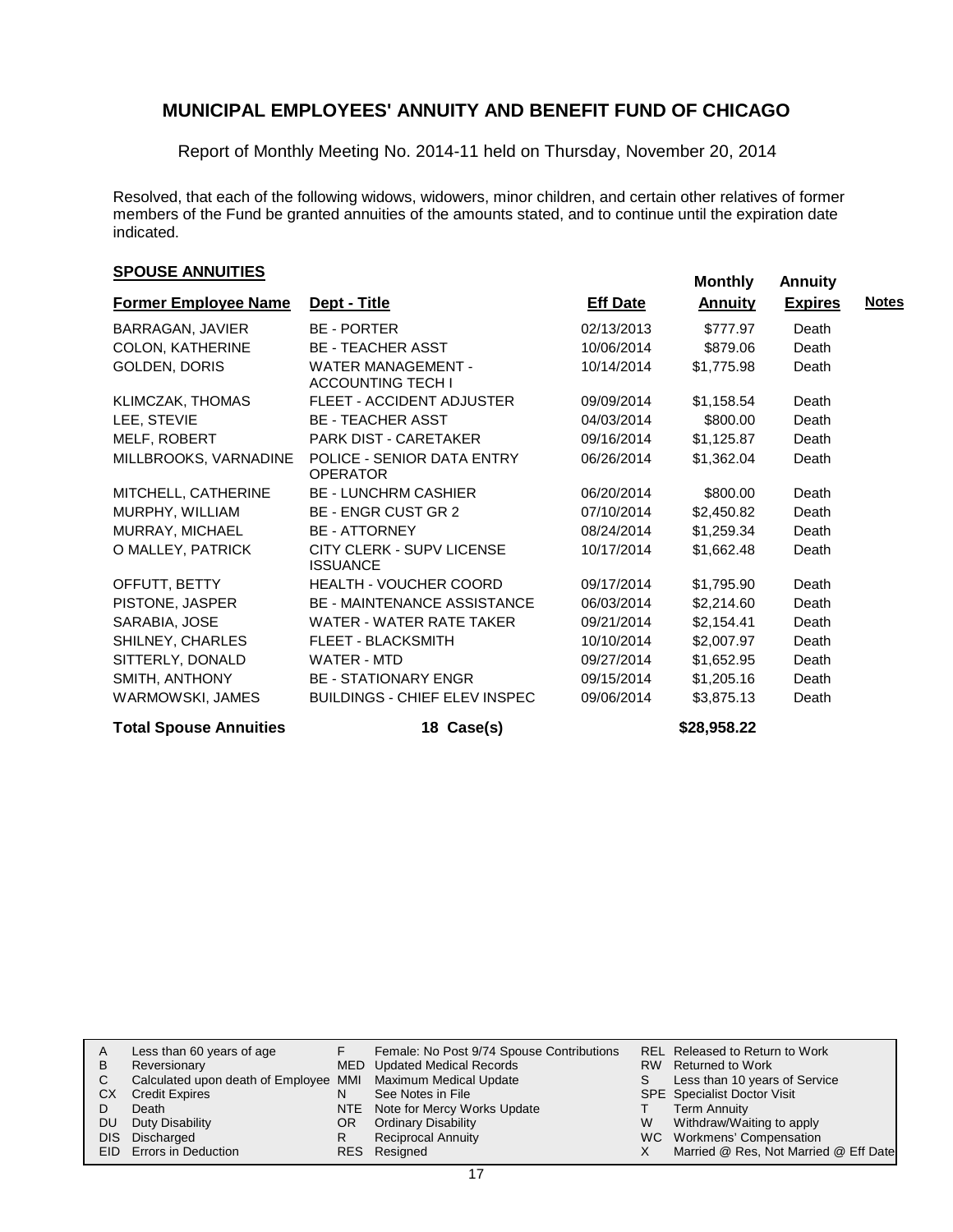Report of Monthly Meeting No. 2014-11 held on Thursday, November 20, 2014

Resolved, that each of the following widows, widowers, minor children, and certain other relatives of former members of the Fund be granted annuities of the amounts stated, and to continue until the expiration date indicated.

### **CHILD(REN) ANNUITIES**<br> **CHILD(REN) ANNUITIES**

|                                   |                 |                | .              |              |  |
|-----------------------------------|-----------------|----------------|----------------|--------------|--|
| <b>Former Employee Name</b>       | <b>Eff Date</b> | <b>Annuity</b> | <b>Expires</b> | <b>Notes</b> |  |
| LEE. STEVIE                       |                 | 04/03/2014     | \$220.00       | 09/2016      |  |
| LEE. STEVIE                       |                 | 04/03/2014     | \$220.00       | 01/2019      |  |
| LEE. STEVIE                       |                 | 04/03/2014     | \$220.00       | 01/2015      |  |
| <b>MCDANIEL, TERRI</b>            |                 | 04/06/2014     | \$220.00       | 08/2019      |  |
| <b>Total Child(ren) Annuities</b> | 4 Case(s)       |                | \$880.00       |              |  |

| A<br>B<br>C.<br>СX<br>DU | Less than 60 years of age<br>Reversionary<br>Calculated upon death of Employee MMI Maximum Medical Update<br><b>Credit Expires</b><br>Death<br>Duty Disability<br>DIS Discharged<br>EID Errors in Deduction | N<br>OR<br>R | Female: No Post 9/74 Spouse Contributions<br>MED Updated Medical Records<br>See Notes in File<br>NTE Note for Mercy Works Update<br><b>Ordinary Disability</b><br><b>Reciprocal Annuity</b><br>RES Resigned | S.<br>W | REL Released to Return to Work<br>RW Returned to Work<br>Less than 10 years of Service<br><b>SPE</b> Specialist Doctor Visit<br><b>Term Annuity</b><br>Withdraw/Waiting to apply<br>WC Workmens' Compensation<br>Married @ Res, Not Married @ Eff Date |
|--------------------------|-------------------------------------------------------------------------------------------------------------------------------------------------------------------------------------------------------------|--------------|-------------------------------------------------------------------------------------------------------------------------------------------------------------------------------------------------------------|---------|--------------------------------------------------------------------------------------------------------------------------------------------------------------------------------------------------------------------------------------------------------|
|--------------------------|-------------------------------------------------------------------------------------------------------------------------------------------------------------------------------------------------------------|--------------|-------------------------------------------------------------------------------------------------------------------------------------------------------------------------------------------------------------|---------|--------------------------------------------------------------------------------------------------------------------------------------------------------------------------------------------------------------------------------------------------------|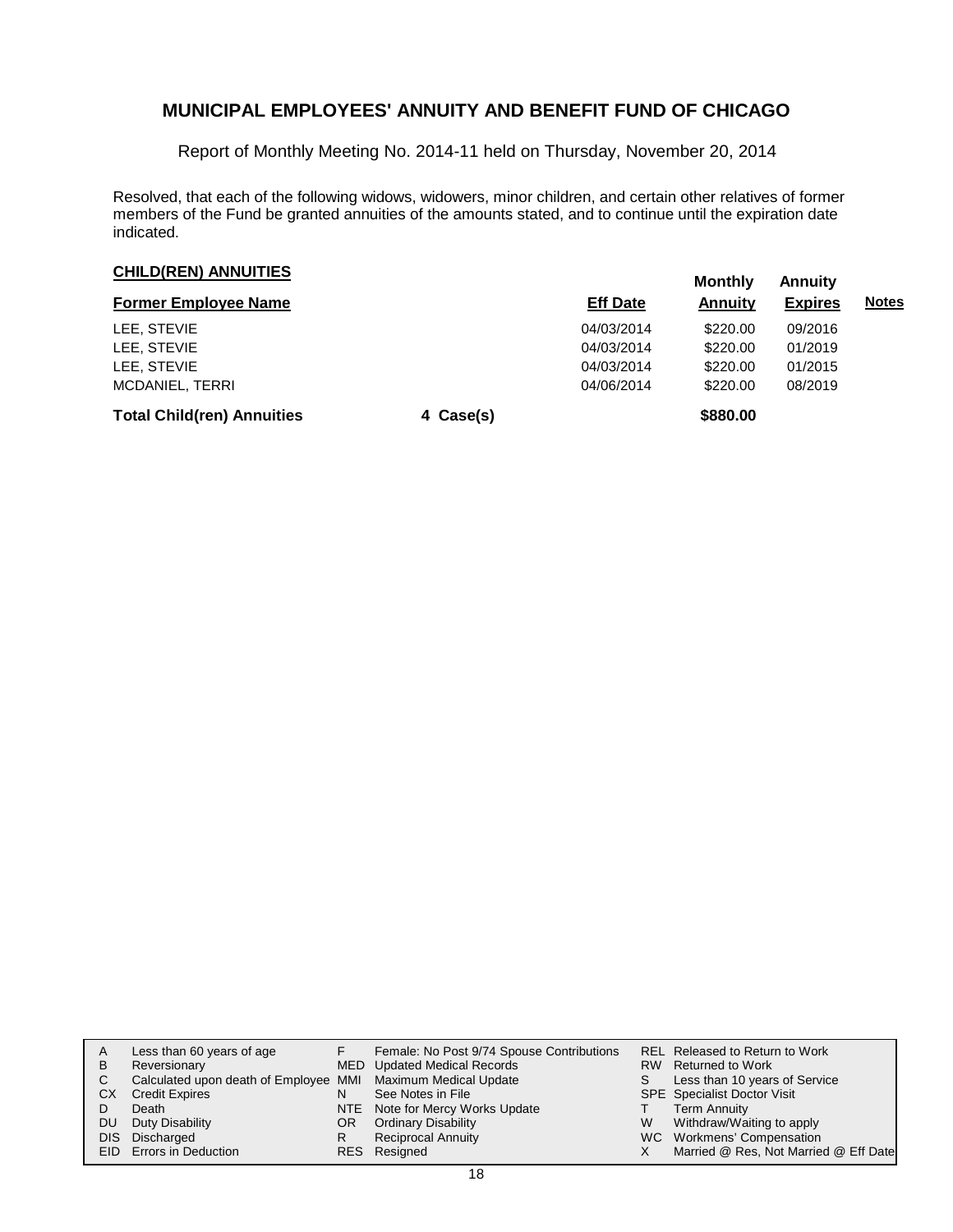Report of Monthly Meeting No. 2014-11 held on Thursday, November 20, 2014

Resolved, that each of the following widows, widowers, minor children, and certain other relatives of former members of the Fund be granted annuities of the amounts stated, and to continue until the expiration date indicated.

# **REVERSIONARY ANNUITIES**<br> **REVERSIONARY ANNUITIES**

**Former Employee Name Eff Date Annuity Expires Notes**

NONE

| A   | Less than 60 years of age                                    |     | Female: No Post 9/74 Spouse Contributions |   | <b>REL Released to Return to Work</b> |
|-----|--------------------------------------------------------------|-----|-------------------------------------------|---|---------------------------------------|
| в   | Reversionary                                                 |     | MED Updated Medical Records               |   | RW Returned to Work                   |
| С   | Calculated upon death of Employee MMI Maximum Medical Update |     |                                           | S | Less than 10 years of Service         |
| CХ  | <b>Credit Expires</b>                                        | N   | See Notes in File                         |   | <b>SPE</b> Specialist Doctor Visit    |
|     | Death                                                        |     | NTE Note for Mercy Works Update           |   | <b>Term Annuity</b>                   |
| DU  | Duty Disability                                              | OR. | <b>Ordinary Disability</b>                | W | Withdraw/Waiting to apply             |
| DIS | Discharged                                                   | R   | <b>Reciprocal Annuity</b>                 |   | WC Workmens' Compensation             |
|     | EID Errors in Deduction                                      |     | RES Resigned                              |   | Married @ Res, Not Married @ Eff Date |
|     |                                                              |     |                                           |   |                                       |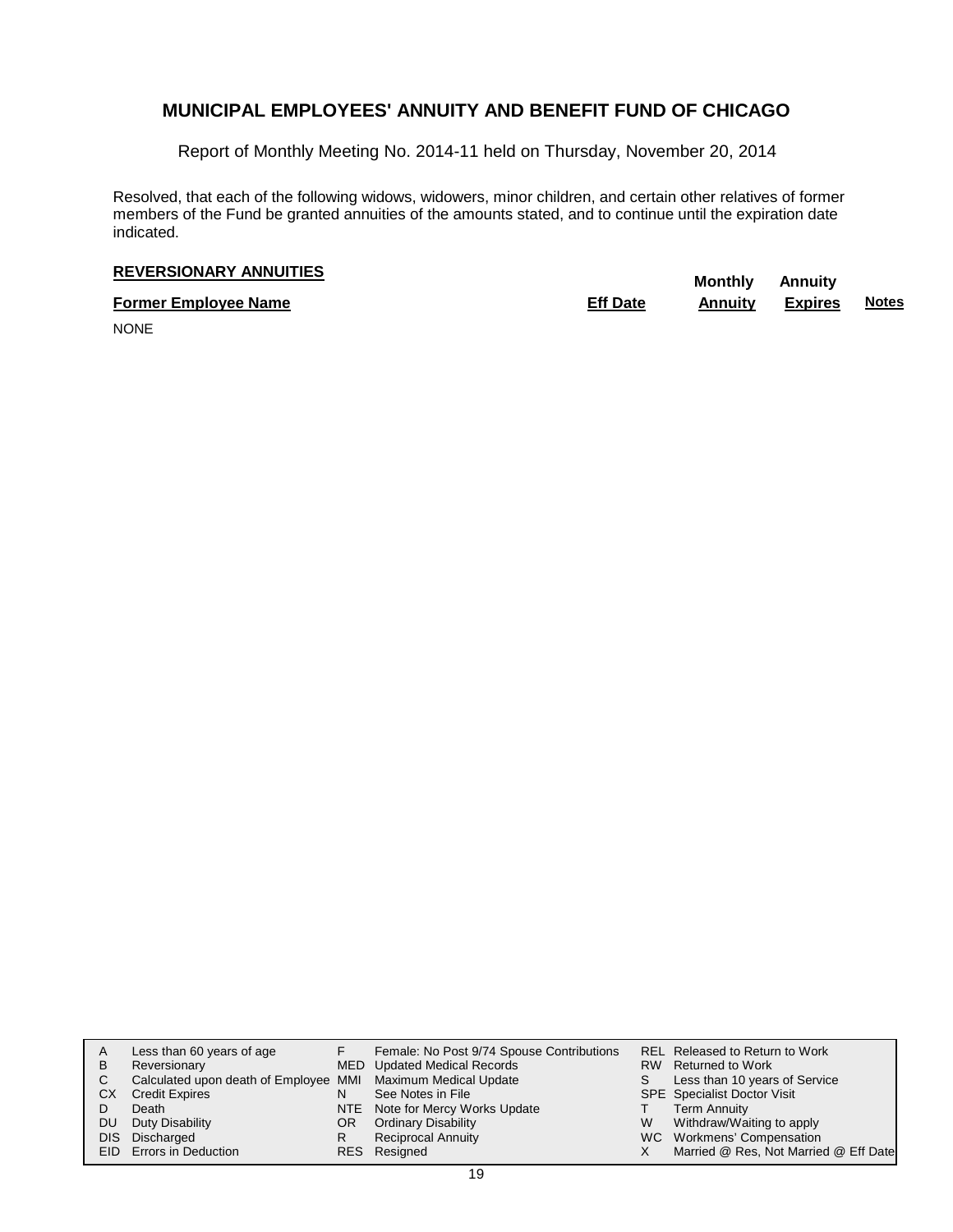Report of Monthly Meeting No. 2014-11 held on Thursday, November 20, 2014

Resolved, that each of the following named members of the Fund, or widows, widowers, or minor children of former members of the Fund be granted an adjusted annuity of the amount stated, and to continue for life, unless otherwise stated.

| <b>ADJUSTED ANNUITIES</b> |
|---------------------------|
|                           |

| <b>ADJUSTED ANNUITIES</b> |                                                                                                                                                 |                          |                              | <b>Annuity Amount</b>    |                   |
|---------------------------|-------------------------------------------------------------------------------------------------------------------------------------------------|--------------------------|------------------------------|--------------------------|-------------------|
| <b>Name</b>               | Reason                                                                                                                                          | <b>Eff Date</b>          | <b>Employee Spouse/Child</b> |                          |                   |
| <b>ACCARDI, SHIRLEY</b>   | Reduction to highest max                                                                                                                        | 08/22/2014               | N/A<br>N/A                   | \$3,159.84<br>\$2,992.35 | <b>ORG</b><br>ADJ |
| AKINS, DIANE              | Change in effective date of increased<br>annuity                                                                                                | 07/01/2014               | \$2,926.66<br>\$2,677.90     | N/A<br>N/A               | <b>ORG</b><br>ADJ |
|                           | Effective 10/1/2014, employee annuity amount increased from \$2,677.90 to \$2,926.66 due to<br>payment for past service after resignation date. |                          |                              |                          |                   |
| JOHNSON, PETER F          | <b>Additional Service</b>                                                                                                                       | 11/02/2012               | \$1,428.63<br>\$1,759.36     | N/A<br>N/A               | <b>ORG</b><br>ADJ |
| MAO, SAVOLEE V            | Change in FAS                                                                                                                                   | 08/10/2014               | \$428.74<br>\$458.93         | \$214.37<br>\$229.46     | <b>ORG</b><br>ADJ |
| MCCABE, MAUREEN H         | Change in FAS                                                                                                                                   | 07/01/2014<br>06/29/2014 | \$350.07<br>\$376.14         | \$175.04<br>\$188.07     | <b>ORG</b><br>ADJ |
| <b>MELTON, CASANDRA E</b> | Change in FAS                                                                                                                                   | 02/09/2014<br>02/08/2014 | \$410.95<br>\$434.70         | \$205.48<br>\$217.35     | <b>ORG</b><br>ADJ |
| MERCADO, MARIA L          | Change in FAS                                                                                                                                   | 09/07/2014               | \$2,611.92<br>\$2,791.92     | N/A<br>N/A               | <b>ORG</b><br>ADJ |
| <b>MORAN, NANCY J</b>     | Change in FAS                                                                                                                                   | 07/01/2014<br>06/29/2014 | \$1,196.73<br>\$1,285.20     | \$598.36<br>\$642.60     | <b>ORG</b><br>ADJ |
| SMITH, MARY L             | Change in FAS                                                                                                                                   | 07/01/2014               | \$749.77<br>\$811.35         | \$374.88<br>\$405.68     | <b>ORG</b><br>ADJ |
|                           |                                                                                                                                                 |                          |                              |                          |                   |

#### **Total Adjusted Annuities 9 Case(s)**

Ms. Neely moved that the resolutions be adopted and that the applicants be granted employee, widow(er), child, reversionary, or adjusted annuities for the period and at the rates stated opposite their respective names. Seconded Mr. McMahon. Carried: Ayes- Mr. Clancy, Mr. Guest, Mr. McMahon, Ms. Neely and Mr. Widawsky. Noes-None.

|    | Less than 60 years of age                                    |    | Female: No Post 9/74 Spouse Contributions |   | REL Released to Return to Work        |
|----|--------------------------------------------------------------|----|-------------------------------------------|---|---------------------------------------|
| B  | Reversionary                                                 |    | MED Updated Medical Records               |   | RW Returned to Work                   |
|    | Calculated upon death of Employee MMI Maximum Medical Update |    |                                           |   | Less than 10 years of Service         |
| СX | <b>Credit Expires</b>                                        |    | See Notes in File                         |   | <b>SPE</b> Specialist Doctor Visit    |
|    | Death                                                        |    | NTE Note for Mercy Works Update           |   | <b>Term Annuity</b>                   |
| DU | Duty Disability                                              | OR | <b>Ordinary Disability</b>                | W | Withdraw/Waiting to apply             |
|    | DIS Discharged                                               |    | Reciprocal Annuity                        |   | WC Workmens' Compensation             |
|    | EID Errors in Deduction                                      |    | RES Resigned                              |   | Married @ Res, Not Married @ Eff Date |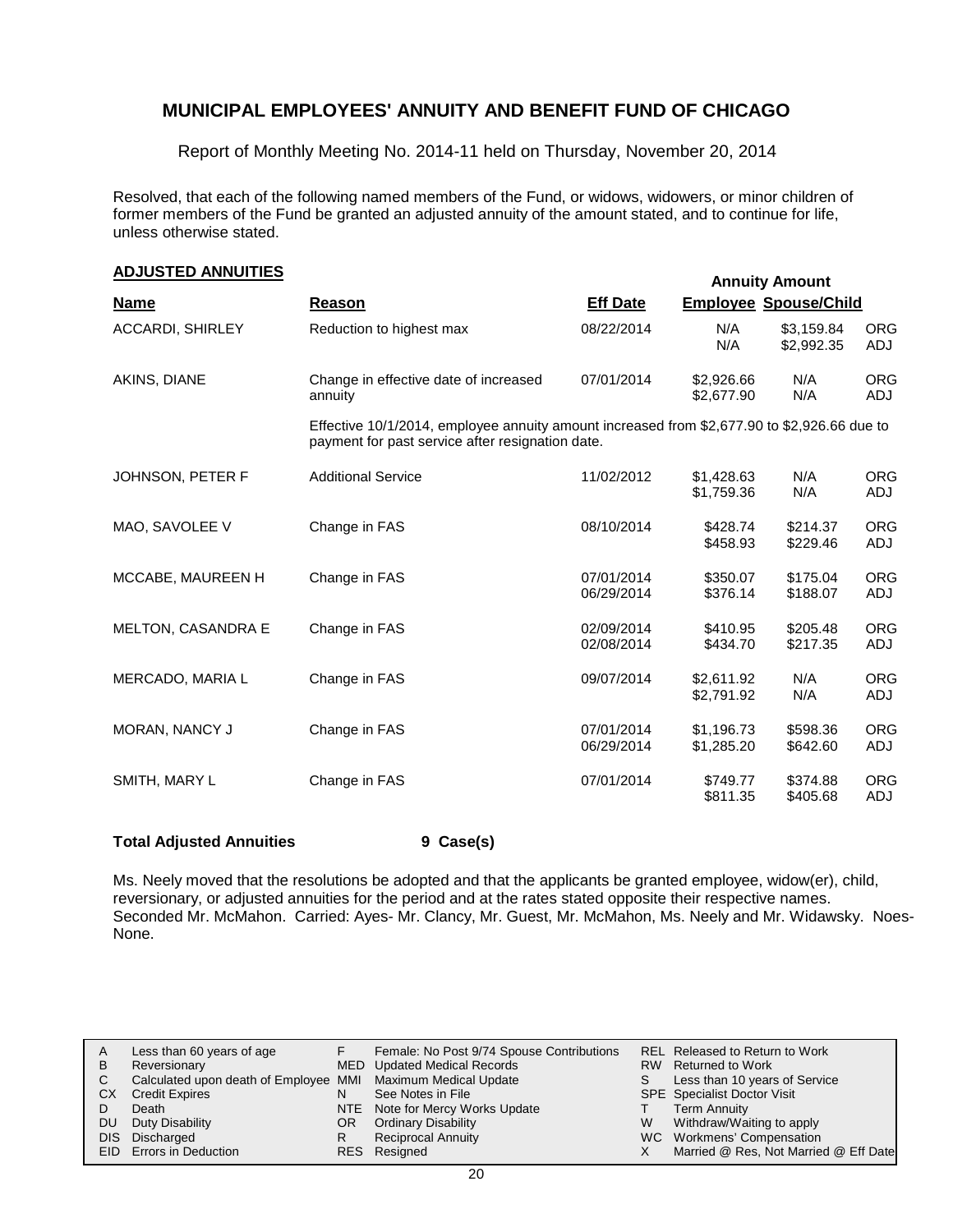Report of Monthly Meeting No. 2014-11 held on Thursday, November 20, 2014

Resolved, that each of the following named members of the Fund, or widows, widowers, or minor children of former members of the Fund be granted an adjusted annuity of the amount stated, and to continue for life, unless otherwise stated.

#### **\* ADJUSTED ANNUITY - NOT ELIGIBLE FOR BENEFITS UNDER 40 ILCS 5/8-169 AND 5/8-138.3**

|                                            |           |                          | <b>Annuity Amount</b>        |                 |                   |  |  |
|--------------------------------------------|-----------|--------------------------|------------------------------|-----------------|-------------------|--|--|
| <b>Name</b>                                |           | <b>Eff Date</b>          | <b>Employee Spouse/Child</b> |                 |                   |  |  |
| HARRIS, BILLIE                             |           | 07/01/1998<br>04/01/2002 | \$2.101.97<br>\$1,480.23     | N/A<br>\$740.12 | <b>ORG</b><br>ADJ |  |  |
| <b>Total * Adjusted Annuity - Not</b><br>. | 1 Case(s) |                          | \$1,480.23                   |                 |                   |  |  |

**eligible for benefits under 40 ILCS 5/8-169 and 5/8-138.3**

|           | Less than 60 years of age                                    |     | Female: No Post 9/74 Spouse Contributions |   | REL Released to Return to Work        |
|-----------|--------------------------------------------------------------|-----|-------------------------------------------|---|---------------------------------------|
| B         | Reversionary                                                 |     | MED Updated Medical Records               |   | RW Returned to Work                   |
|           | Calculated upon death of Employee MMI Maximum Medical Update |     |                                           | S | Less than 10 years of Service         |
| СX        | <b>Credit Expires</b>                                        |     | See Notes in File                         |   | <b>SPE</b> Specialist Doctor Visit    |
|           | Death                                                        |     | NTE Note for Mercy Works Update           |   | Term Annuity                          |
| <b>DU</b> | Duty Disability                                              | OR. | <b>Ordinary Disability</b>                | W | Withdraw/Waiting to apply             |
|           | DIS Discharged                                               |     | <b>Reciprocal Annuity</b>                 |   | WC Workmens' Compensation             |
|           | EID Errors in Deduction                                      |     | RES Resigned                              |   | Married @ Res, Not Married @ Eff Date |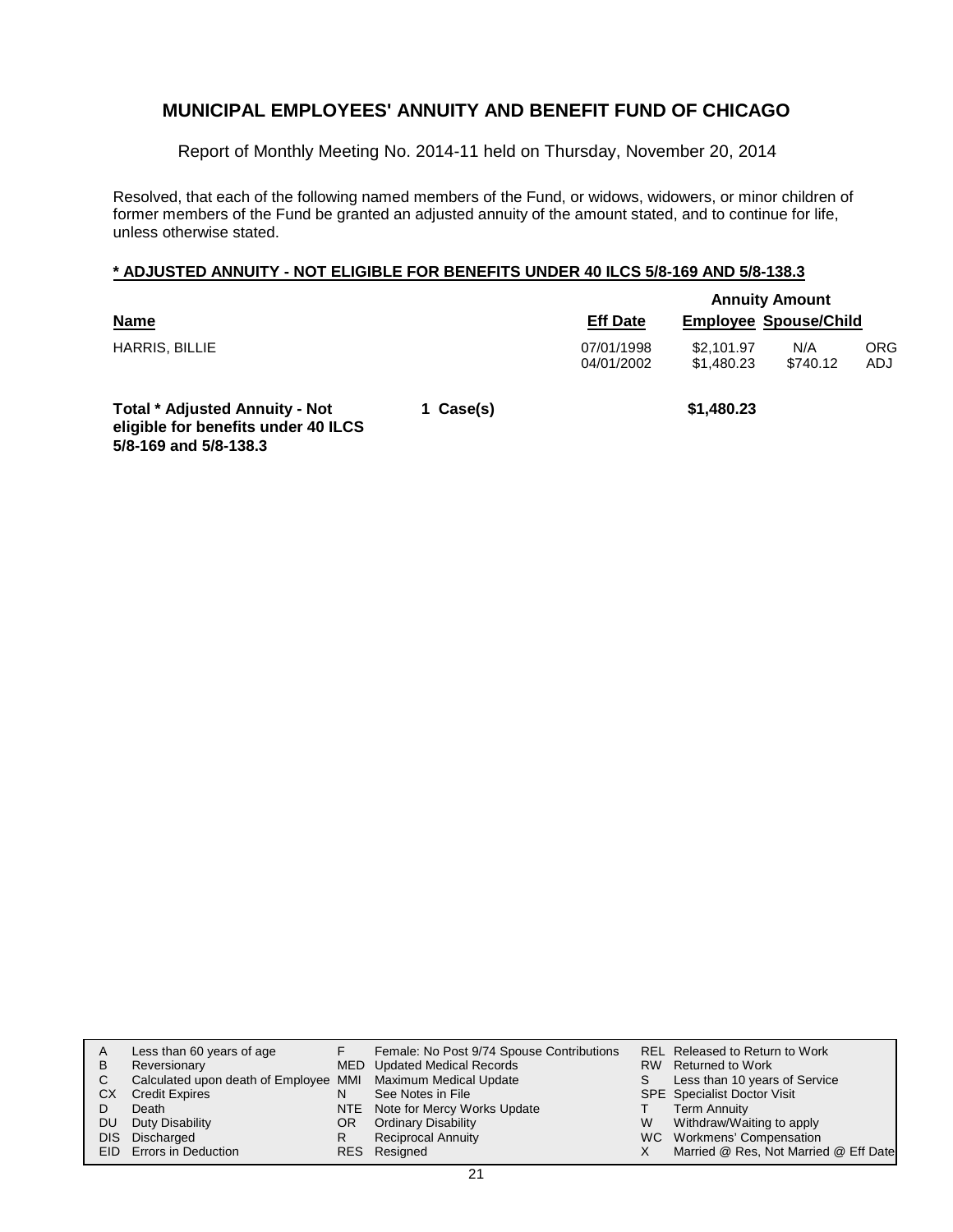Report of Monthly Meeting No. 2014-11 held on Thursday, November 20, 2014

The following employees have filed application for Duty Disability Benefits. The applications have been examined by the Medical Examiner for this Fund who recommended the following periods of disability.

#### **DUTY DISABILITY**

| <u>, , , , , , , , , , , , , , , ,</u> |                 |            |                             |                  | Rate       | *No. of          |
|----------------------------------------|-----------------|------------|-----------------------------|------------------|------------|------------------|
| <b>Name</b>                            | <u>Dept</u>     |            | <b>Eff Date Fol-Up Date</b> | <b>Term Date</b> |            | Per Day Children |
| CONROY, MICHAEL R                      | <b>AVIATION</b> | 10/01/14   | 02/01/15                    |                  | \$223.02   |                  |
| CURRY, DAVID                           | <b>TRANS</b>    | 09/16/14   | 03/01/15                    |                  | \$189.55   | 2                |
| DIAZ, EDWIN                            | <b>TRANS</b>    | 06/12/14   | 02/01/15                    |                  | \$144.67   |                  |
| DIETZ. MICHAEL A                       | <b>AVIATION</b> | 12/09/13   |                             | 12/19/13         | \$144.67   |                  |
| DINKINS, JACQUELYN                     | <b>AVIATION</b> | 08/02/14   |                             | 09/15/14         | \$144.67   |                  |
| DYSON, DAPHNE M                        | STS & SAN       | 08/14/14   | 02/01/15                    |                  | \$144.67   |                  |
| <b>GRIFFIN JR, GERALD D</b>            | <b>GEN SERV</b> | 09/11/14   | 04/01/15                    |                  | \$187.80   |                  |
| <b>GROARK, ROBERT H</b>                | <b>GEN SERV</b> | 08/25/14   | 12/01/14                    |                  | \$189.55   |                  |
| HUGHES, REGINALD C                     | <b>TRANS</b>    | 09/17/13   | 04/01/15                    |                  | \$144.67   |                  |
| JAAX, JAMES E                          | <b>FINANCE</b>  | 08/22/14   | 03/01/15                    |                  | \$130.36   | 2                |
| JOHNSEN, CLIFFORD                      | STS & SAN       | 10/03/14   | 03/01/15                    |                  | \$147.49   |                  |
| LEWIS, SHARON                          | <b>HEALTH</b>   | 09/24/14   |                             | 09/28/14         | \$164.37   |                  |
| LUCAS, SHAWANDA                        | <b>BE</b>       | 06/18/14   |                             | 09/03/14         | \$89.19    |                  |
| MCDONOUGH, PATRICK D                   | <b>WATER</b>    | 09/05/14   | 03/01/15                    |                  | \$196.82   | 3                |
| MORELLI, JAMES I                       | <b>AVIATION</b> | 04/25/14   | 02/01/15                    |                  | \$144.67   |                  |
| MULHERON, SEAN M                       | <b>TRANS</b>    | 10/01/14   | 03/01/15                    |                  | \$150.83   | $\overline{2}$   |
| PEREZ, VICTOR M                        | <b>TRANS</b>    | 08/19/14   |                             | 08/24/14         | \$192.33   | 1                |
| <b>TORRES, RICHARD F</b>               | <b>TRANS</b>    | 09/16/14   | 03/01/15                    |                  | \$194.76   |                  |
| USHER, ROGER J                         | <b>WATER</b>    | 09/25/14   | 03/01/15                    |                  | \$196.60   |                  |
| <b>VEGA, ALICIA</b>                    | <b>CPL</b>      | 10/11/14   | 02/01/15                    |                  | \$93.53    |                  |
| <b>WEAVER, ANGEL C</b>                 | <b>BE</b>       | 04/19/14   | 12/01/14                    |                  | \$132.89   |                  |
| <b>WILLIAMS, LORRAINE</b>              | <b>OEMC</b>     | 09/15/14   |                             | 10/26/14         | \$39.98    |                  |
| WILLIAMS, ORALEAN A                    | STS & SAN       | 09/24/14   | 12/01/14                    |                  | \$147.49   |                  |
| WILSON, DELLMUS L                      | STS & SAN       | 09/09/14   | 02/01/15                    |                  | \$147.49   |                  |
| <b>Total DUTY DISABILITY</b>           |                 | 24 Case(s) |                             |                  | \$3,682.07 |                  |

\* Based on 40 ILCS 5/8-160, the Employee shall also have a right to receive child's disability benefit of \$10.00 a month on account of each child less than 18 years of age. Rates will be prorated based on days of eligibility.

| A    | Less than 60 years of age                                    |     | Female: No Post 9/74 Spouse Contributions |    | REL Released to Return to Work        |
|------|--------------------------------------------------------------|-----|-------------------------------------------|----|---------------------------------------|
| В    | Reversionary                                                 |     | MED Updated Medical Records               |    | RW Returned to Work                   |
|      | Calculated upon death of Employee MMI Maximum Medical Update |     |                                           | S. | Less than 10 years of Service         |
| CХ   | <b>Credit Expires</b>                                        | N   | See Notes in File                         |    | <b>SPE</b> Specialist Doctor Visit    |
|      | Death                                                        |     | NTE Note for Mercy Works Update           |    | Term Annuity                          |
| DU   | Duty Disability                                              | OR. | <b>Ordinary Disability</b>                | W  | Withdraw/Waiting to apply             |
| DIS. | Discharged                                                   | R   | <b>Reciprocal Annuity</b>                 |    | WC Workmens' Compensation             |
|      | EID Errors in Deduction                                      |     | RES Resigned                              |    | Married @ Res, Not Married @ Eff Date |
|      |                                                              |     |                                           |    |                                       |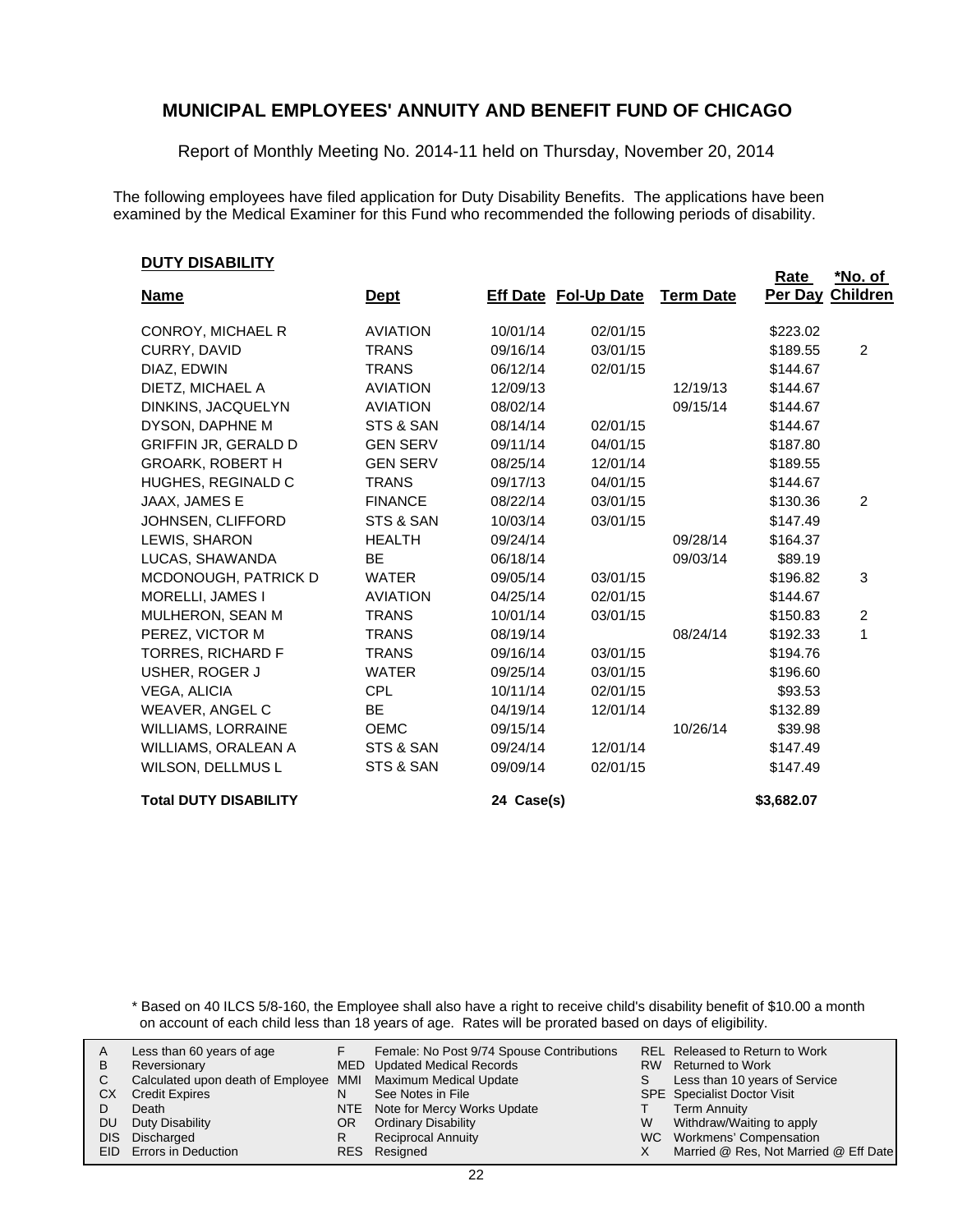Report of Monthly Meeting No. 2014-11 held on Thursday, November 20, 2014

The following employees have filed application for Ordinary Disability Benefits. The applications have been examined by the Medical Examiner for this Fund who recommended the following periods of disability.

#### **ORDINARY DISABILITY**

|                         |                 |                           |                             |                  | Rate     |
|-------------------------|-----------------|---------------------------|-----------------------------|------------------|----------|
| <b>Name</b>             | <u>Dept</u>     |                           | <b>Eff Date Fol-Up Date</b> | <b>Term Date</b> | Per Day  |
| ABRONS, KENNETH L       | <b>AVIATION</b> | 09/07/14                  |                             | 10/30/14         | \$125.37 |
| <b>BROWN, MALCOLM</b>   | <b>WATER</b>    | 10/31/14                  | 02/01/15                    |                  | \$98.33  |
| BRUMLEY, TONZELL        | <b>BE</b>       | 06/15/14                  | 06/01/15                    |                  | \$63.02  |
| COOLEY, VICTORIA G      | <b>BE</b>       | 09/16/14                  | 12/01/14                    |                  | \$49.89  |
|                         |                 | (Less 6 days)             |                             |                  |          |
| DAVIS, DENISE           | <b>FINANCE</b>  | 09/08/14                  | 12/01/14                    |                  | \$127.43 |
| HERNANDEZ, ANA M        | BЕ              | 12/15/13<br>(Less 7 days) | 03/01/15                    |                  | \$52.51  |
| IRIZARRY, EVELYN J      | <b>POLICE</b>   | 10/20/14                  | 01/01/15                    |                  | \$20.27  |
| JOHNSON III, THEODORE R | STS & SAN       | 09/15/14                  |                             | 11/16/14         | \$96.45  |
| JONES, SHIRLEY L        | <b>POLICE</b>   | 10/27/14                  |                             | 11/10/14         | \$21.22  |
| LAGMAN, ROMEO L         | <b>WATER</b>    | 08/16/14                  | 10/01/15                    |                  | \$124.96 |
| MATHEW, ALEYAMMA        | <b>HEALTH</b>   | 10/09/14                  | 02/01/15                    |                  | \$86.19  |
| MCKENZIE, CARL T        | <b>BE</b>       | 06/21/14                  |                             | 11/16/14         | \$53.36  |
|                         |                 | (Less 33 days)            |                             |                  |          |
| MORGAN, LASHONDA L      | <b>POLICE</b>   | 08/25/14                  |                             | 11/03/14         | \$68.88  |
| O BRIEN, JOSEPH         | <b>WATER</b>    | 10/31/14                  | 05/01/15                    |                  | \$145.60 |
| OTIS, TRACEY S          | <b>OEMC</b>     | 05/14/14                  |                             | 06/20/14         | \$104.73 |
| OTIS, TRACEY S          | <b>OEMC</b>     | 09/22/14                  | 02/01/15                    |                  | \$104.73 |
| PHILLIPS, MICHAEL D     | <b>OEMC</b>     | 09/26/14                  | 02/01/15                    |                  | \$79.31  |
| RIVERA, JUDY            | <b>POLICE</b>   | 06/13/14                  | 06/01/15                    |                  | \$17.62  |
| RODRIGUEZ, FELIX        | <b>WATER</b>    | 09/29/14                  | 02/01/15                    |                  | \$108.27 |
| ROGERS, PATRICE M       | <b>BE</b>       | 08/11/14                  | 01/01/15                    |                  | \$48.48  |
| ROSS, BOBBYE J          | <b>FIRE</b>     | 11/08/14                  | 02/01/15                    |                  | \$95.41  |
| SLOTOWSKI, JAMES E      | STS & SAN       | 10/04/14                  |                             | 11/02/14         | \$98.33  |
| SOSTARICH, SUSAN M      | <b>BE</b>       | 06/17/14                  |                             | 11/15/14         | \$51.80  |
|                         |                 | (Less 21 days)            |                             |                  |          |
| TAYLOR, BARBARA D       | <b>POLICE</b>   | 10/02/14                  | 02/01/15                    |                  | \$19.34  |
| THOMPSON, LORETTA       | STS & SAN       | 10/17/14                  | 02/01/15                    |                  | \$98.33  |
| TONEY, PATRICIA A       | <b>GEN SERV</b> | 09/13/14                  |                             | 10/13/14         | \$110.84 |

| A<br>В<br>СX<br>DU<br>DIS. | Less than 60 years of age<br>Reversionary<br>Calculated upon death of Employee MMI Maximum Medical Update<br><b>Credit Expires</b><br>Death<br>Duty Disability<br>Discharged<br>EID Errors in Deduction | N<br>OR<br>R | Female: No Post 9/74 Spouse Contributions<br>MED Updated Medical Records<br>See Notes in File<br>NTE Note for Mercy Works Update<br><b>Ordinary Disability</b><br><b>Reciprocal Annuity</b><br>RES Resigned | S.<br>W | REL Released to Return to Work<br>RW Returned to Work<br>Less than 10 years of Service<br><b>SPE</b> Specialist Doctor Visit<br><b>Term Annuity</b><br>Withdraw/Waiting to apply<br>WC Workmens' Compensation<br>Married @ Res, Not Married @ Eff Date |
|----------------------------|---------------------------------------------------------------------------------------------------------------------------------------------------------------------------------------------------------|--------------|-------------------------------------------------------------------------------------------------------------------------------------------------------------------------------------------------------------|---------|--------------------------------------------------------------------------------------------------------------------------------------------------------------------------------------------------------------------------------------------------------|
|----------------------------|---------------------------------------------------------------------------------------------------------------------------------------------------------------------------------------------------------|--------------|-------------------------------------------------------------------------------------------------------------------------------------------------------------------------------------------------------------|---------|--------------------------------------------------------------------------------------------------------------------------------------------------------------------------------------------------------------------------------------------------------|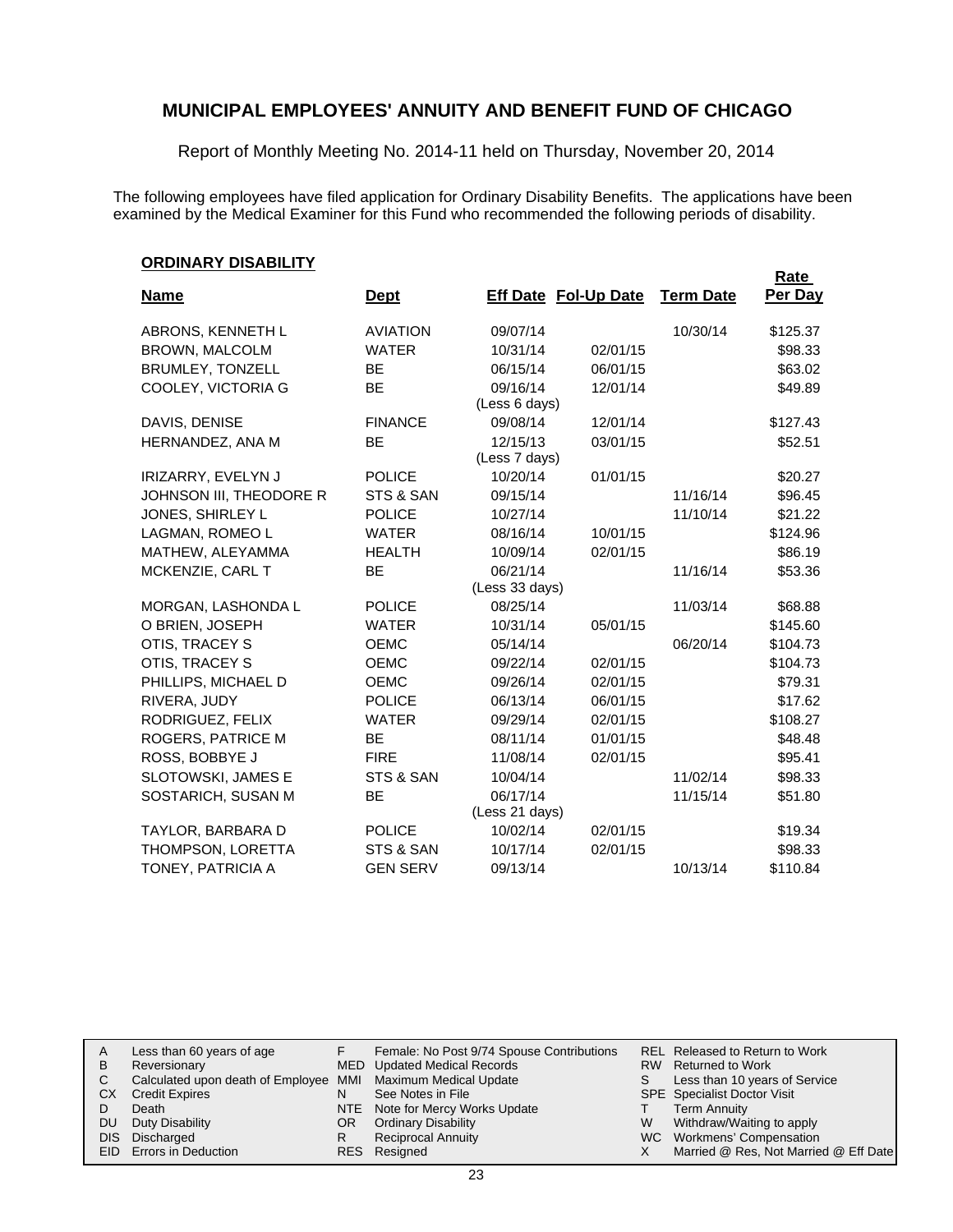Report of Monthly Meeting No. 2014-11 held on Thursday, November 20, 2014

The following employees have filed application for Ordinary Disability Benefits. The applications have been examined by the Medical Examiner for this Fund who recommended the following periods of disability.

| <b>ORDINARY DISABILITY</b>       |             |                                |  |                 |  |  |  |
|----------------------------------|-------------|--------------------------------|--|-----------------|--|--|--|
| <b>Name</b>                      | <u>Dept</u> | Eff Date Fol-Up Date Term Date |  | Rate<br>Per Day |  |  |  |
| <b>Total ORDINARY DISABILITY</b> |             | 26 Case(s)                     |  | \$2,070.67      |  |  |  |

Ms. Neely moved that the applicants for Ordinary and Duty disability benefits be granted such benefits for the period and at the rate shown opposite their respective names. Seconded Mr. McMahon. Carried: Ayes- Mr. Clancy, Mr. Guest, Mr. McMahon, Ms. Neely and Mr. Widawsky. Nays-None.

| A    | Less than 60 years of age                                    |    | Female: No Post 9/74 Spouse Contributions |    | REL Released to Return to Work        |
|------|--------------------------------------------------------------|----|-------------------------------------------|----|---------------------------------------|
|      |                                                              |    |                                           |    |                                       |
| B    | Reversionary                                                 |    | MED Updated Medical Records               |    | RW Returned to Work                   |
|      | Calculated upon death of Employee MMI Maximum Medical Update |    |                                           | S. | Less than 10 years of Service         |
| СX   | <b>Credit Expires</b>                                        | N  | See Notes in File                         |    | <b>SPE</b> Specialist Doctor Visit    |
|      | Death                                                        |    | NTE Note for Mercy Works Update           |    | <b>Term Annuity</b>                   |
| DU.  | Duty Disability                                              | OR | <b>Ordinary Disability</b>                | W  | Withdraw/Waiting to apply             |
| DIS. | Discharged                                                   | R  | <b>Reciprocal Annuity</b>                 |    | WC Workmens' Compensation             |
|      | EID Errors in Deduction                                      |    | RES Resigned                              |    | Married @ Res, Not Married @ Eff Date |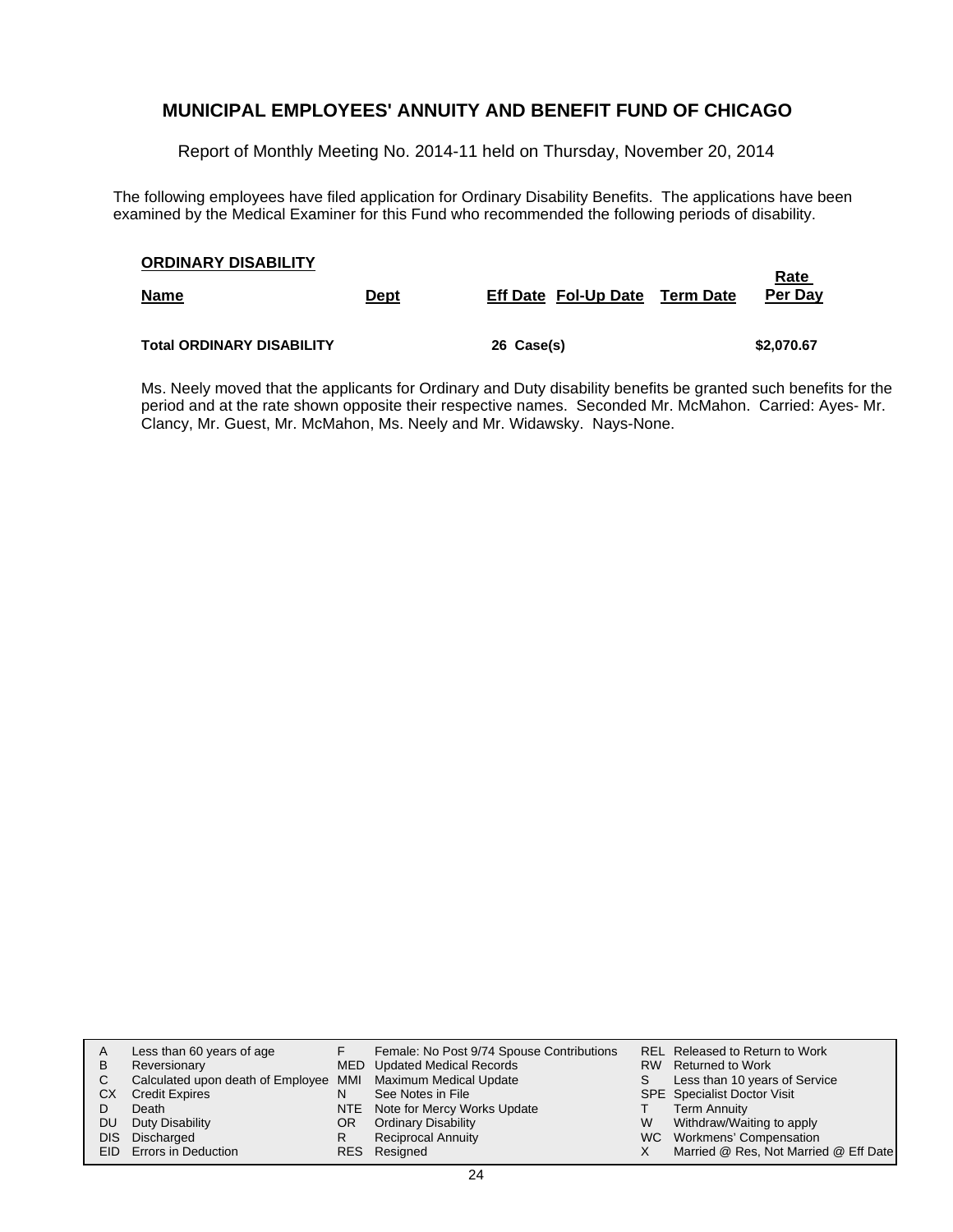Report of Monthly Meeting No. 2014-11 held on Thursday, November 20, 2014

The following employees receiving Duty Disability Benefits have applied for extension of such benefits. The applications have been examined by the Medical Examiner for this Fund who recommended the following extensions.

#### **DUTY-EXTENSION OF**

|                            |                 |                   |               |                | Rate     | *No. of         |
|----------------------------|-----------------|-------------------|---------------|----------------|----------|-----------------|
| <b>Name</b>                | <b>Dept</b>     | <b>Start Date</b> | <b>Period</b> | <b>Ext Req</b> | Per Day  | <b>Children</b> |
| <b>BABUSKOW, PATRICK M</b> | <b>GEN SERV</b> | 04/22/14          | 02/01/15      | <b>MED</b>     | \$183.78 |                 |
| <b>BERTUCCI, JOHN A</b>    | <b>TRANS</b>    | 09/01/10          | 10/01/15      | <b>MED</b>     | \$192.76 |                 |
| BOYD, TOMMY L              | <b>TRANS</b>    | 03/28/14          | 03/01/15      | <b>MED</b>     | \$187.71 |                 |
| BROWN, MARY L              | <b>FINANCE</b>  | 05/16/14          | 01/01/15      | <b>MED</b>     | \$106.82 | 1               |
| <b>BRUCE, HENRY L</b>      | <b>BE</b>       | 03/22/14          | 01/01/15      | <b>MED</b>     | \$178.03 |                 |
| <b>BUTLER, DION P</b>      | <b>TRANS</b>    | 12/12/13          | 02/01/15      | <b>MED</b>     | \$197.03 |                 |
| CALCAGNO, JOHN J           | STS & SAN       | 07/01/13          | 05/01/15      | <b>MED</b>     | \$144.67 | 1               |
| CHATMON, KENNETH           | <b>AVIATION</b> | 05/14/14          | 02/01/15      | <b>SPE</b>     | \$197.80 |                 |
| CINTRON, JOSE L            | BE              | 05/28/14          | 05/01/15      | <b>MED</b>     | \$220.75 |                 |
| CLANCY, ANTHONY J          | BE              | 10/05/13          | 06/01/15      | <b>MED</b>     | \$157.00 |                 |
| CURLEY, BRIAN J            | <b>TRANS</b>    | 11/09/13          | 02/01/15      | <b>MED</b>     | \$197.03 | 1               |
| DORAN, PHILLIP M           | <b>TRANS</b>    | 04/30/14          | 03/01/15      | <b>MED</b>     | \$181.00 |                 |
| FLORES, SERGIO             | STS & SAN       | 08/18/14          | 05/01/15      | <b>NTE</b>     | \$146.85 |                 |
| <b>GANNON, MICHAEL</b>     | <b>AVIATION</b> | 01/03/01          | 10/01/15      | <b>MED</b>     | \$109.41 |                 |
| HANSEN, CHRISTOPHER L      | <b>TRANS</b>    | 03/03/12          | 10/01/15      | <b>MED</b>     | \$178.87 | 1               |
| HENRY, LAWRENCE R          | <b>TRANS</b>    | 04/09/14          | 01/01/15      | <b>MED</b>     | \$213.06 |                 |
| IZAGUIRRE, FERNANDO        | <b>FINANCE</b>  | 06/07/14          | 02/01/15      | <b>SPE</b>     | \$130.36 | $\overline{2}$  |
| JAMES, ELAINE              | BE              | 11/18/10          | 10/01/15      | <b>MED</b>     | \$35.50  |                 |
| JOHNSON, DONNA J           | BE              | 04/27/11          | 10/01/15      | <b>MED</b>     | \$61.44  |                 |
| LAUGHLIN, PATRICK          | <b>WATER</b>    | 04/05/13          | 06/01/15      | <b>MED</b>     | \$173.86 | $\overline{2}$  |
| LENART, RICHARD C          | <b>OEMC</b>     | 11/06/13          | 02/01/15      | <b>MED</b>     | \$158.14 |                 |
| LOMBARDO, RONY             | <b>AVIATION</b> | 04/03/13          | 01/01/15      | <b>MED</b>     | \$144.67 |                 |
| MC KENNIE, ISADORE         | <b>GEN SERV</b> | 10/31/12          | 10/01/15      | <b>MED</b>     | \$81.08  |                 |
| O'DONNELL, PATRICIA A      | <b>WATER</b>    | 11/25/13          | 06/01/15      | <b>MED</b>     | \$131.21 |                 |
| PENNINGTON, CHERIE A       | BE              | 05/12/10          | 10/01/15      | <b>MED</b>     | \$72.40  |                 |
| RUSSO, JOSEPH M            | <b>TRANS</b>    | 01/07/14          | 03/01/15      | <b>MED</b>     | \$181.00 | $\overline{c}$  |
| RYAN, MICHAEL J            | <b>TRANS</b>    | 04/15/14          | 05/01/14      | <b>MED</b>     | \$197.03 |                 |
| SCHENFELD, PAUL J          | <b>OEMC</b>     | 07/09/14          | 03/01/15      | <b>MED</b>     | \$197.03 |                 |
| SILICEO, LUIS              | <b>WATER</b>    | 05/08/14          | 02/01/15      | <b>SPE</b>     | \$158.14 | 1               |
| SIMON, DANIEL              | <b>GEN SERV</b> | 02/05/99          | 11/01/15      | <b>MED</b>     | \$122.66 |                 |
| SPAIN, JOSEPH              | <b>TRANS</b>    | 03/10/14          | 02/01/15      | <b>MED</b>     | \$144.67 |                 |
| TAYLOR, HERBERT J          | WATER           | 06/11/14          | 01/01/15      | <b>MED</b>     | \$144.67 |                 |
| TORRES, ROMAN E            | STS & SAN       | 01/08/13          | 10/20/14      | <b>RW</b>      | \$219.62 |                 |
| TURNER, FLORA L            | BE              | 12/19/04          | 10/01/15      | <b>MED</b>     | \$52.46  |                 |

\* Based on 40 ILCS 5/8-160, the Employee shall also have a right to receive child's disability benefit of \$10.00 a month on account of each child less than 18 years of age. Rates will be prorated based on days of eligibility.

| A<br>в<br>СX<br>DU | Less than 60 years of age<br>Reversionary<br>Calculated upon death of Employee MMI Maximum Medical Update<br><b>Credit Expires</b><br>Death<br>Duty Disability<br>DIS Discharged<br>EID Errors in Deduction | N<br>OR.<br>R | Female: No Post 9/74 Spouse Contributions<br>MED Updated Medical Records<br>See Notes in File<br>NTE Note for Mercy Works Update<br><b>Ordinary Disability</b><br><b>Reciprocal Annuity</b><br>RES Resigned | S.<br>W | REL Released to Return to Work<br>RW Returned to Work<br>Less than 10 years of Service<br><b>SPE</b> Specialist Doctor Visit<br><b>Term Annuity</b><br>Withdraw/Waiting to apply<br>WC Workmens' Compensation<br>Married @ Res, Not Married @ Eff Date |
|--------------------|-------------------------------------------------------------------------------------------------------------------------------------------------------------------------------------------------------------|---------------|-------------------------------------------------------------------------------------------------------------------------------------------------------------------------------------------------------------|---------|--------------------------------------------------------------------------------------------------------------------------------------------------------------------------------------------------------------------------------------------------------|
|--------------------|-------------------------------------------------------------------------------------------------------------------------------------------------------------------------------------------------------------|---------------|-------------------------------------------------------------------------------------------------------------------------------------------------------------------------------------------------------------|---------|--------------------------------------------------------------------------------------------------------------------------------------------------------------------------------------------------------------------------------------------------------|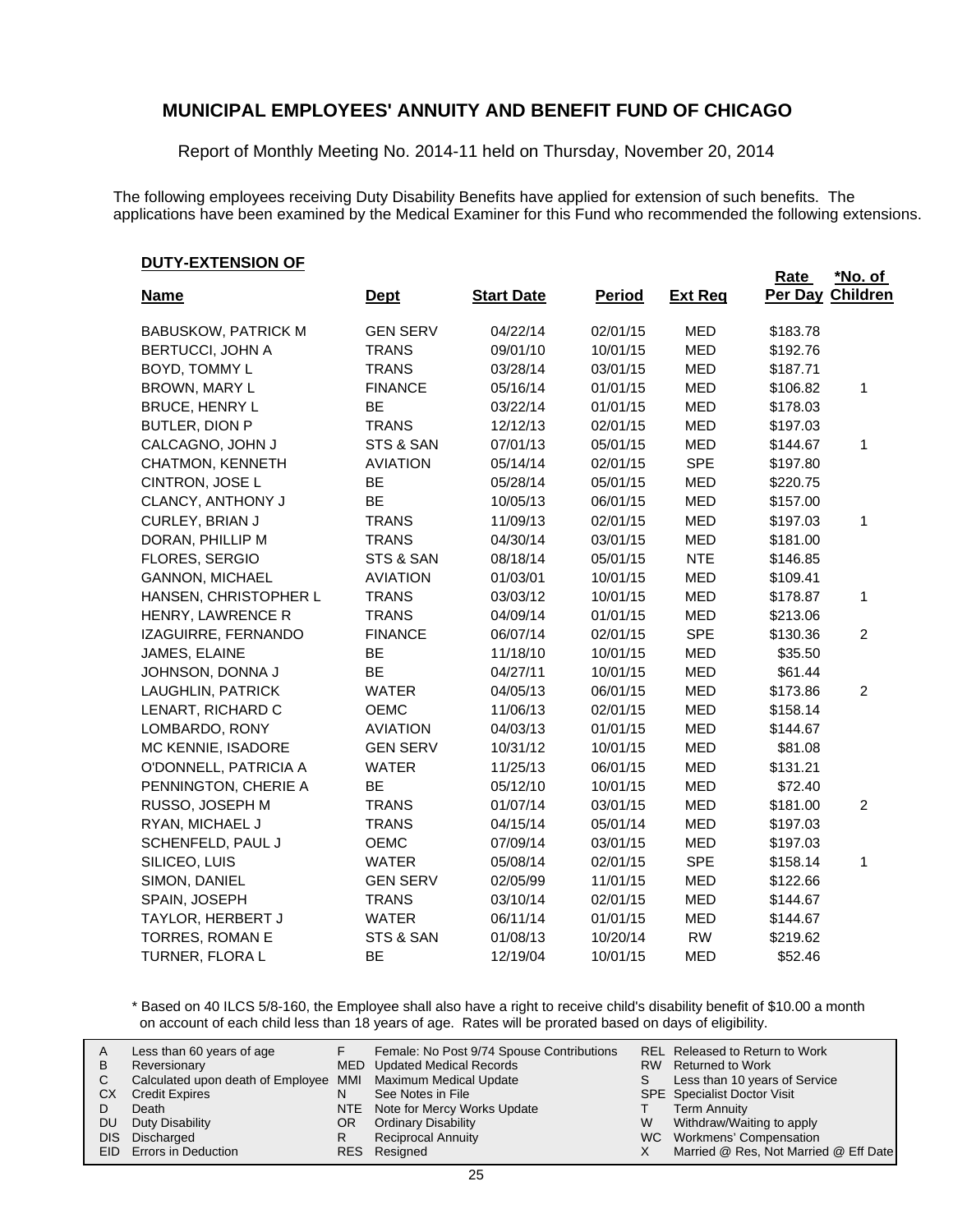Report of Monthly Meeting No. 2014-11 held on Thursday, November 20, 2014

The following employees receiving Duty Disability Benefits have applied for extension of such benefits. The applications have been examined by the Medical Examiner for this Fund who recommended the following extensions.

#### **DUTY-EXTENSION OF**

| <b>Name</b>                    | <u>Dept</u>     | <b>Start Date</b> | <b>Period</b> | <b>Ext Reg</b> | Rate<br><b>Per Day Children</b> | *No. of |
|--------------------------------|-----------------|-------------------|---------------|----------------|---------------------------------|---------|
| VALDEZ, DENISE I               | <b>TRANS</b>    | 08/16/11          | 05/01/15      | MED            | \$162.41                        |         |
| <b>VEGA, JOSE</b>              | <b>GEN SERV</b> | 03/04/14          | 04/01/15      | MED            | \$200.88                        |         |
| WILLIAMS, WILBERT J            | <b>GEN SERV</b> | 03/31/11          | 10/01/15      | MED            | \$173.35                        |         |
| ZIEMANN, DONALD W              | <b>WATER</b>    | 06/02/14          | 11/03/14      | <b>REL</b>     | \$144.67                        | 2       |
| <b>Total DUTY-EXTENSION OF</b> |                 | 38 Case(s)        |               |                | \$5,879.82                      |         |

\* Based on 40 ILCS 5/8-160, the Employee shall also have a right to receive child's disability benefit of \$10.00 a month on account of each child less than 18 years of age. Rates will be prorated based on days of eligibility.

|      | Less than 60 years of age                                    |     | Female: No Post 9/74 Spouse Contributions |   | <b>REL Released to Return to Work</b> |
|------|--------------------------------------------------------------|-----|-------------------------------------------|---|---------------------------------------|
| В    | Reversionary                                                 |     | MED Updated Medical Records               |   | RW Returned to Work                   |
|      |                                                              |     |                                           |   |                                       |
|      | Calculated upon death of Employee MMI Maximum Medical Update |     |                                           | S | Less than 10 years of Service         |
| СX   | <b>Credit Expires</b>                                        | N   | See Notes in File                         |   | <b>SPE</b> Specialist Doctor Visit    |
|      | Death                                                        |     | NTE Note for Mercy Works Update           |   | <b>Term Annuity</b>                   |
| DU   | Duty Disability                                              | OR. | <b>Ordinary Disability</b>                | W | Withdraw/Waiting to apply             |
| DIS. | Discharged                                                   |     | <b>Reciprocal Annuity</b>                 |   | WC Workmens' Compensation             |
|      | <b>EID</b> Errors in Deduction                               |     | RES Resigned                              |   | Married @ Res, Not Married @ Eff Date |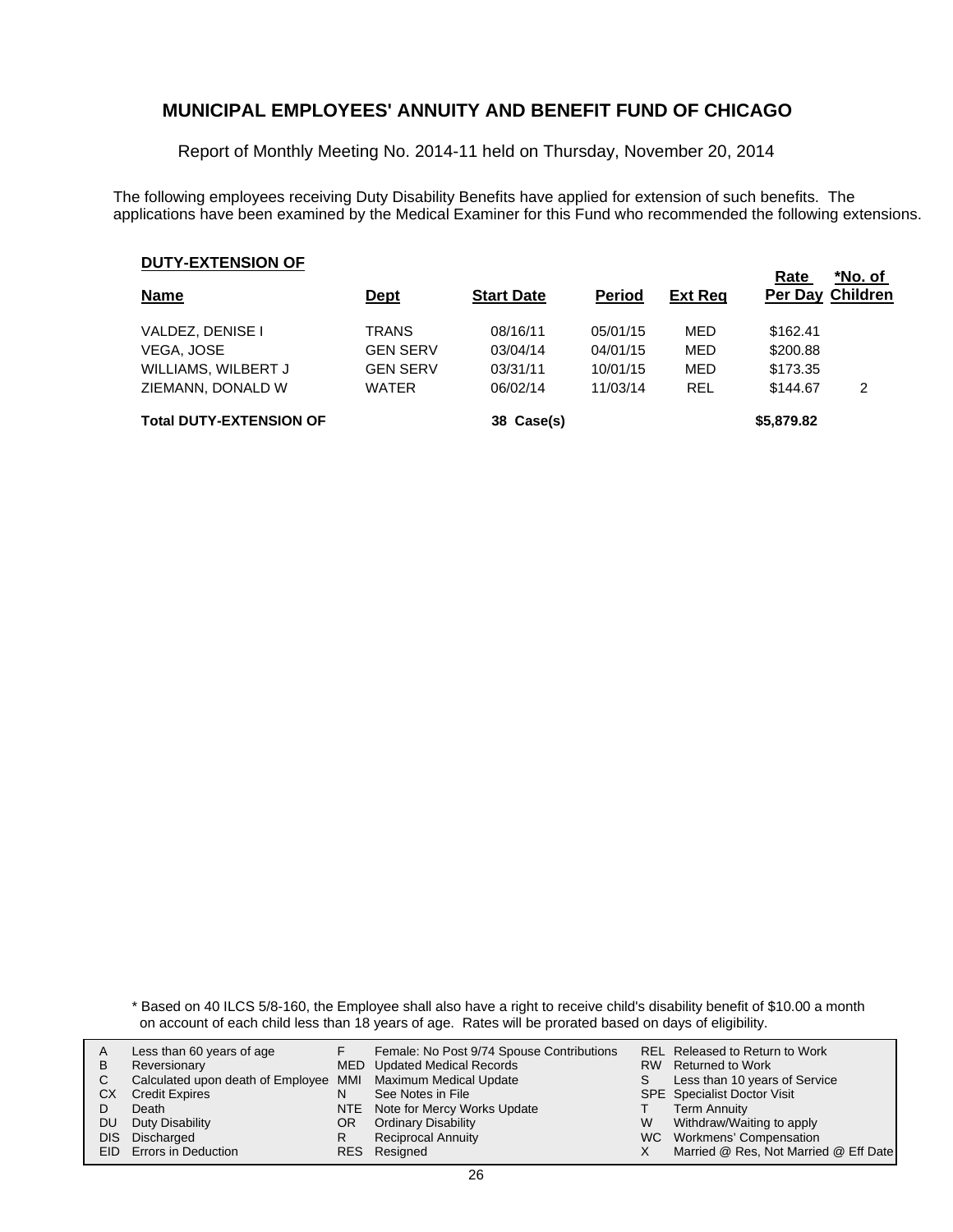Report of Monthly Meeting No. 2014-11 held on Thursday, November 20, 2014

The following employees receiving Ordinary Disability Benefits have applied for extension of such benefits. The applications have been examined by the Medical Examiner for this Fund who recommended the following extensions.

#### **ORDINARY-EXTENSION OF**

|                         |                                     |                   |               |                | <b>Rate</b> |
|-------------------------|-------------------------------------|-------------------|---------------|----------------|-------------|
| <u>Name</u>             | <u>Dept</u>                         | <b>Start Date</b> | <b>Period</b> | <b>Ext Reg</b> | Per Day     |
| ALFORD, KELLY           | <b>BE</b>                           | 10/06/11          | 10/01/15      | <b>MED</b>     | \$50.20     |
| <b>BANKS, RAEISHA S</b> | <b>FAMILY &amp; SUPP</b>            | 06/30/14          | 09/07/14      | <b>FINAL</b>   | \$59.92     |
| <b>BLAKE, ANNETTE</b>   | <b>AVIATION</b>                     | 07/21/11          | 02/01/15      | <b>MED</b>     | \$52.85     |
| CAMPOS, RUBEN M         | STS & SAN                           | 09/29/13          | 06/01/15      | <b>MED</b>     | \$96.45     |
| CARRASCO, MADELYN       | <b>BE</b>                           | 12/23/10          | 12/22/15      | <b>CX</b>      | \$43.69     |
| CAXTON-IDOWU, STEPHEN O | <b>HEALTH</b>                       | 01/12/14          | 03/01/15      | <b>MED</b>     | \$66.89     |
| CHACON, MARIA V         | <b>BE</b>                           | 12/24/13          | 10/01/15      | <b>MED</b>     | \$48.37     |
| CONNOR, WILLIAM E       | BE                                  | 07/31/13          | 10/01/15      | <b>MED</b>     | \$121.22    |
| CZESZAK, JOLANTA M      | BE                                  | 05/13/11          | 10/01/15      | <b>MED</b>     | \$31.55     |
| DANTZLER, JATARIAN S    | <b>OEMC</b>                         | 01/29/14          | 02/01/15      | <b>MED</b>     | \$89.82     |
| FEYERER, KATHRYN M      | <b>POLICE</b>                       | 12/05/13          | 04/01/15      | <b>MED</b>     | \$20.91     |
| <b>GILBERT, TINA M</b>  | <b>BE</b>                           | 01/15/12          | 10/01/15      | <b>MED</b>     | \$45.14     |
| HARP, WILLIAM D         | STS & SAN                           | 06/15/14          | 02/01/15      | <b>MED</b>     | \$96.45     |
| HINES, TERRY L          | <b>BOARD OF</b><br><b>ELECTIONS</b> | 02/25/12          | 03/04/15      | <b>CX</b>      | \$57.78     |
| <b>IWANICKI, HELEN</b>  | <b>TRANS</b>                        | 02/20/13          | 06/01/15      | <b>MED</b>     | \$118.30    |
| JOHNSON, DENNIS A       | BE                                  | 10/12/13          | 10/01/15      | <b>MED</b>     | \$106.77    |
| JOHNSON, GRAYLIN        | <b>BLDGS</b>                        | 06/29/14          | 11/01/15      | <b>MED</b>     | \$126.82    |
| KARREMAN, ROSS O        | <b>CPL</b>                          | 09/28/13          | 06/01/15      | <b>MED</b>     | \$86.93     |
| KELLY, WILLIAM E        | <b>GEN SERV</b>                     | 08/05/13          | 10/01/15      | <b>MED</b>     | \$122.52    |
| KLEIN, MARGARET G       | <b>PROCUREMENT</b>                  | 03/03/12          | 02/01/15      | <b>MED</b>     | \$121.66    |
| LANTON, MILTON          | <b>GEN SERV</b>                     | 03/28/14          | 02/01/15      | <b>MED</b>     | \$122.52    |
| LILLO, REINALDO         | STS & SAN                           | 04/05/14          | 10/01/15      | <b>MED</b>     | \$96.45     |
| MAHMUD, HALIMA A        | BE                                  | 10/18/13          | 10/01/15      | <b>MED</b>     | \$66.06     |
| MALIGRANDA BIEG, IRENE  | <b>PROCUREMENT</b>                  | 01/19/14          | 10/01/15      | <b>MED</b>     | \$101.03    |
| MILLER, MARION A        | <b>FAMILY &amp; SUPP</b>            | 08/18/14          | 12/01/14      | <b>MED</b>     | \$86.19     |
| NORDENGREEN, SHERIL     | <b>BE</b>                           | 06/17/14          | 06/01/15      | <b>MED</b>     | \$52.85     |
| OKOE, RASHIDAH A        | <b>BE</b>                           | 06/26/13          | 06/01/15      | <b>MED</b>     | \$28.19     |
| PARIKH, SUHAS C         | <b>TRANS</b>                        | 07/21/14          | 10/01/15      | MED            | \$99.25     |
| PRANKUS, RONALD B       | <b>GEN SERV</b>                     | 06/18/12          | 08/05/15      | <b>CX</b>      | \$122.98    |
| REED, SHARON            | <b>HEALTH</b>                       | 03/24/12          | 02/01/15      | <b>MED</b>     | \$83.01     |
| ROBERSON, CAROL         | <b>BE</b>                           | 12/21/12          | 03/01/15      | <b>MED</b>     | \$58.52     |
| RYAN, THOMAS J          | <b>GEN SERV</b>                     | 04/30/14          | 03/01/15      | <b>MED</b>     | \$59.04     |
| SLIWKA, DONNA M         | <b>BE</b>                           | 09/27/12          | 10/01/15      | <b>MED</b>     | \$36.06     |
| STARKS, TIMOTHY L       | <b>WATER</b>                        | 06/09/14          | 02/01/15      | MED            | \$114.58    |

| A   | Less than 60 years of age                                    |    | Female: No Post 9/74 Spouse Contributions |   | REL Released to Return to Work        |
|-----|--------------------------------------------------------------|----|-------------------------------------------|---|---------------------------------------|
| В   | Reversionary                                                 |    | MED Updated Medical Records               |   | RW Returned to Work                   |
|     | Calculated upon death of Employee MMI Maximum Medical Update |    |                                           |   | Less than 10 years of Service         |
| CХ  | <b>Credit Expires</b>                                        | N  | See Notes in File                         |   | <b>SPE</b> Specialist Doctor Visit    |
|     | Death                                                        |    | NTE Note for Mercy Works Update           |   | <b>Term Annuity</b>                   |
| DU. | Duty Disability                                              | OR | <b>Ordinary Disability</b>                | W | Withdraw/Waiting to apply             |
|     | DIS Discharged                                               | R  | <b>Reciprocal Annuity</b>                 |   | WC Workmens' Compensation             |
|     | EID Errors in Deduction                                      |    | RES Resigned                              |   | Married @ Res, Not Married @ Eff Date |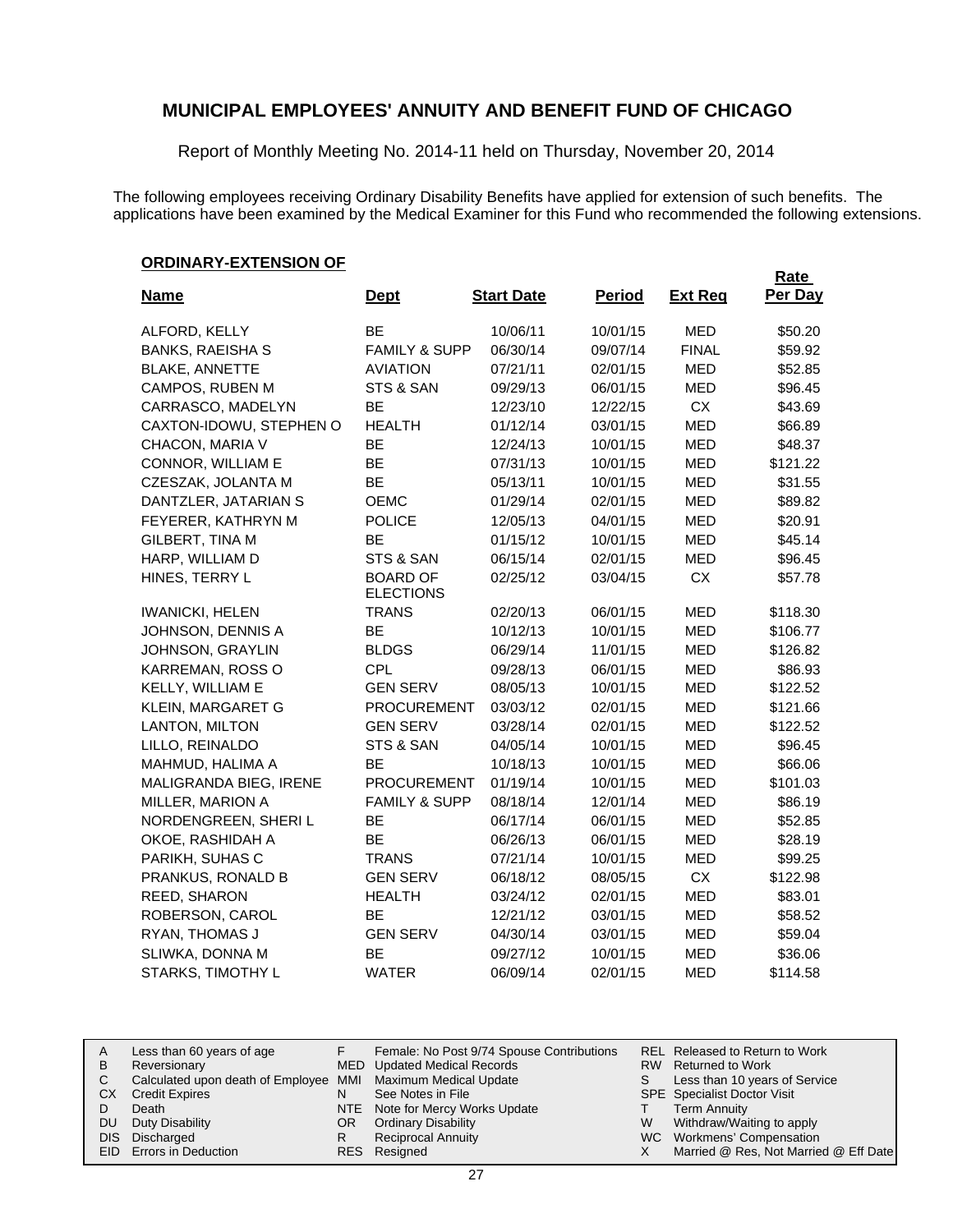Report of Monthly Meeting No. 2014-11 held on Thursday, November 20, 2014

The following employees receiving Ordinary Disability Benefits have applied for extension of such benefits. The applications have been examined by the Medical Examiner for this Fund who recommended the following extensions.

**Rate** 

| <b>Name</b>                        | <u>Dept</u>  | <b>Start Date</b> | <b>Period</b> | <b>Ext Reg</b> | <b>Rate</b><br>Per Day |
|------------------------------------|--------------|-------------------|---------------|----------------|------------------------|
| VARGAS, MIGUEL A                   | <b>TRANS</b> | 03/09/14          | 12/23/14      | <b>FINAL</b>   | \$143.87               |
| WASHINGTON, DIANA E                | <b>OEMC</b>  | 05/03/13          | 10/01/15      | MED            | \$81.85                |
| <b>WASHINGTON, YVETTE</b>          | <b>TRANS</b> | 10/07/13          | 10/01/15      | MED            | \$86.93                |
| <b>WATERS, RANDY</b>               | <b>WATER</b> | 10/30/11          | 10/01/15      | MED            | \$100.30               |
| <b>Total ORDINARY-EXTENSION OF</b> |              | 38 Case(s)        |               |                | \$3,103.92             |

Ms. Neely moved that the applicants for extension of Ordinary and Duty disability benefits shown hereinbefore be granted such extension for the period and at the rate shown opposite their respective names. Seconded Mr. McMahon. Carried: Ayes- Mr. Guest, Mr. McMahon, Ms. Neely and Mr. Widawsky. Mr. Clancy votes present.. Nays-None.

| А  | Less than 60 years of age                                    |     | Female: No Post 9/74 Spouse Contributions |   | REL Released to Return to Work        |
|----|--------------------------------------------------------------|-----|-------------------------------------------|---|---------------------------------------|
| В  | Reversionary                                                 |     | MED Updated Medical Records               |   | RW Returned to Work                   |
|    | Calculated upon death of Employee MMI Maximum Medical Update |     |                                           | S | Less than 10 years of Service         |
| СX | <b>Credit Expires</b>                                        | N   | See Notes in File                         |   | <b>SPE</b> Specialist Doctor Visit    |
|    | Death                                                        |     | NTE Note for Mercy Works Update           |   | <b>Term Annuity</b>                   |
| DU | Duty Disability                                              | OR. | <b>Ordinary Disability</b>                | W | Withdraw/Waiting to apply             |
|    | DIS Discharged                                               | R   | <b>Reciprocal Annuity</b>                 |   | WC Workmens' Compensation             |
|    | <b>EID</b> Errors in Deduction                               |     | RES Resigned                              |   | Married @ Res, Not Married @ Eff Date |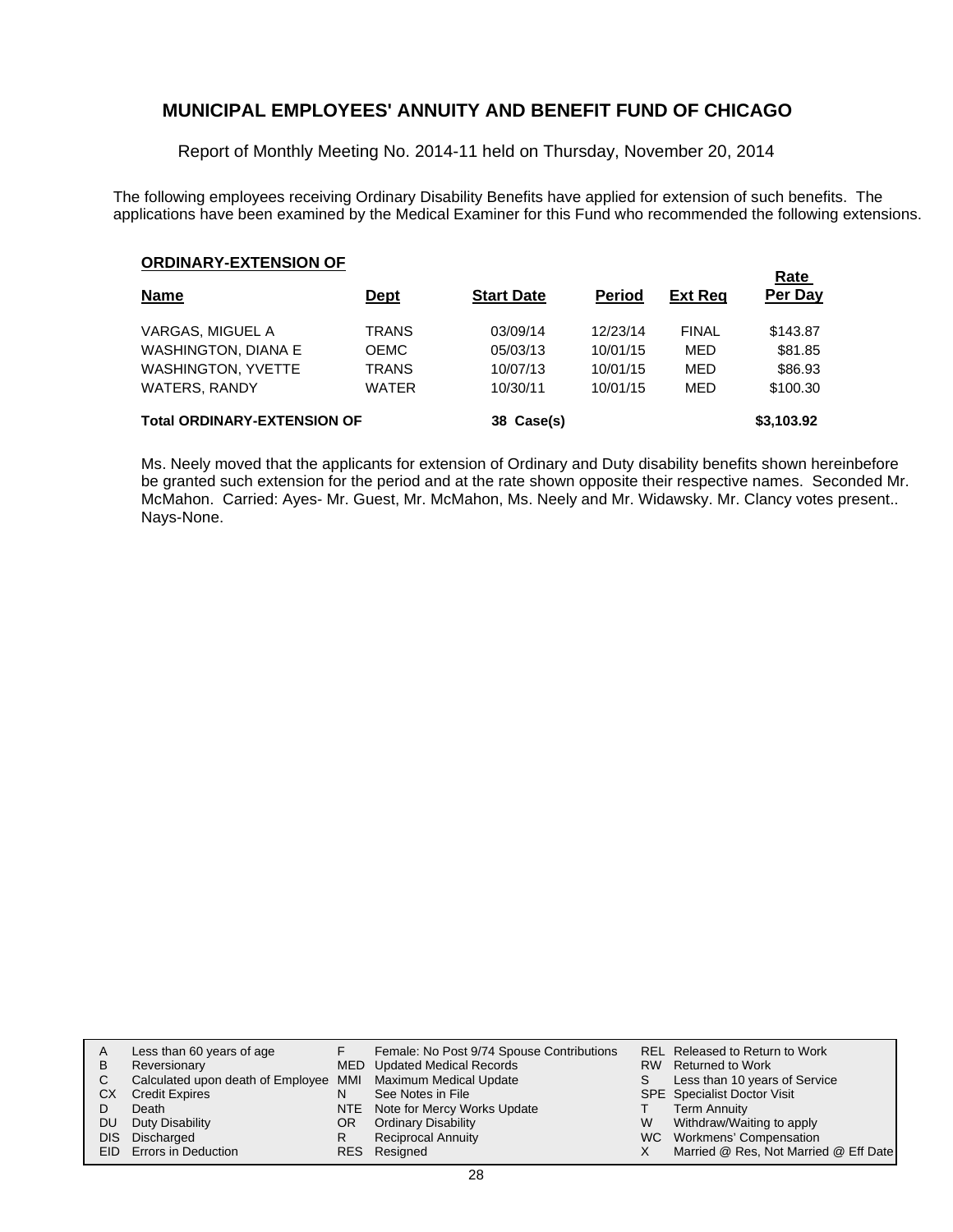Report of Monthly Meeting No. 2014-11 held on Thursday, November 20, 2014

| <b>ADJUSTED DUTY DISABILITY</b> | <b>Rate</b>   |                   |                |                   |
|---------------------------------|---------------|-------------------|----------------|-------------------|
| <b>Name</b>                     | <b>Reason</b> | <b>Start Date</b> | <b>To Date</b> | Per Day           |
| <b>NONE</b>                     |               |                   |                | <b>ORG</b><br>ADJ |

|     | Less than 60 years of age                                    |     | Female: No Post 9/74 Spouse Contributions |   | REL Released to Return to Work        |
|-----|--------------------------------------------------------------|-----|-------------------------------------------|---|---------------------------------------|
| B   | Reversionary                                                 |     | MED Updated Medical Records               |   | RW Returned to Work                   |
|     | Calculated upon death of Employee MMI Maximum Medical Update |     |                                           | S | Less than 10 years of Service         |
| СX  | <b>Credit Expires</b>                                        | N   | See Notes in File                         |   | SPE Specialist Doctor Visit           |
|     | Death                                                        |     | NTE Note for Mercy Works Update           |   | <b>Term Annuity</b>                   |
| DU. | Duty Disability                                              | OR. | <b>Ordinary Disability</b>                | W | Withdraw/Waiting to apply             |
|     | DIS Discharged                                               | R   | <b>Reciprocal Annuity</b>                 |   | WC Workmens' Compensation             |
|     | EID Errors in Deduction                                      |     | RES Resigned                              |   | Married @ Res, Not Married @ Eff Date |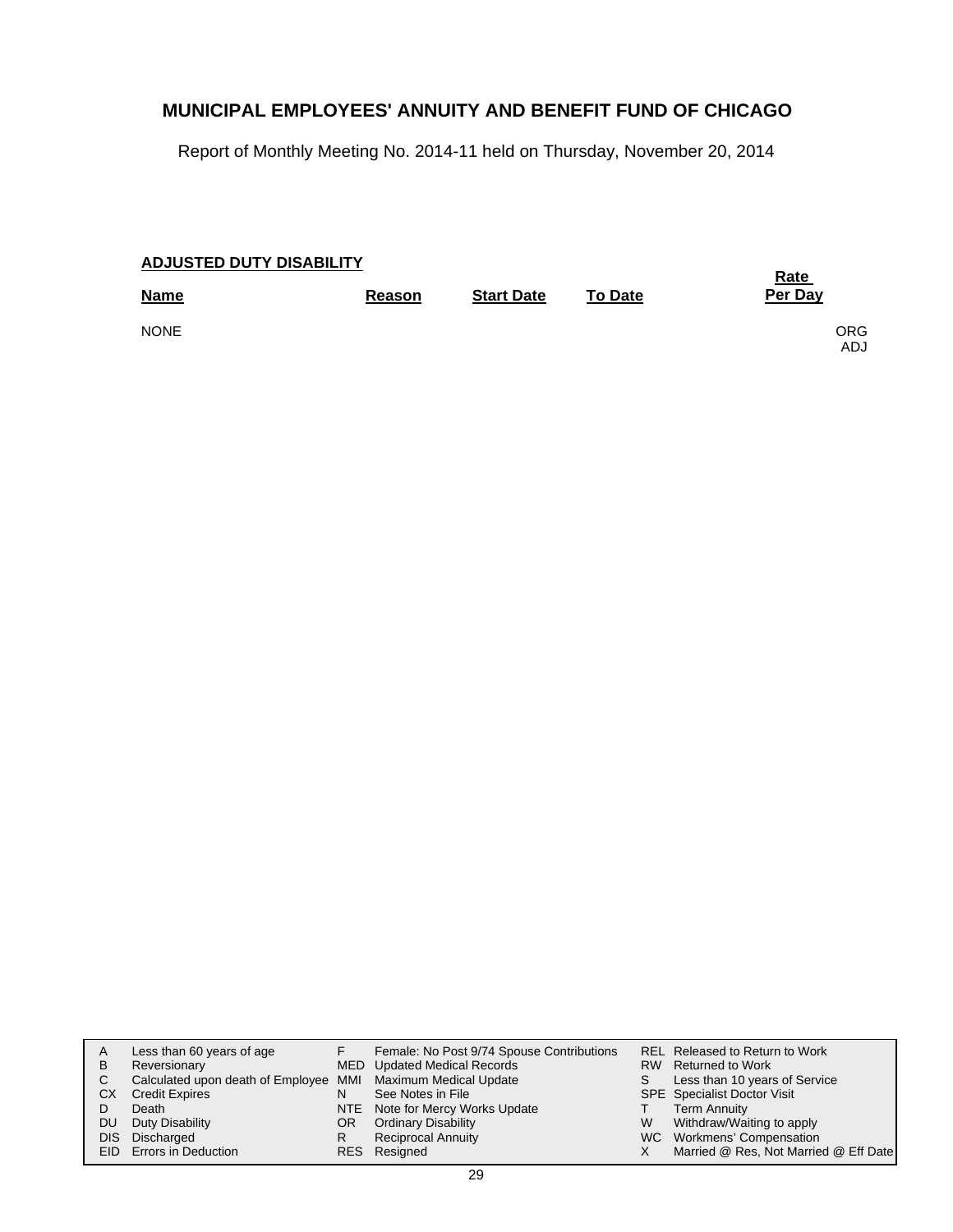Report of Monthly Meeting No. 2014-11 held on Thursday, November 20, 2014

| <b>ADJUSTED ORDINARY DISABILITY</b> |        | <u>Rate</u>       |                |                          |
|-------------------------------------|--------|-------------------|----------------|--------------------------|
| <b>Name</b>                         | Reason | <b>Start Date</b> | <b>To Date</b> | Per Day                  |
| <b>NONE</b>                         |        |                   |                | <b>ORG</b><br><b>ADJ</b> |

| A<br>B<br>C.<br>СX<br>DU. | Less than 60 years of age<br>Reversionary<br>Calculated upon death of Employee MMI Maximum Medical Update<br><b>Credit Expires</b><br>Death<br>Duty Disability<br>DIS Discharged<br>EID Errors in Deduction | N<br>OR<br>R | Female: No Post 9/74 Spouse Contributions<br>MED Updated Medical Records<br>See Notes in File<br>NTE Note for Mercy Works Update<br><b>Ordinary Disability</b><br><b>Reciprocal Annuity</b><br>RES Resigned | W | REL Released to Return to Work<br>RW Returned to Work<br>Less than 10 years of Service<br><b>SPE</b> Specialist Doctor Visit<br><b>Term Annuity</b><br>Withdraw/Waiting to apply<br>WC Workmens' Compensation<br>Married @ Res, Not Married @ Eff Date |
|---------------------------|-------------------------------------------------------------------------------------------------------------------------------------------------------------------------------------------------------------|--------------|-------------------------------------------------------------------------------------------------------------------------------------------------------------------------------------------------------------|---|--------------------------------------------------------------------------------------------------------------------------------------------------------------------------------------------------------------------------------------------------------|
|---------------------------|-------------------------------------------------------------------------------------------------------------------------------------------------------------------------------------------------------------|--------------|-------------------------------------------------------------------------------------------------------------------------------------------------------------------------------------------------------------|---|--------------------------------------------------------------------------------------------------------------------------------------------------------------------------------------------------------------------------------------------------------|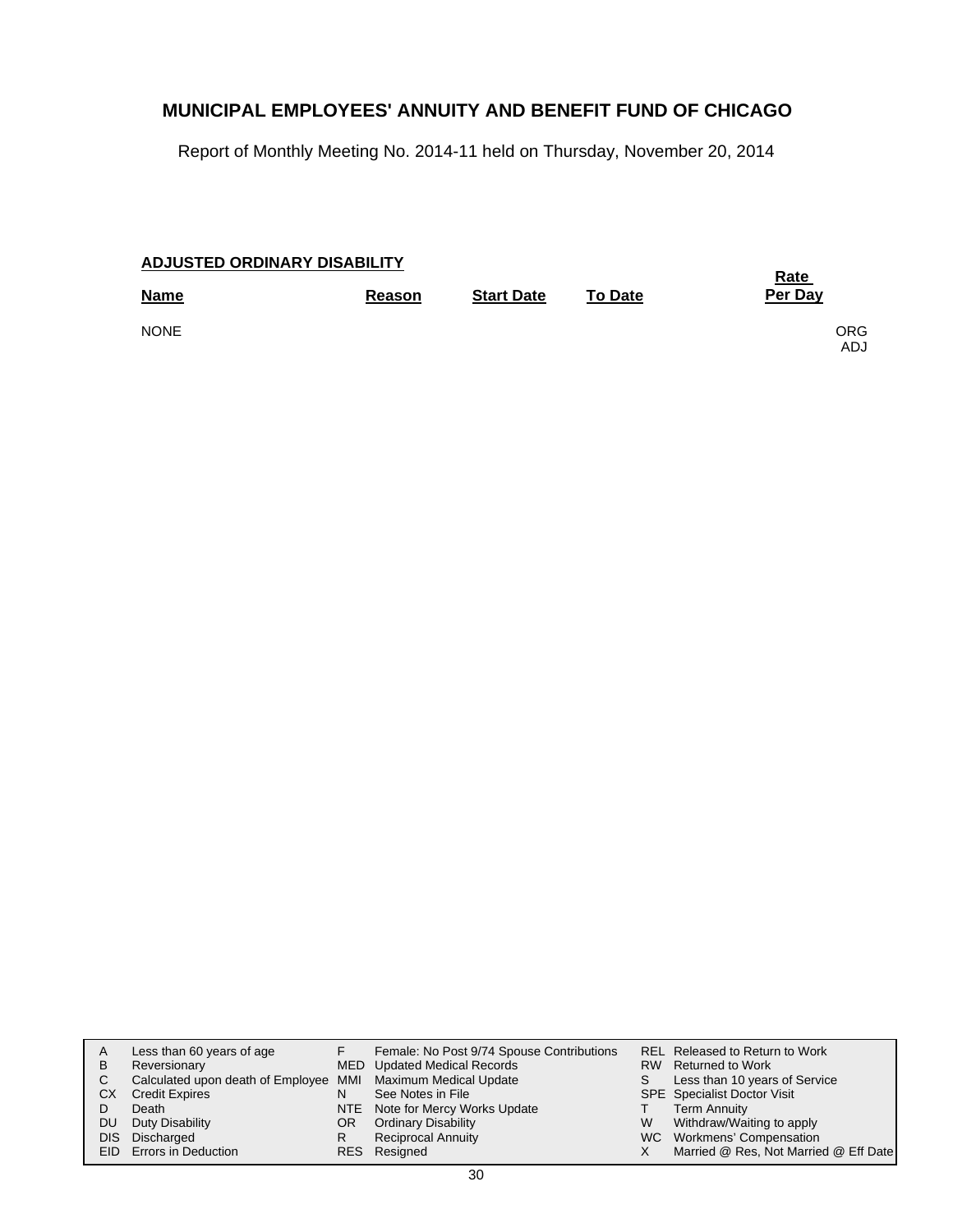Report of Monthly Meeting No. 2014-11 held on Thursday, November 20, 2014

#### **APPLICATION FOR MEMBERSHIP**

The following named employees, officers, or officials, required to file written application for membership in the Fund, have filed such application, and the records indicate they qualify for membership by reason of having the necessary service or other requirements.

**Title Department**

**Name** NONE

#### **CHANGE OF BIRTHS**

The following named employees have submitted documentation showing a date of birth different from the Fund's records and have requested that the Fund correct its records in accordance with the supporting documentation provided.

| <b>Name</b>             | Date of Birth | <b>Supporting Document</b> |
|-------------------------|---------------|----------------------------|
| <b>GRIFFIN. MICHAEL</b> | From<br>To    | <b>Birth Certificate</b>   |

Mr. Clancy moved that the records of the Fund shown hereinbefore be corrected to show that each individual was born on the date indicated on the document submitted by the member as proof to this Board. Seconded Mr. McMahon. Carried: Ayes- Mr. Clancy, Mr. Guest, Mr. McMahon, Ms. Neely and Mr. Widawsky. Nays-None.

#### **ADMINISTRATIVE REVIEW 40 ILCS 5/8-252**

The following named members are recommended for a hearing before the Board in accordance with 40 ILCS 5/8-252.

**Name**

**Status Relevant Statute**

NONE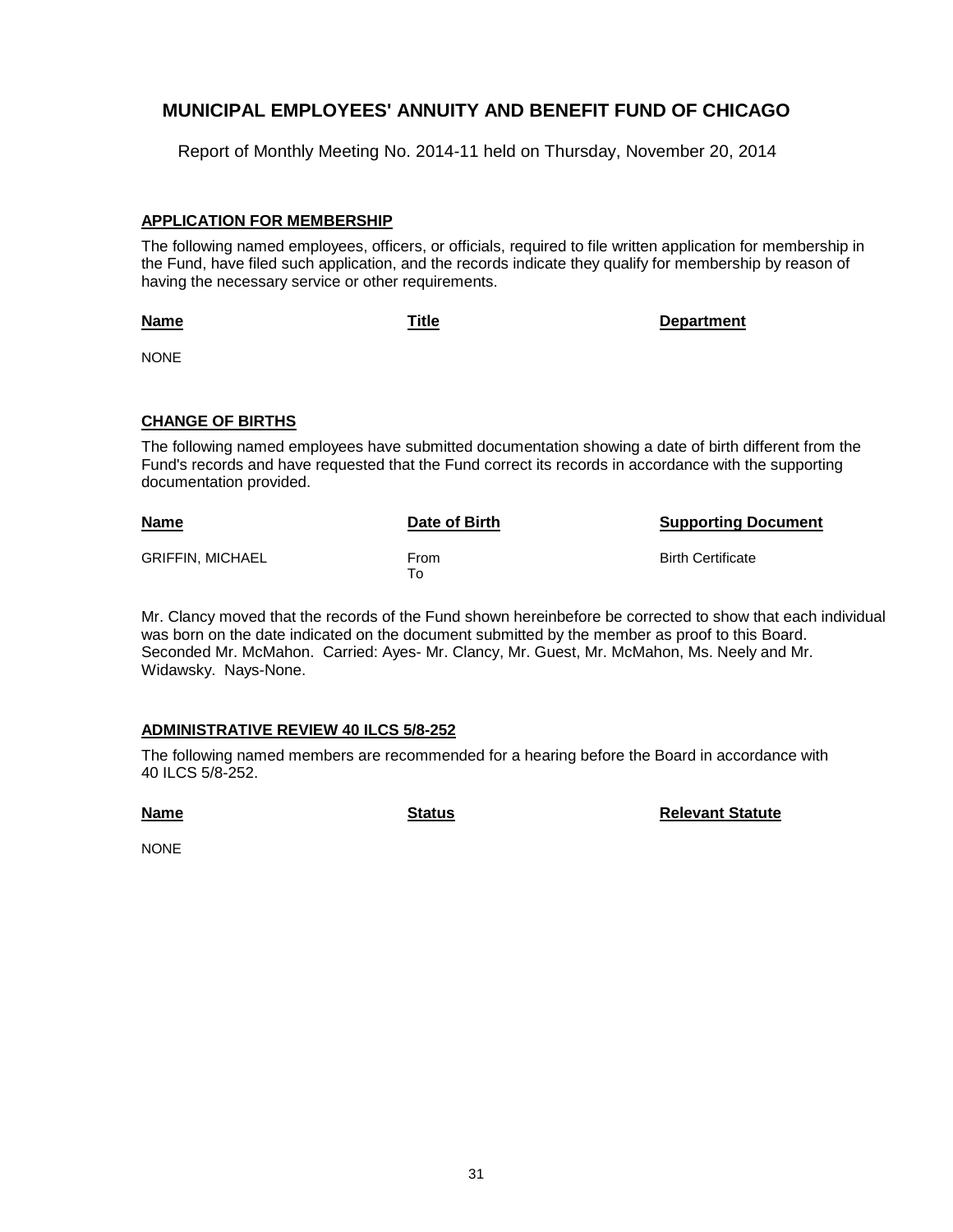Report of Monthly Meeting No. 2014-11 held on Thursday, November 20, 2014

**City Treasurer's Statement of Account as of 10/31/2014**

#### **Investments at Market:**

| City Treasurer's Office, 10/31/2014    | \$488,773.24       |                    |
|----------------------------------------|--------------------|--------------------|
| Northern Trust, 10/31/2014 - Unaudited | \$5,104,149,900.00 |                    |
| <b>Total Investments</b>               |                    | \$5,104,638,673.24 |
| <b>Petty Cash Fund:</b>                |                    | \$400.00           |
| Total Cash and Investments             |                    | \$5,104,639,073.24 |

Mr. Clancy moved that the Treasurer's Report be received and placed on file. Seconded Mr. Widawsky. Carried: Ayes- Mr. Clancy, Mr. Guest, Mr. McMahon and Mr. Widawsky, Ms. Neely votes present. Nays-None.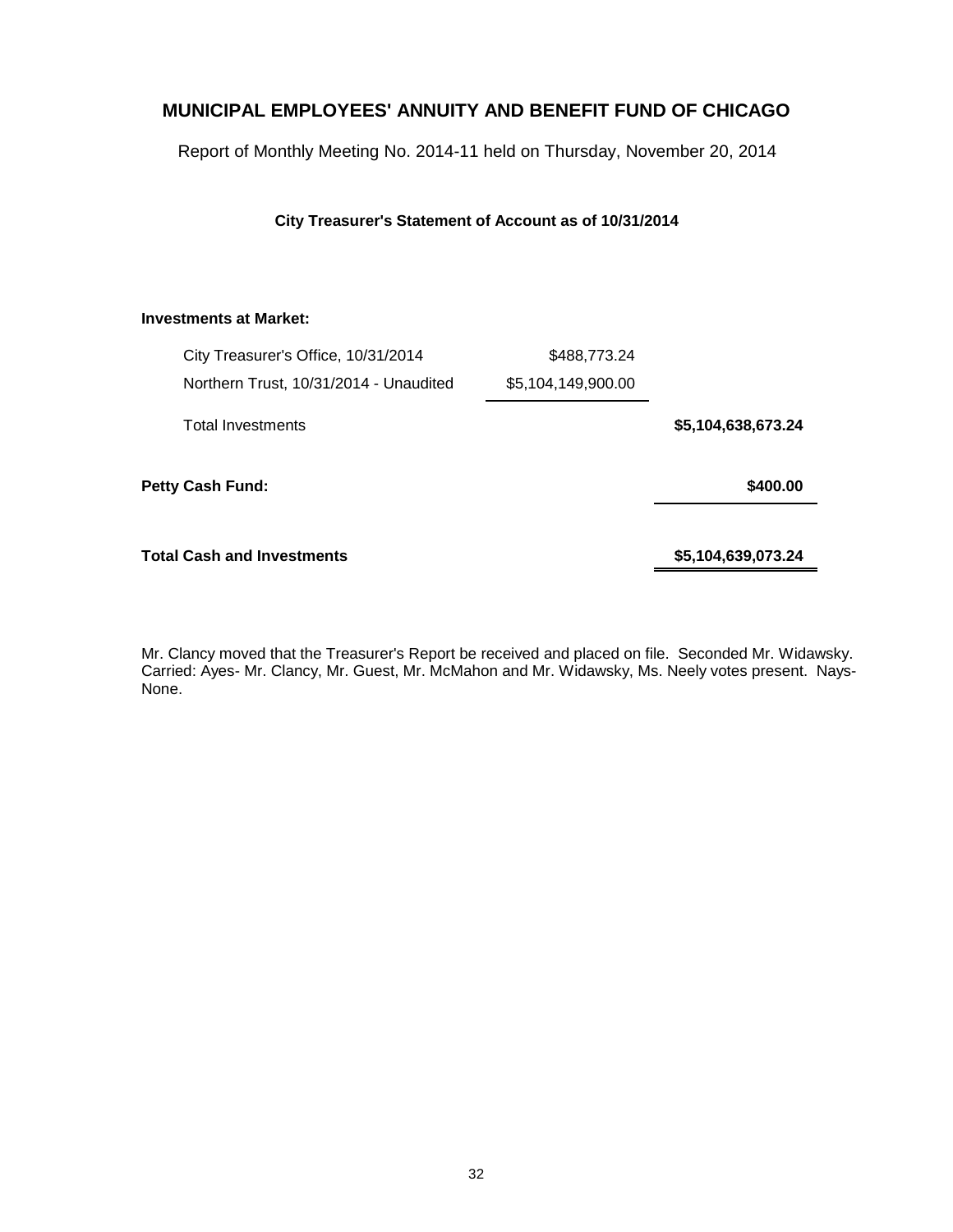Report of Monthly Meeting No. 2014-11 held on Thursday, November 20, 2014

#### **PUBLIC COMMENT**

Prior to ant Public Comment, Mr. Guest recognized Treasurer Stephanie D. Neely for her eight years of service to the City of Chicago and her dedicated service as Trustee on the Retirement Board of the MEABF of Chicago.

Public Comment There were no requests to address the Board.

#### **HEARINGS**

The Matter of Billie Harris (No Spouse Refund) This matter was deferred until December 2014.

The Board moved into closed session at 8:43 a.m. in accordance with ILCS 120/2(c)(11) to discuss litigation to in which the Fund is or may become involved. Motion by Ms. Neely. Second by Mr. Widawsky.

Roll Call:

| <b>Trustee Clancy</b>  | aye |
|------------------------|-----|
| <b>Trustee Guest</b>   | aye |
| <b>Trustee McMahon</b> | aye |
| <b>Trustee Neely</b>   | aye |
| Trustee Widawsky       | ave |

Motion carried.

The Board moved into open session at 9:20 a.m. Motion by Ms. Neely. Second by Mr. Widawsky.

Carried: Ayes – Mr. Clancy, Mr. Guest, Mr. McMahon, Ms. Neely and Mr. Widawsky. Nays – None.

No actions taken.

#### **LEGISLATION**

Legislative Update

Mr. Mohler updated the Board on proposed legislation which may affect the Fund. No actions taken.

#### **INVESTMENTS**

Marquette Third Quarter Performance Report

Mr. Wrubel reviewed the Fund's third quarter performance. No actions taken.

#### Monthly Investment Review

Mr. Mohler updated the Board on the recent Senate Committee Hearings regarding Pensions. No actions taken.

#### Watchlist

Mr. Mohler updated the Board on the status of managers currently on watch. No actions taken.